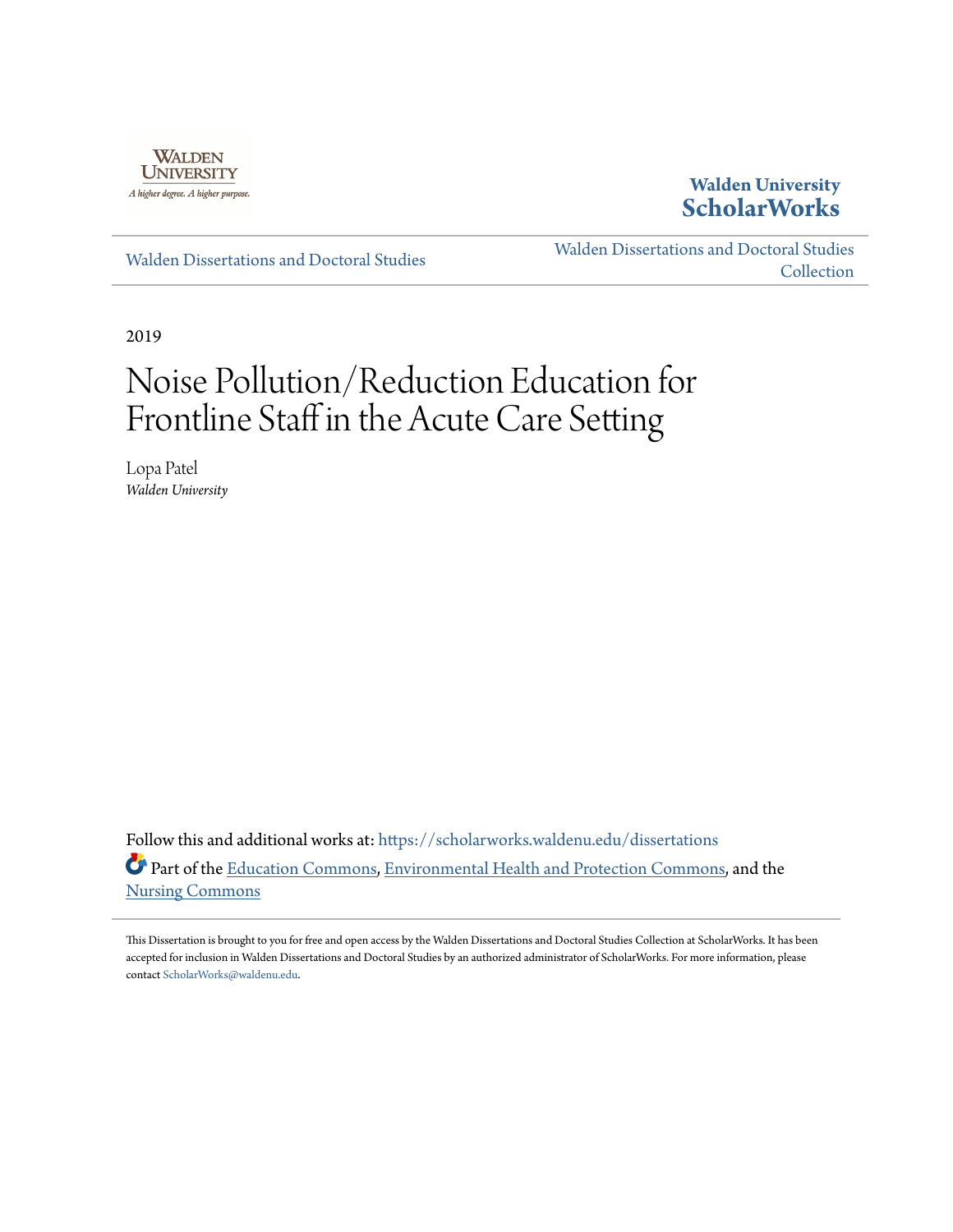## Walden University

College of Health Sciences

This is to certify that the doctoral study by

Lopa Patel

has been found to be complete and satisfactory in all respects, and that any and all revisions required by the review committee have been made.

Review Committee Dr. Barbara Barrett, Committee Chairperson, Nursing Faculty Dr. Diane Whitehead, Committee Member, Nursing Faculty Dr. Jonas Nguh, University Reviewer, Nursing Faculty

> Chief Academic Officer Eric Riedel, Ph.D.

> > Walden University 2019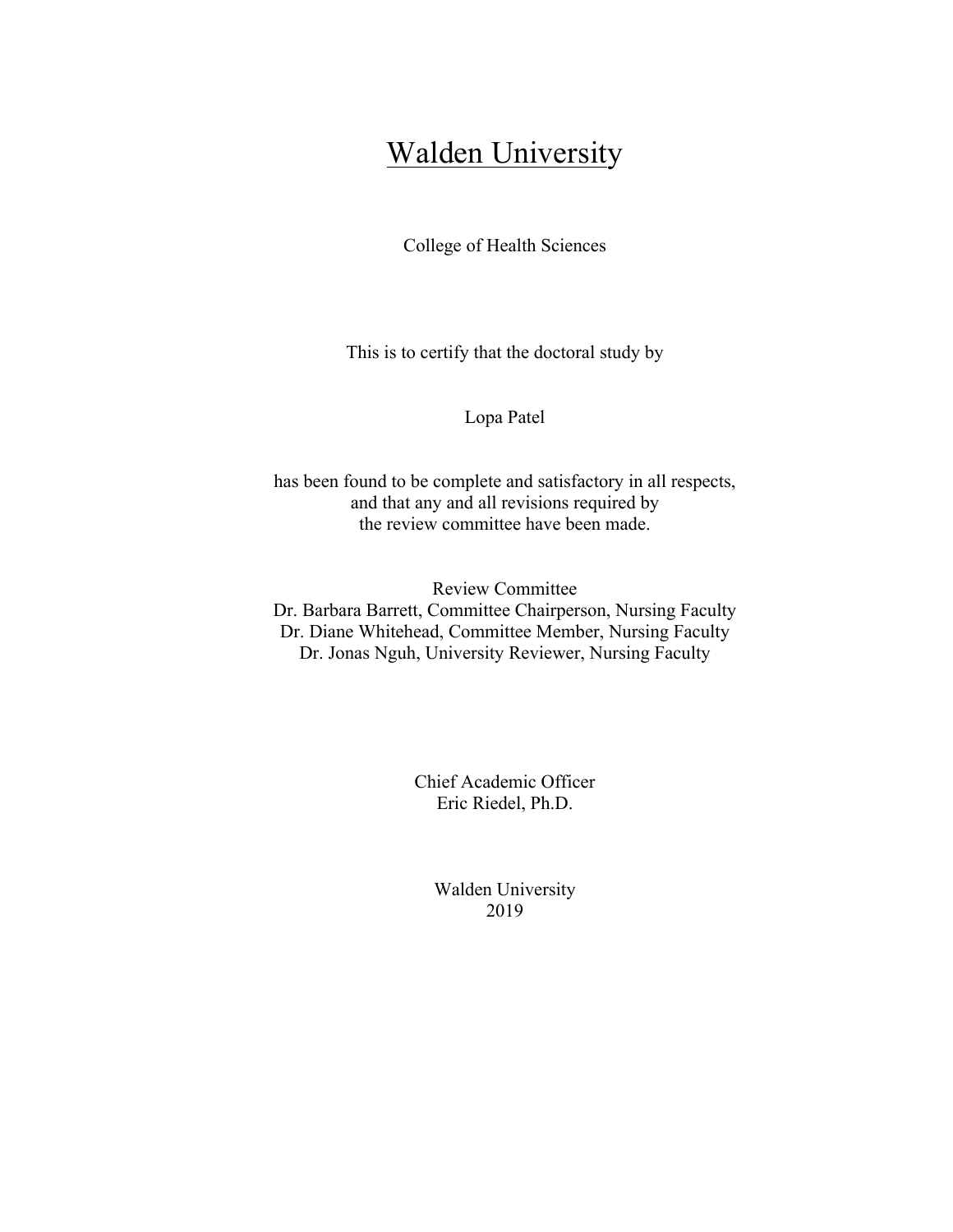#### Abstract

Noise Pollution/Reduction Education for Frontline Staff in the Acute Care Setting

by

Lopa Patel

MSN, Walden University, 2014

ADN, Algonquin College, 1999

Project Submitted in Partial Fulfillment

of the Requirements for the Degree of

Doctor of Nursing Practice

Walden University

May 2019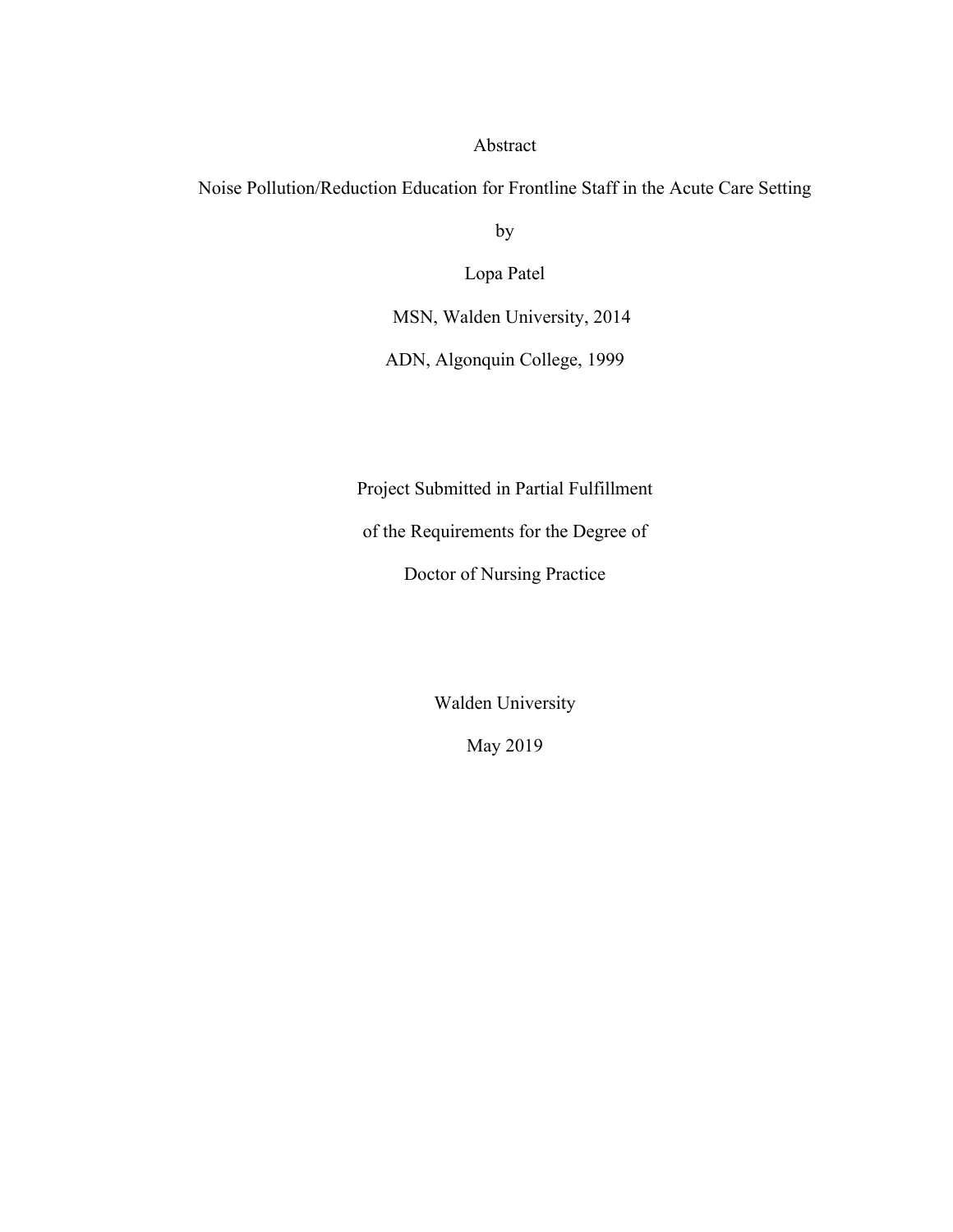#### Abstract

Noise levels in hospital settings have risen beyond the recommended range of 35-40 decibels, resulting in poor patient healing outcomes and other health conditions ranging from sleep deprivation, anxiety, agitation, delirium, depression, and high heart rate and blood pressure. These negative patient health experiences are evidenced by poor scores for the Hospital Consumer Assessment of Healthcare Providers and Systems, which are indicators of patients' perceptions of care. This project explored whether an educational activity for 48 direct care staff, who include registered nurses and nursing assistants, in a cardiac unit on the impact of noise pollution on patient healing would increase staff members' knowledge of interventions to reduce noise pollution. The information processing theory guided this project. Eighty-nine percent of the participants strongly agreed that the educational activity was relevant to their practice as health care providers on the cardiac monitored unit. All participants strongly agreed that they would be able to identify when the unit was noisy and when noise was impacting a patient both physiologically and psychologically. Participants indicated that they could implement the suggested behavioral modifications to promote a healing environment. Participants strongly agreed that the speaker was effective in communicating the importance of noise pollution and its impact on patient healing and ways in which to combat the problem (89%), and they were generally satisfied with the learning activity (91%). Reducing noise pollution might create a healing environment for cardiac patients, thus positively impacting patient satisfaction and well-being.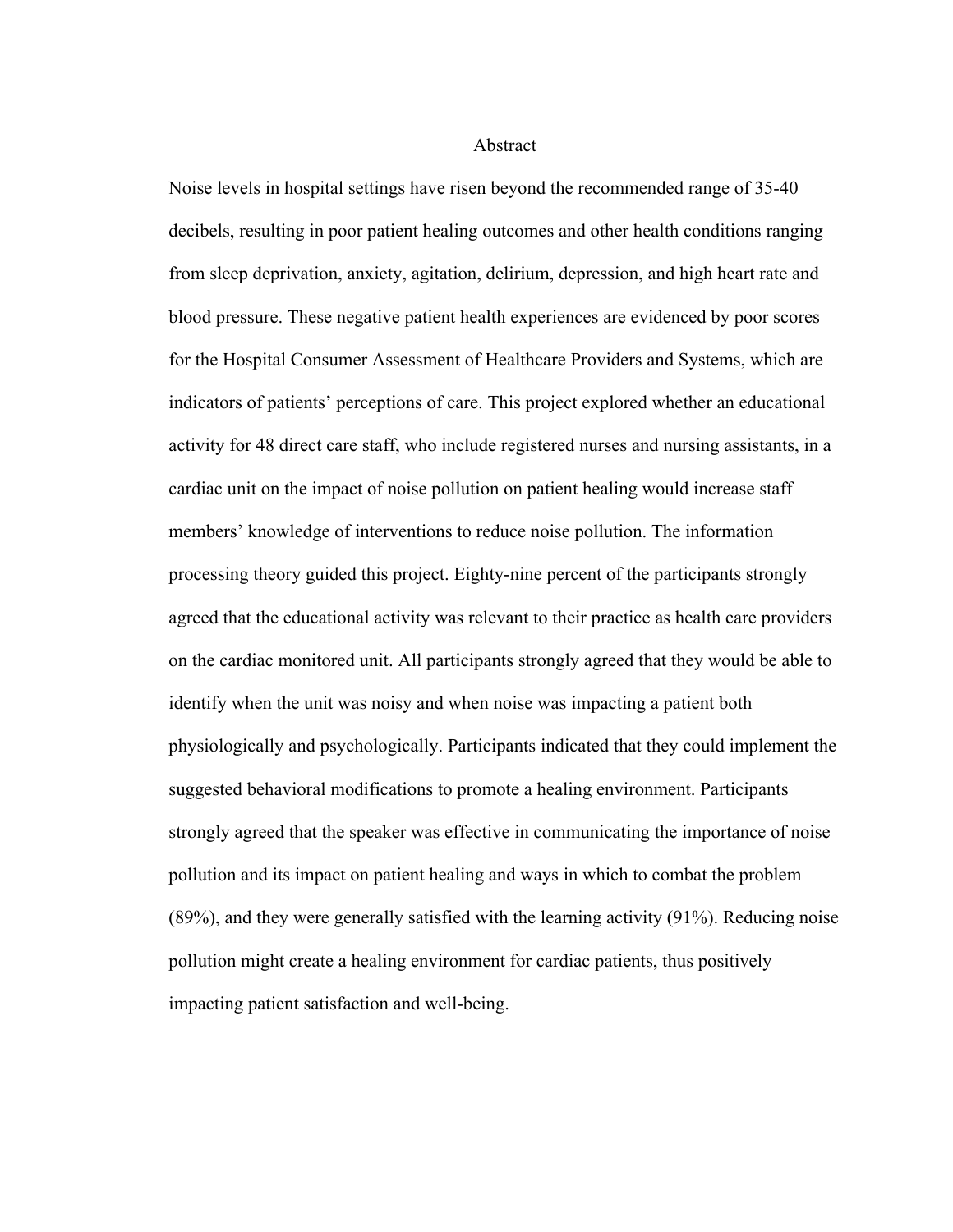Noise Pollution/Reduction Education for Frontline Staff in the Acute Care Setting

by

Lopa Patel

MSN, Walden University, 2014

ADN, Algonquin College, 1999

Project Submitted in Partial Fulfillment

of the Requirements for the Degree of

Doctor of Nursing Practice

Walden University

May 2019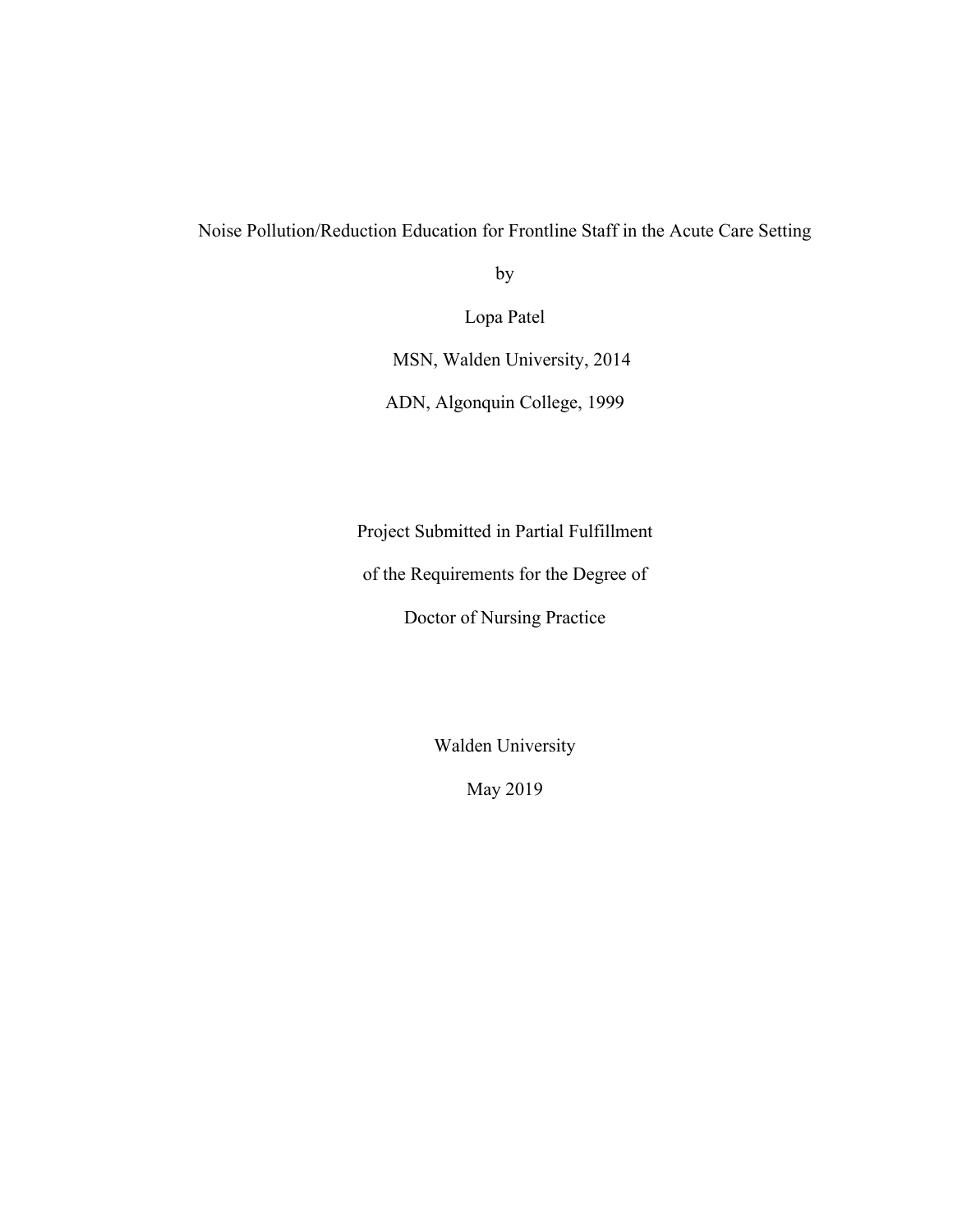### Dedication

To my mother, a strong and gentle soul, who believed that anything could be possible with a little hard work and determination and to my family, especially G.D and my brothers, who provided me with the unwavering support and encouragement to complete my DNP journey.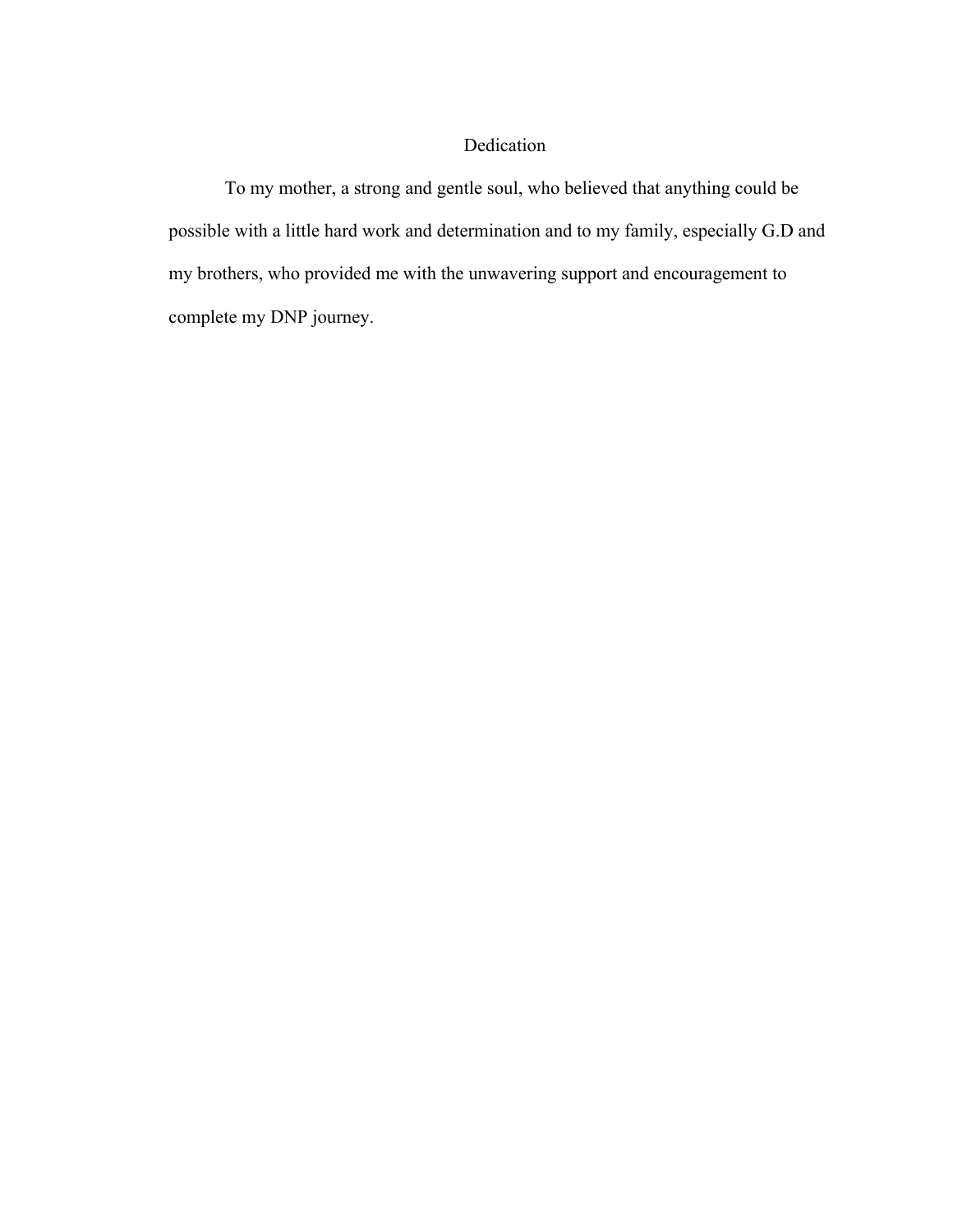#### Acknowledgments

First, I would like to express my sincere gratitude to my advisor. Dr. Barbara Barrett for the continuous support of my DNP study, her patience, motivation and ongoing support and guidance. I could not have imagined having a more dedicated advisor for my DNP study. I would also like to acknowledge my project committee whose feedback provided more meaning to my project.

Besides my advisor, I would also like to thank my DNP project committee, the project site and the project team, for their insightful feedback, comments and continuous encouragement throughout my DNP journey. Without their support, I would not have succeeded in completing my project.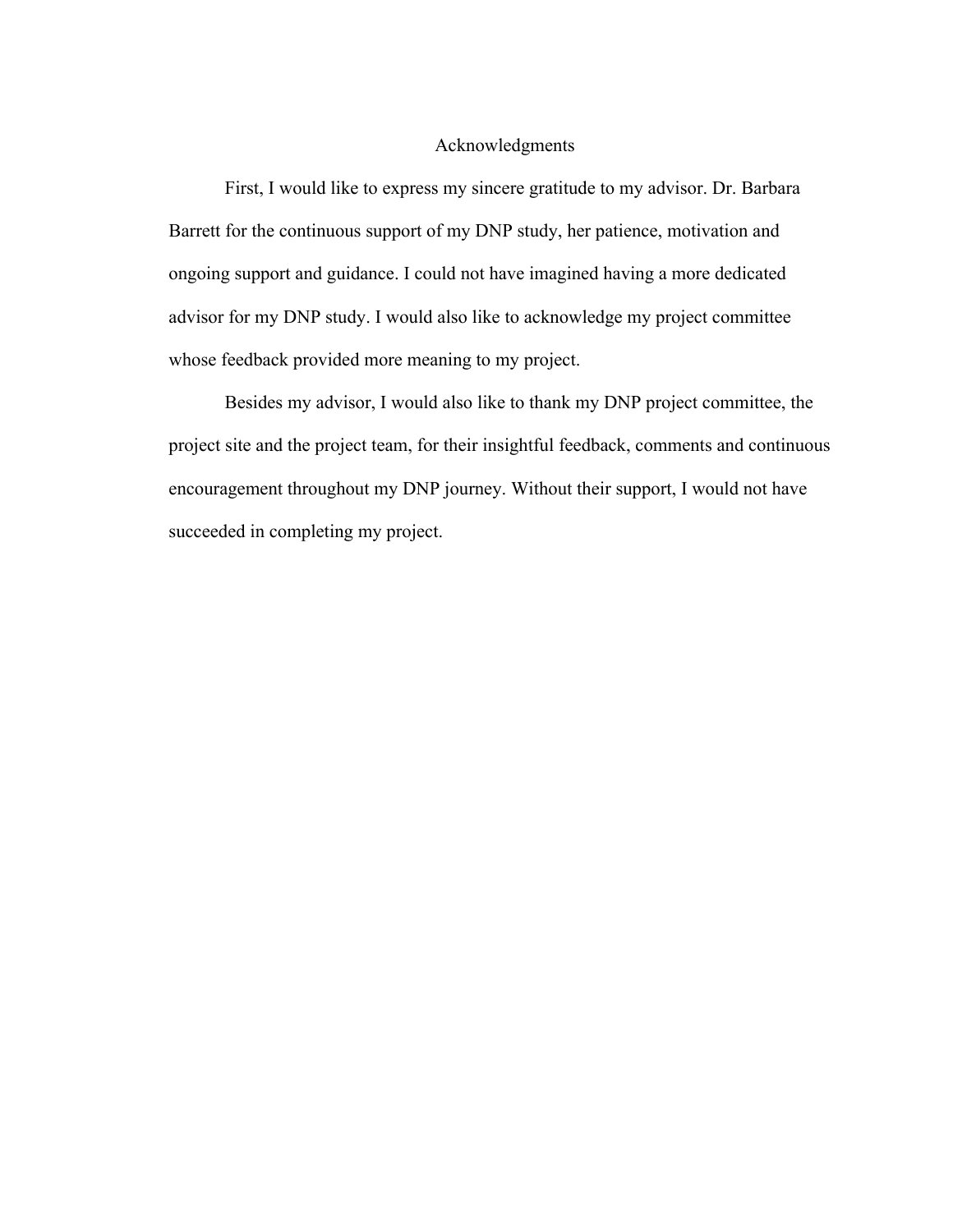### Table of Contents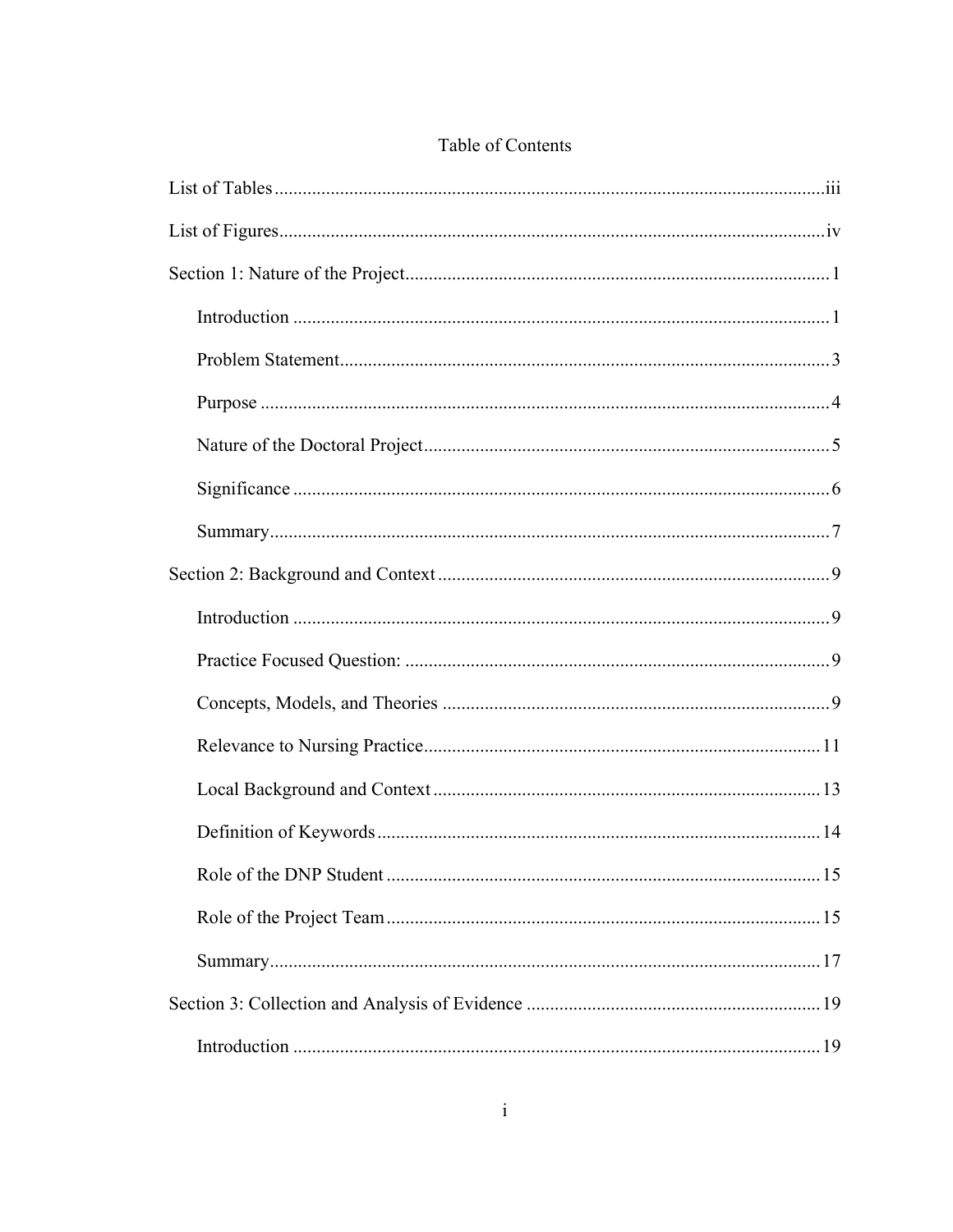| Appendix A: Connecting the Information Processing Theory (IPT) to the    |  |
|--------------------------------------------------------------------------|--|
|                                                                          |  |
|                                                                          |  |
| Appendix C: Noise Pollution/Reduction: Education for the Frontline Staff |  |
|                                                                          |  |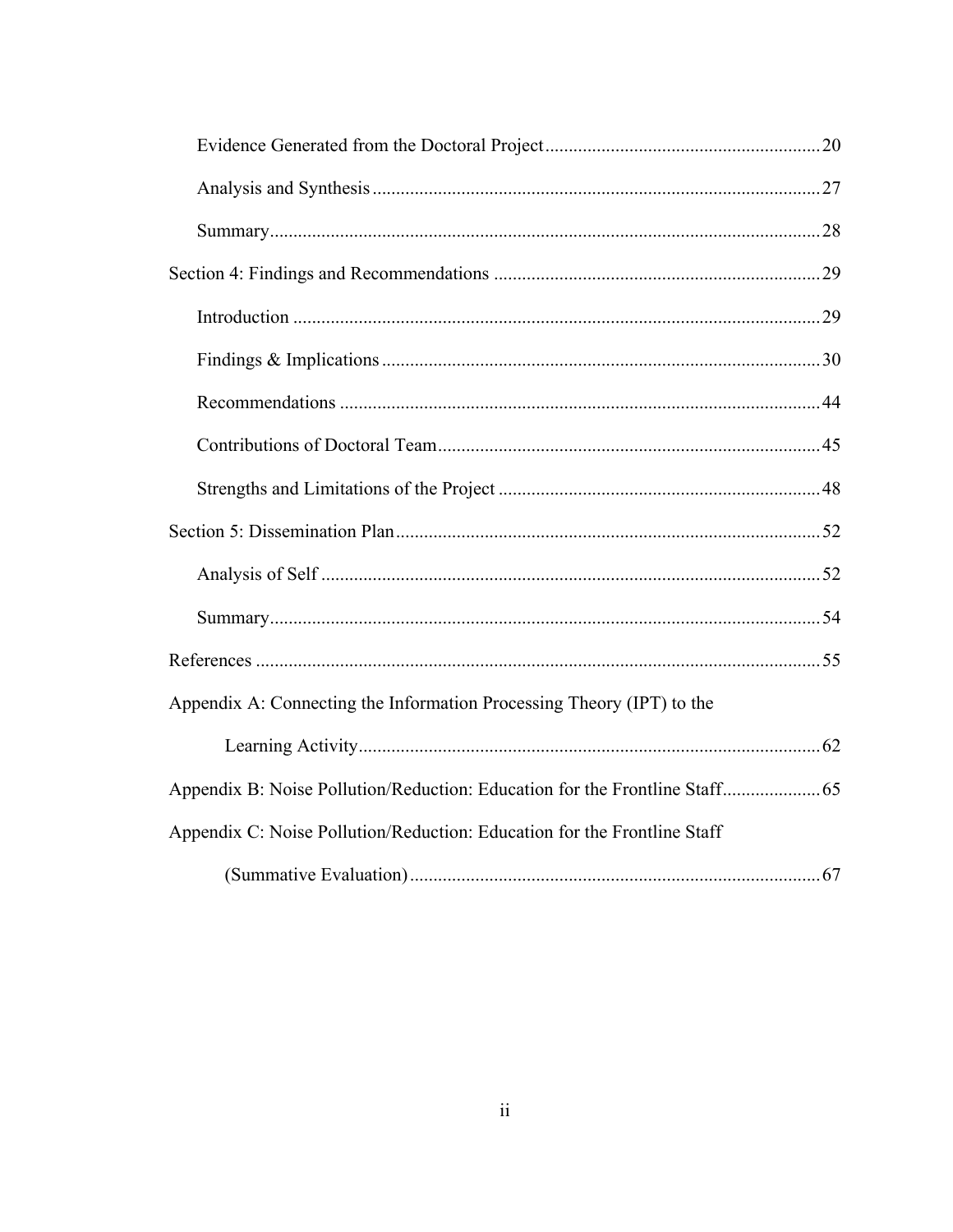## List of Tables

|  |  |  |  | Table 1. No. of Articles Appraised Using Joanna Briggs Level of Evidence and |  |
|--|--|--|--|------------------------------------------------------------------------------|--|
|  |  |  |  |                                                                              |  |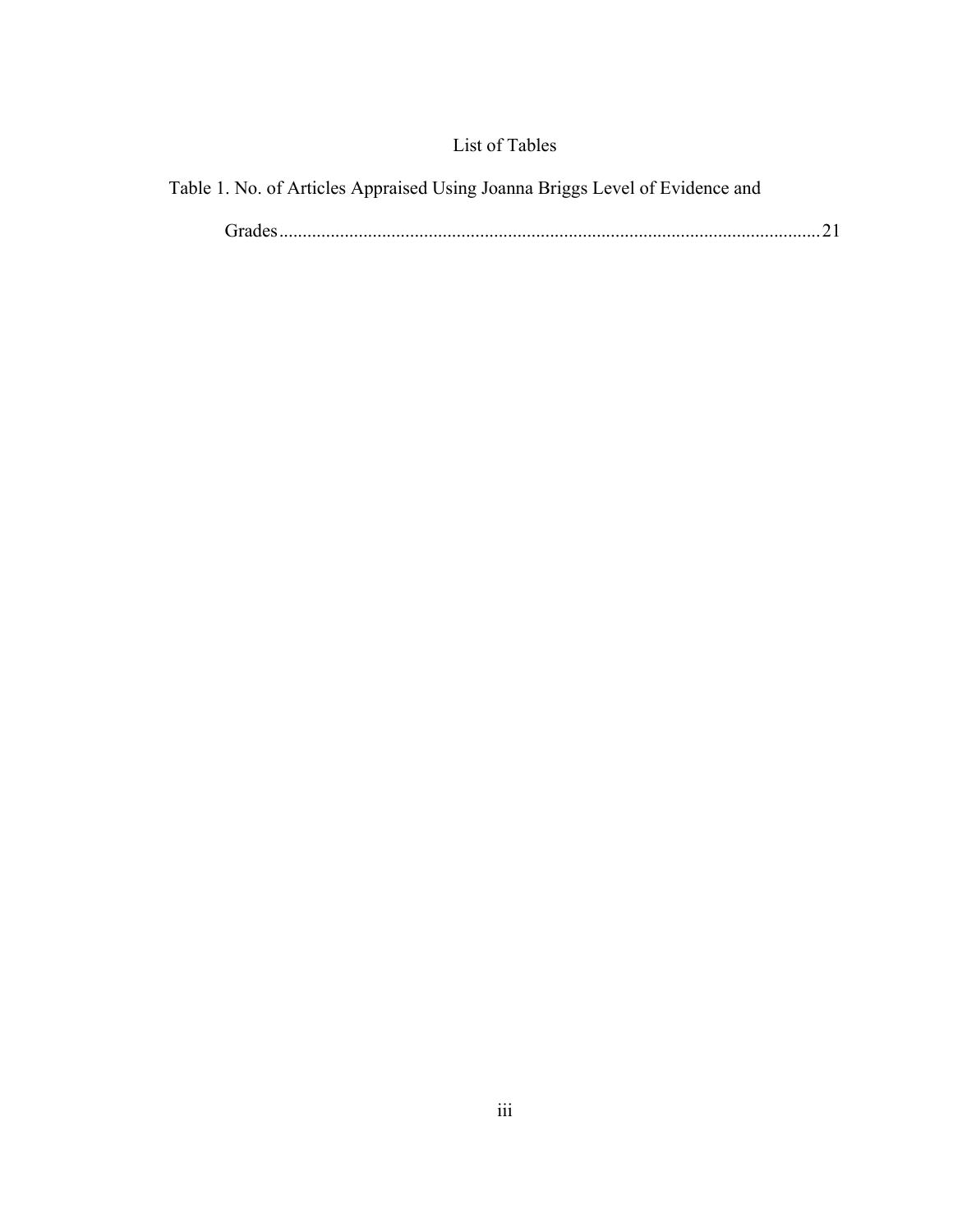## List of Figures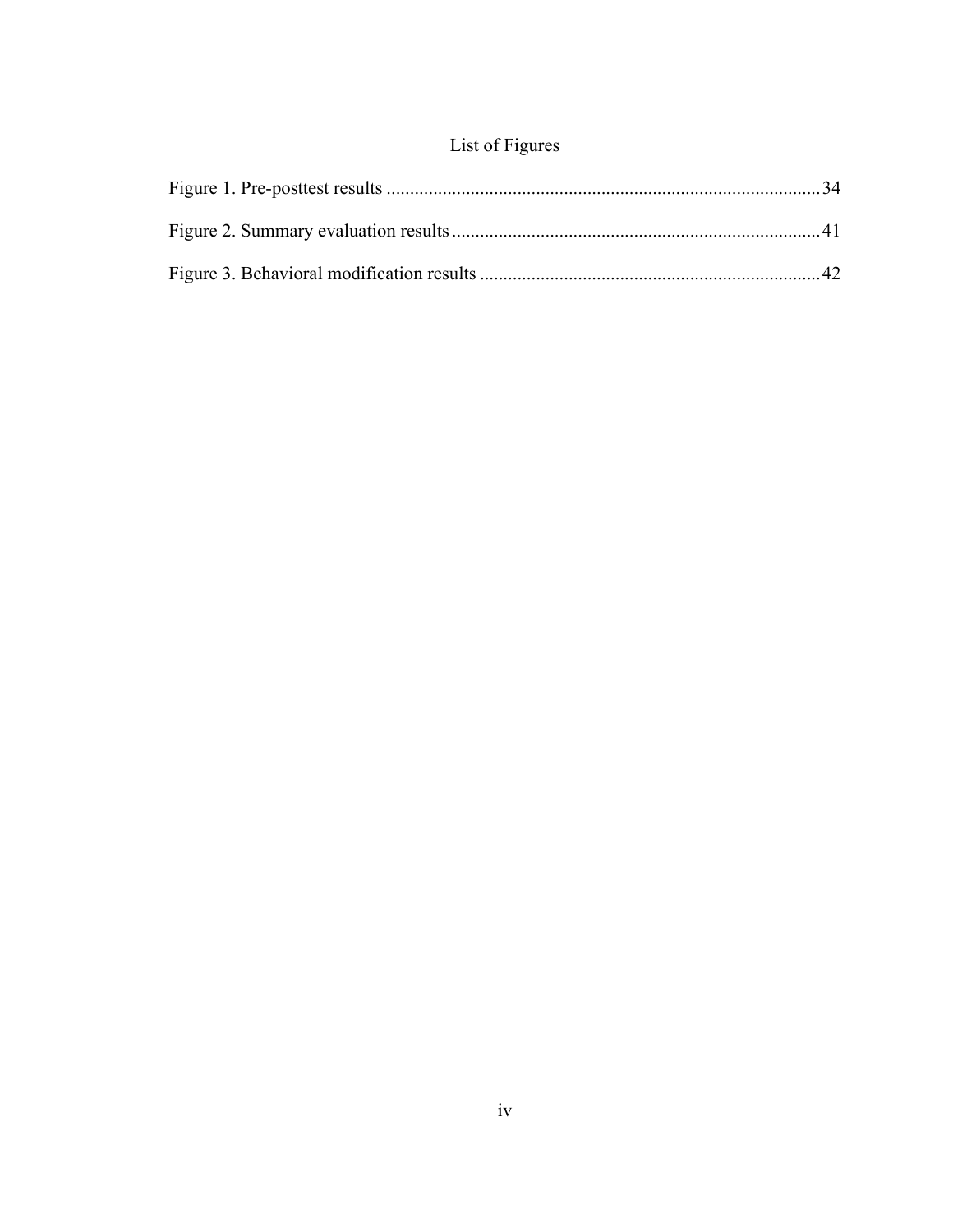#### Section 1: Nature of the Project

#### **Introduction**

Noise pollution has been a growing concern in healthcare organizations around the nation (Gholamreza & Bahareh, 2015). Florence Nightingale (1860) identified noise as a risk factor for patient healing and its negative impact on a patient's wellbeing. She contended that sleep is a necessary function of life critical to human health, and has the potential to be impacted by unacceptable noise levels. High noise levels continue to be a concern, especially within cardiac monitored units (Darbyshire  $\&$  Young, 2013). High noise levels have also been associated with patients experiencing both physiological and psychological disorders that can consequently affect patient healing (Kol et al., 2015).

The World Health Organization (WHO) has recommended that noise levels in acute care settings remain below 35 decibels (Berglund et al., 1999). Although, these recommendations exist, very few healthcare organizations are able to overcome the noise pollution challenge. Noise pollution has also been recognized by the Centers for Medicare and Medicaid Services (CMS, 2017). CMS has responded by gaining patients' feedback via the Hospital Consumer Assessment of Healthcare Providers and Systems (HCAHPS), which incorporates the Institute of Medicine's (IOM) domain of patientcentered care: physical comfort. The feedback provided is tied to incentive payments for quality care provided (CMS, 2003). It should be noted that, as of July 1, 2015, the IOM has changed its name to the Health and Medicine Division. CMS are incentivizing healthcare organizations to focus their attention on noise reduction strategies by including this measure in the HCAHPS (CMS, 2017). Doing so increases the patients' abilities to reduce their stress levels, have improved sleep, and reduce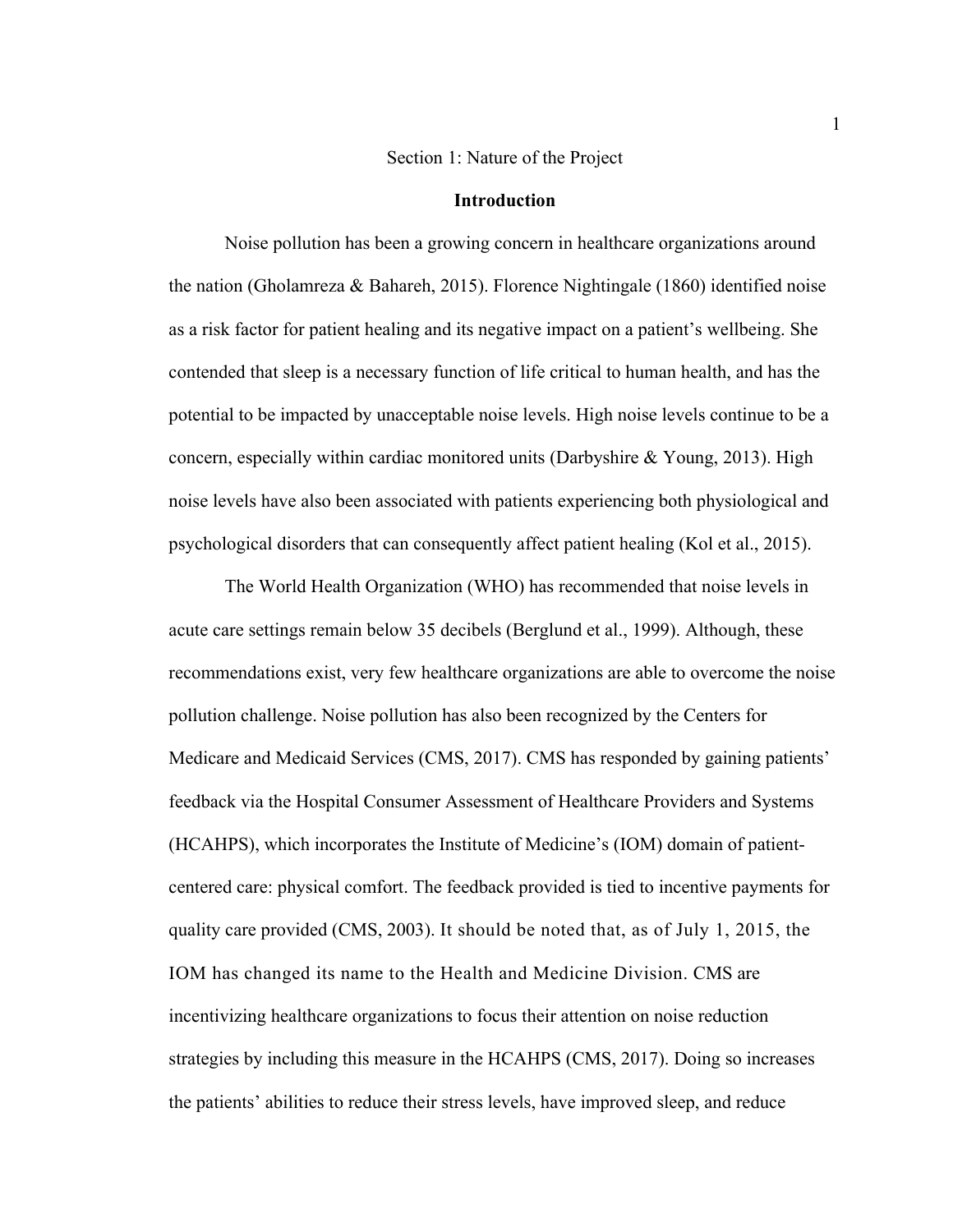anxiety, which can impact patient health outcomes (McGough et al., 2017). To confront the matter of noise pollution in hospitals, direct care providers must be cognizant of the impacts of noise on patient healing and their contributions to noise pollution. One method of addressing this issue is through provider education.

From April 1, 2016, to March 31, 2017, only 63% of all hospitals nationwide answered "always" to the HCAHPS question "How often was the area around your room kept quiet at night?" In the state of New Jersey, this percentage decreased to 54% (CMS, 2018). Preliminary evidence has indicated that educating healthcare providers on noise pollution and its impact on patient healing, employing noise reduction strategies, and incorporating behavioral modification programs may assist in mitigating sleep disturbances related to noise, which can improve patient outcomes (Balci & Incekar, 2017; McGough et al., 2017). Highlighting the types of noises that occur frequently, which are caused by modifiable human behaviors, may result in a significant decrease in noise levels that are real or perceived by the patients (McGough et al., 2017.).

Although direct care staff members are not the sole cause of unacceptable noise, the control over a patient's environment is within the domain of a healthcare provider (Nightingale, 1860). Knowledge of the impact of noise on patient healing is critical, and even more critical is employing noise reduction strategies that can be applied to the patient's immediate surrounding (Andrew et al., 2016; Collins et al., 2014). Therefore, my goal for this educational project was to increase direct care providers' understanding of the impact of noise pollution on patient healing, identify the staff behaviors that can lead to high noise levels, and communicate easily employed noise reduction strategies.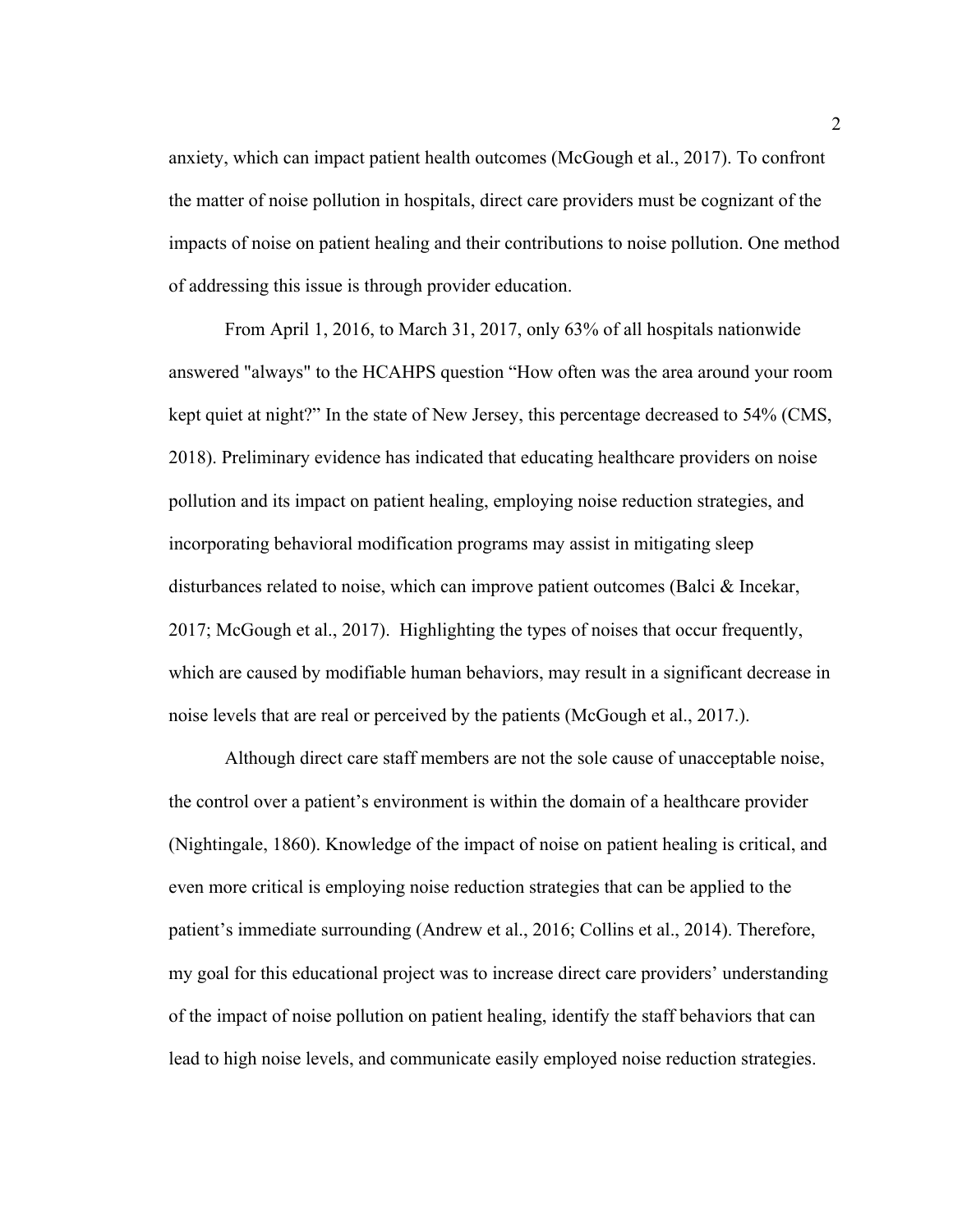This can result in patient's experiencing less sleep disturbance, improving sleep patterns and resulting in to better health outcomes. Additionally, with better health outcomes, improvement in the organization's HCAHPS may also occur, which can have a positive financial impact for the healthcare institution.

Healthcare organizations that commit to educating staff, modifying staff behavior, and utilizing noise reduction strategies, are committing to cultivating a therapeutic environment and improving human conditions for the population they serve. By addressing and overcoming the noise pollution challenge through education, healthcare organizations have the opportunity to improve patients' healing and outcomes. This, in turn, can improve the health of a society (Cunha & Silva, 2015).

#### **Problem Statement**

Sleep disturbance is a common experience among hospitalized patients. Sleep disturbance can result in sleep deprivation, anxiety, agitation, delirium, depression, and increased, and worsening heart rate and blood pressure (Cunha & Silva, 2015). Since the 1960s, the recommended decibel values (daytime, 40 decibels; night time, 35 decibels) set for healthcare organizations have not been met, and instead have progressively increased across healthcare organizations (Berglund et al, 1999). This is more evident in cardiac monitored units where the average decibel measurement exceeds 80 decibels (Hu et al., 2015). With continual exposure to high noise levels in the hospital environment, patients are at risk for poor healing (Park et al., 2014). To address this growing concern, initial steps must be taken. This includes building direct care staff members' knowledge of the impact of high noise levels on patient healing and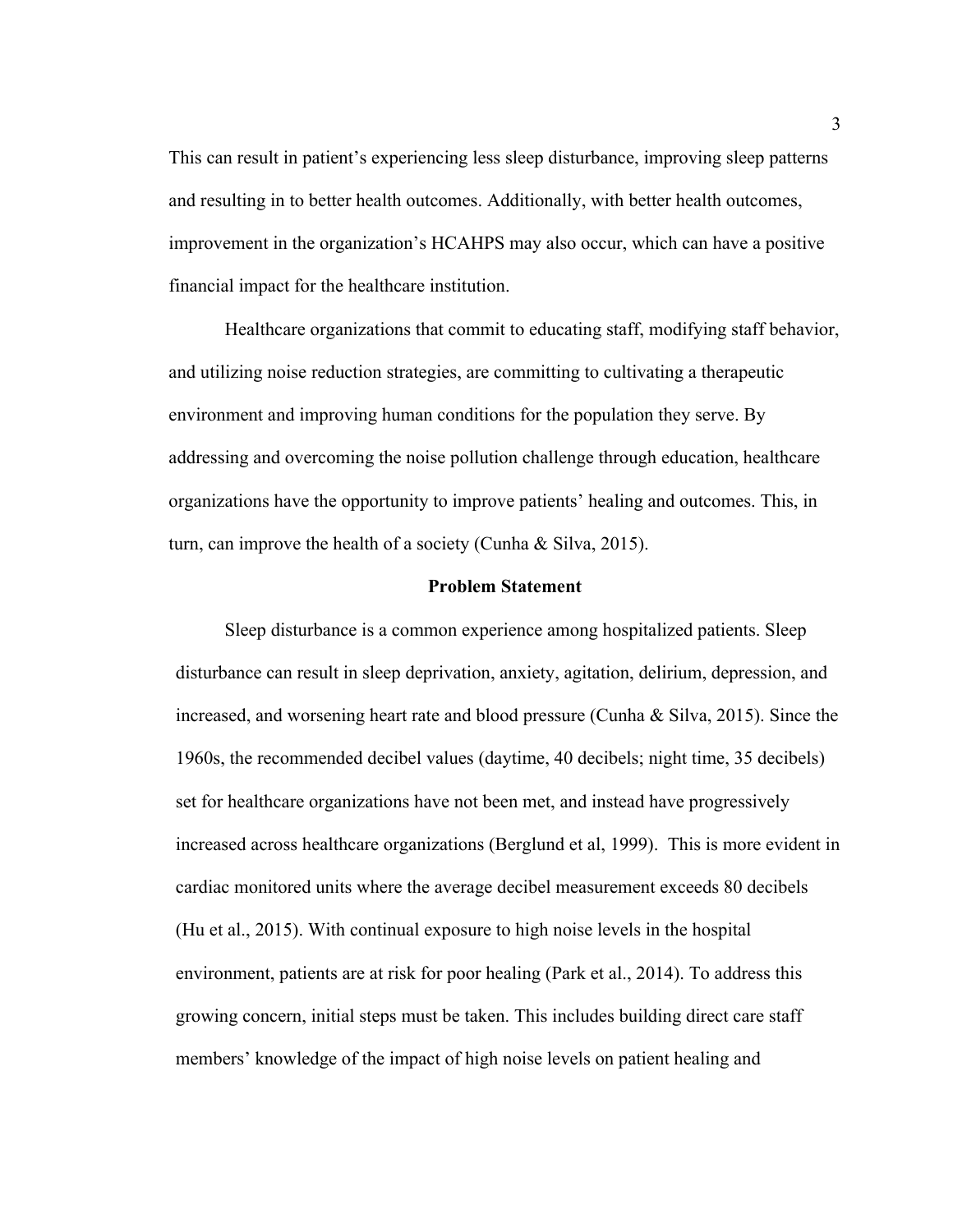introducing the benefits of behavioral health strategies, thereby reducing the staff members' gap in knowledge. The resulting impact can lead to an environment that promotes patient comfort, relaxation and sleep, and the possibility of more favorable patient outcomes.

To prevent and/or remove patient harm resulting from high noise levels, nurses and other care providers must have a basic understanding of the harmful effects. Beneficence is the prevention and removal of patient harm (Shahriari et al., 2013). This is one of the hallmark ethical principles that govern nursing practice (Beauchamp  $\&$ Childress, 1994). By using methods to reduce noise levels, nurses have the potential to create a more healing and caring environment (Incekar & Balci, 2017; McGough et al., 2017). A caring environment emphasizes compassionate care and demonstrates a nurse's intention to strive for a superior standard of care (Wollersheim et al., 2013).

#### **Purpose**

The purpose of this evidence-based practice project was to promote patient healing by educating the staff about noise pollution, its impact on patient healing, and noise reduction strategies. The educational activity included information on behaviors that can be modified to facilitate noise reduction, comfort, and relaxation, and promote healing on a unit specialized in the care of patients who have varying cardiac conditions. In this institution, the gap in knowledge relates to the direct care staff members' behaviors that contribute to noise pollution and its impact on patient healing and patients' perception of care. An education program supported the learning needs of the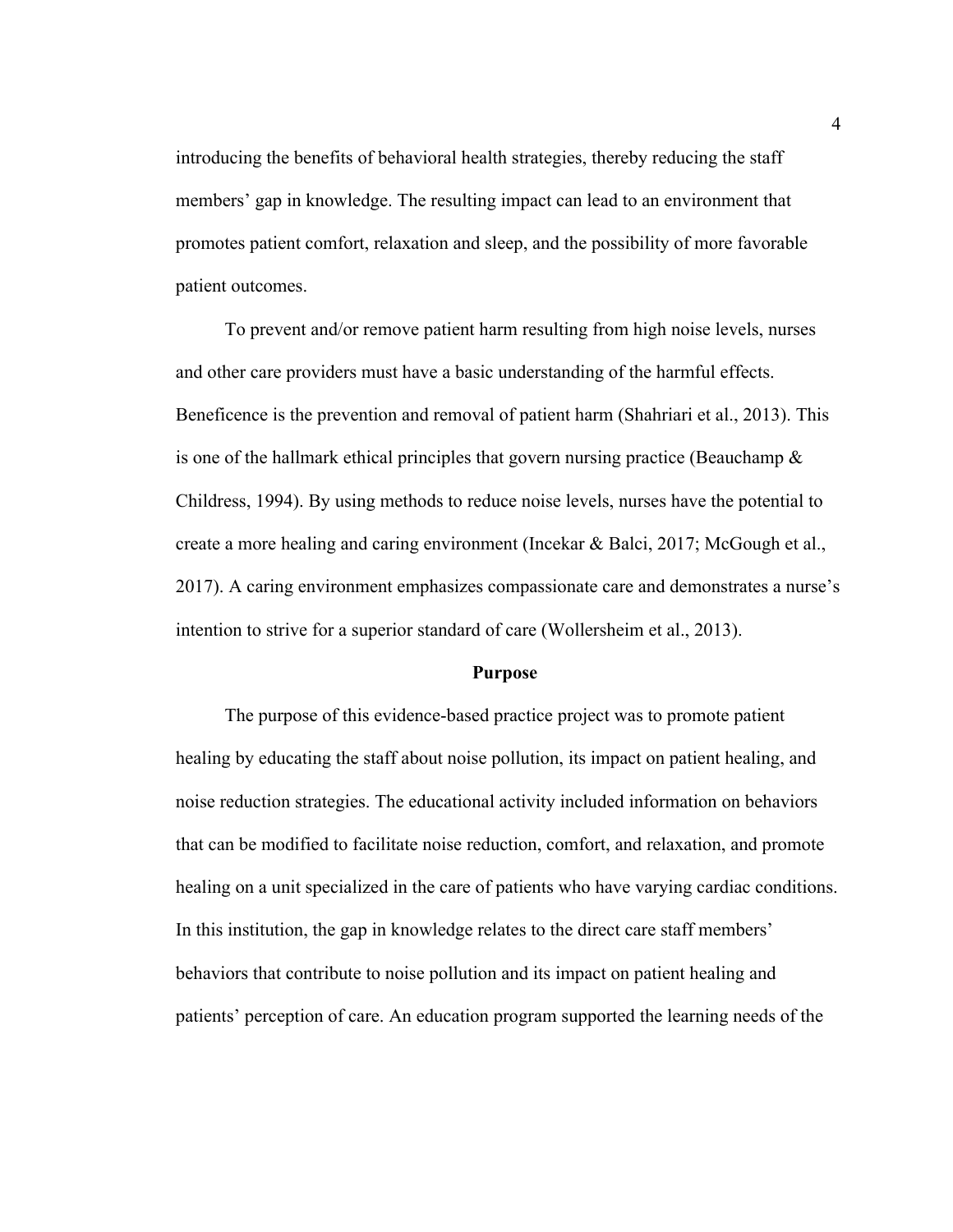direct care staff, which may ultimately impact their behaviors, and can enhance patient healing and decrease this practice gap.

#### **Practice Focused Question**

Does an educational activity on the impact of noise pollution on patient healing increase knowledge of interventions to reduce noise pollution among direct care staff members in a cardiac unit?

#### **Nature of the Doctoral Project**

Sources of evidence included, feedback from the direct care staff members, statistical data obtained from CMS (HCAHPS survey results), and primary research performed by researchers related to high noise levels and patient healing. I gathered evidence from various databases including Medline/Pubmed, CINHAL, Cochrane Library and governmental websites (WHO; CDC; CMS). Additional data collected included those from a pre-test/posttest and summative evaluation. The Walden University education manual guided this DNP project.

I conducted a literature review on noise levels and its impact on patients and patient healing. The review was limited to peer-reviewed full text articles published between the years 2013 and 2018. Key words included the following: *noise and noise reduction, acute care setting, direct care staff, sleep disturbance, noise pollution,* and *cardiac care unit*. I used the Briggs Level of Evidence and Grades to appraise and grade the selected articles.

The informational process theory (IPT) served as the theoretical framework for this doctoral project and assisted in the analysis of the evidence. I used SPSS to organize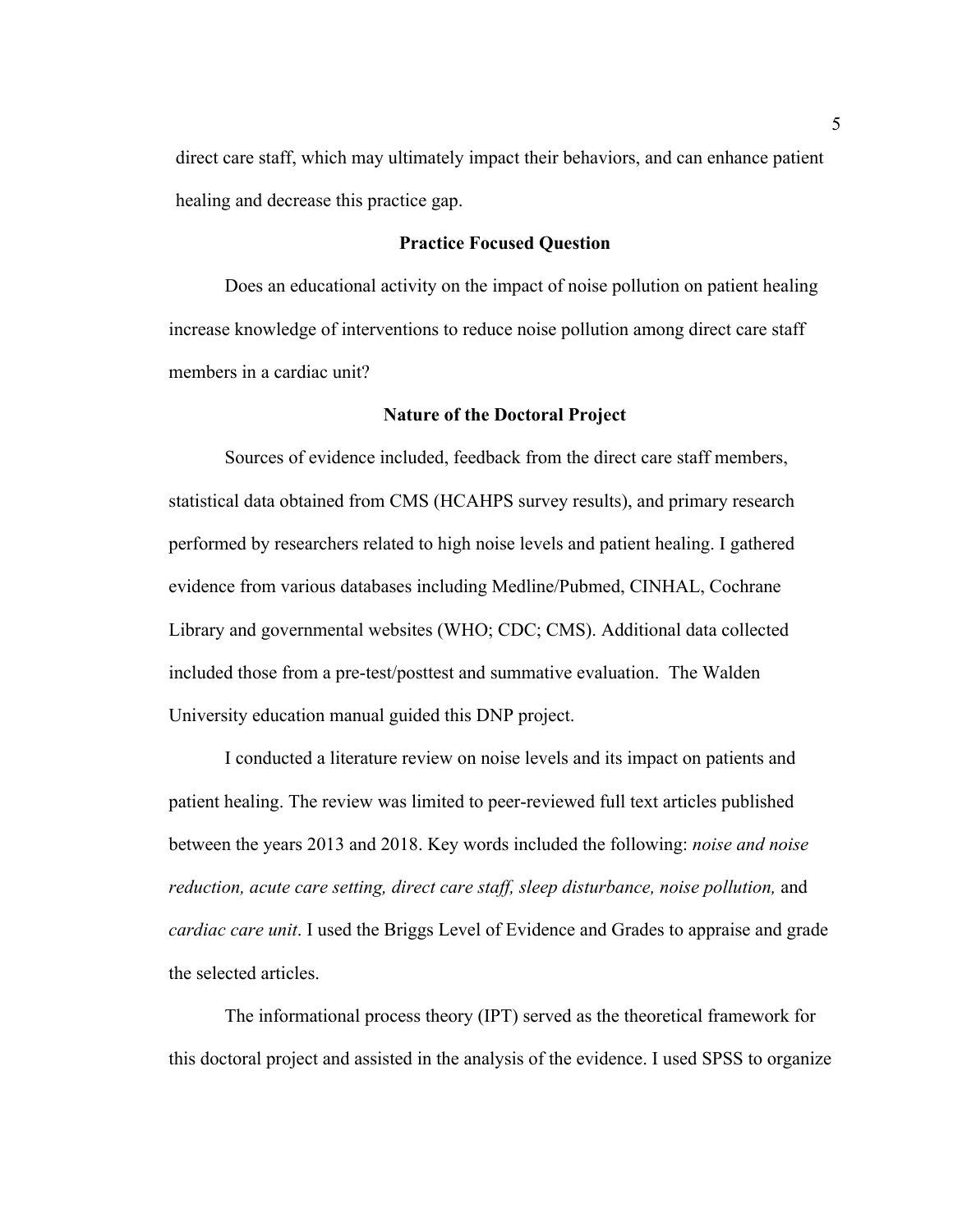and analyze information obtained from the pre-test and posttest. The institution's Round Plus system, which is a survey/audit platform, served as a means to administer, organize, analyze, and aggregate the data collected from the summative evaluation. Through this process, I had the opportunity to identify and improve the staff's knowledge of how noise pollution can lead to physiological and psychological impairment, and how noise reduction strategies can promote an environment of healing, thereby reducing the existing gap. I secured permission to use the Rounds Plus system from the institution's director of patient relations and customer service.

#### **Significance**

#### **Stakeholders**

Stakeholders are individuals within the healthcare organization who have a vested interest in improving the care of the patients being served (Kok et al., 2015). For the purposes of this project, the stakeholders will include the cardiac units' direct care providers, the organizations clinical nurse leaders, nurse managers, and senior administration. It is the responsibilities of these individuals to minimize the physiological and psychological impact on patients that result from high noise levels. Through stakeholder engagement, the organization has an opportunity to foster a healthy and healing environment, improve patient experience and satisfaction, and enhance the organization's financial performance

#### **Contributions to Nursing Practice**

High noise levels have long been an environmental factor that place patients at harm and present a cruel absence of care (Nightingale, 1860). Consequently, health care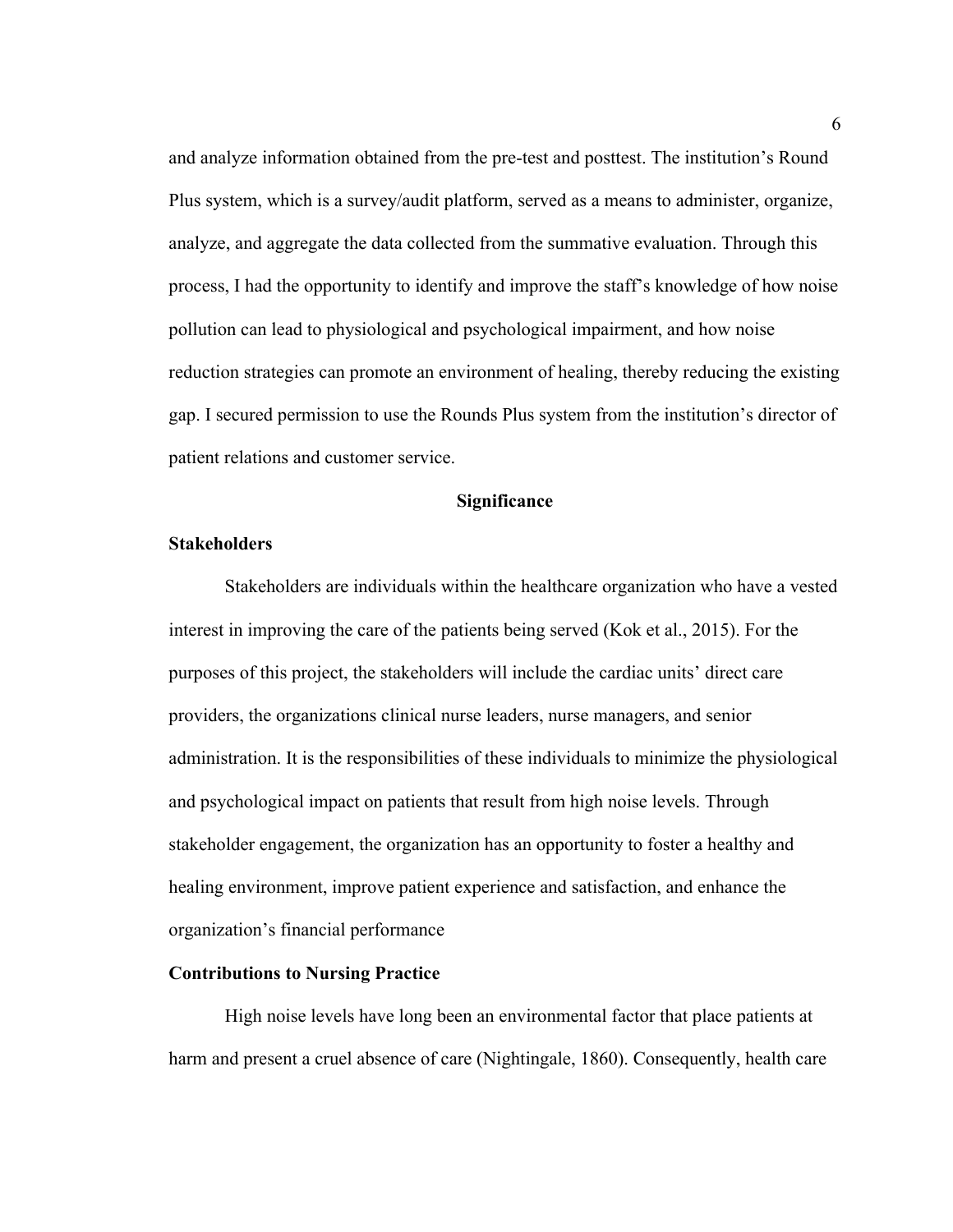organizations have responded by implementing noise reduction protocols (Long, 2017) including the building's physical construction (Tafelmeyer et al., 2017), as well as engaging patients in speaking up about noise levels (CMS, 2017). Furthermore, direct care staff members need to have a clear understanding of their contributions to noise pollution and ways in which to reduce noise (West et al., 2014). A noise reduction educational program can be effective in promoting a quieter environment, thereby improving the way in which care is provided to patients in a cardiac monitored setting.

#### **Transferability and Implication**

This doctoral project has the potential for positive social change. Through the use of targeted staff education that introduces noise reduction strategies, behavioral modifications, and environmental solutions, there is an opportunity to minimize or eliminate harm to patients and create a therapeutic healing environment (Fillary et al., 2015). Creating a therapeutic environment increases the opportunity for improved patient outcomes and positive social impact (McGough et al., 2017.). Organizations that commit to prioritizing the improvement of noise levels can become leaders in social change and encourage other healthcare organizations to do the same**.**

#### **Summary**

In Section 1, I introduced the practice problem of noise in the acute care setting. High noise levels in cardiac monitored units continue to be a concern for patients, families, and the healthcare organizations that serve them. Noise pollution can have a detrimental impact on a patient's health and healing. The aim of this project was to provide an educational activity to address the staff's gap in knowledge related to noise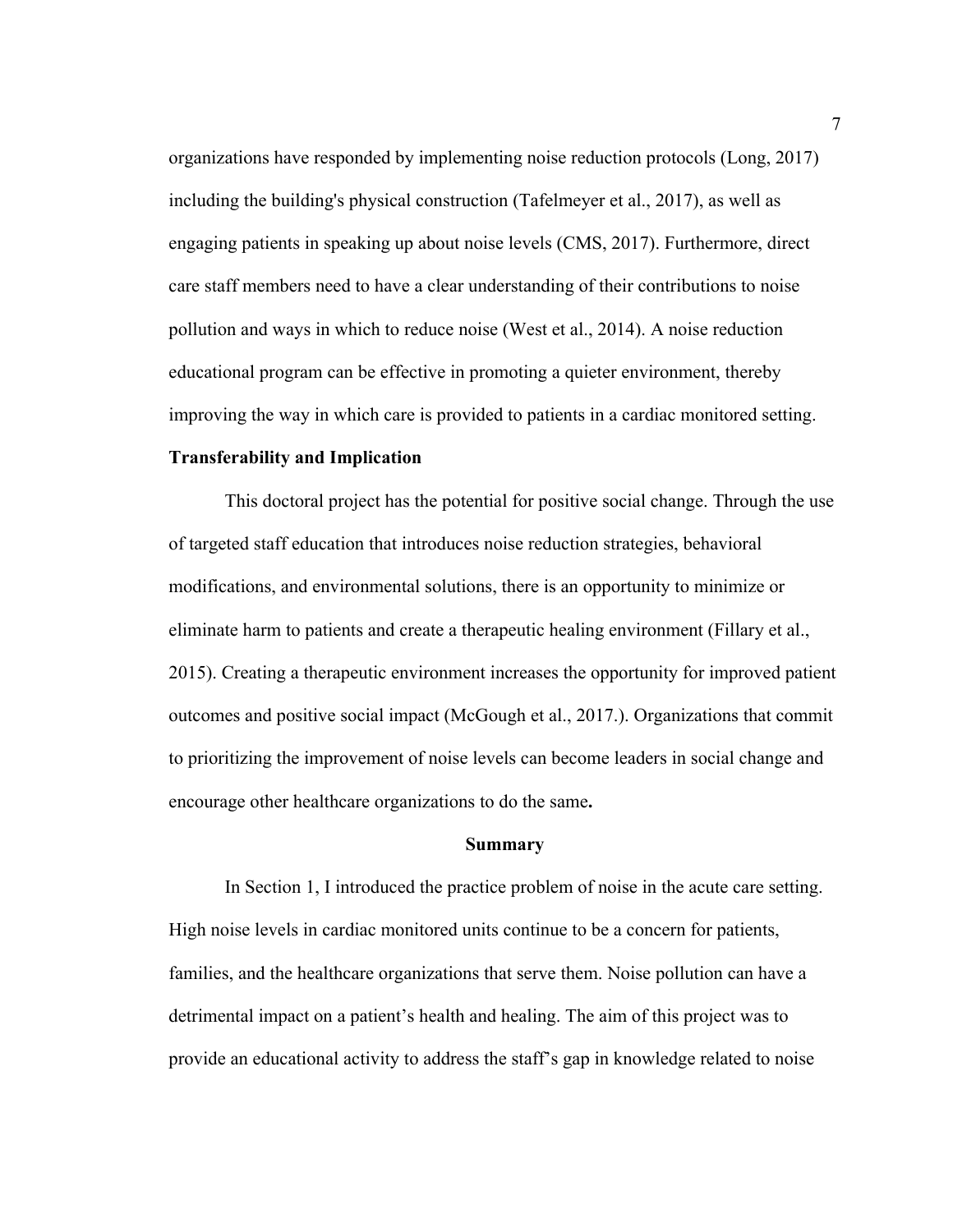pollution and to identify and address staff behaviors that can impact noise levels on the cardiac unit. The practice question was: Does an educational activity on the impact of noise pollution on patient healing increase knowledge of interventions to reduce noise pollution among direct care staff members in a cardiac unit?

Section 2 will include a review of the background and context of the doctoral project, and will incorporate additional literature to support the need for this project.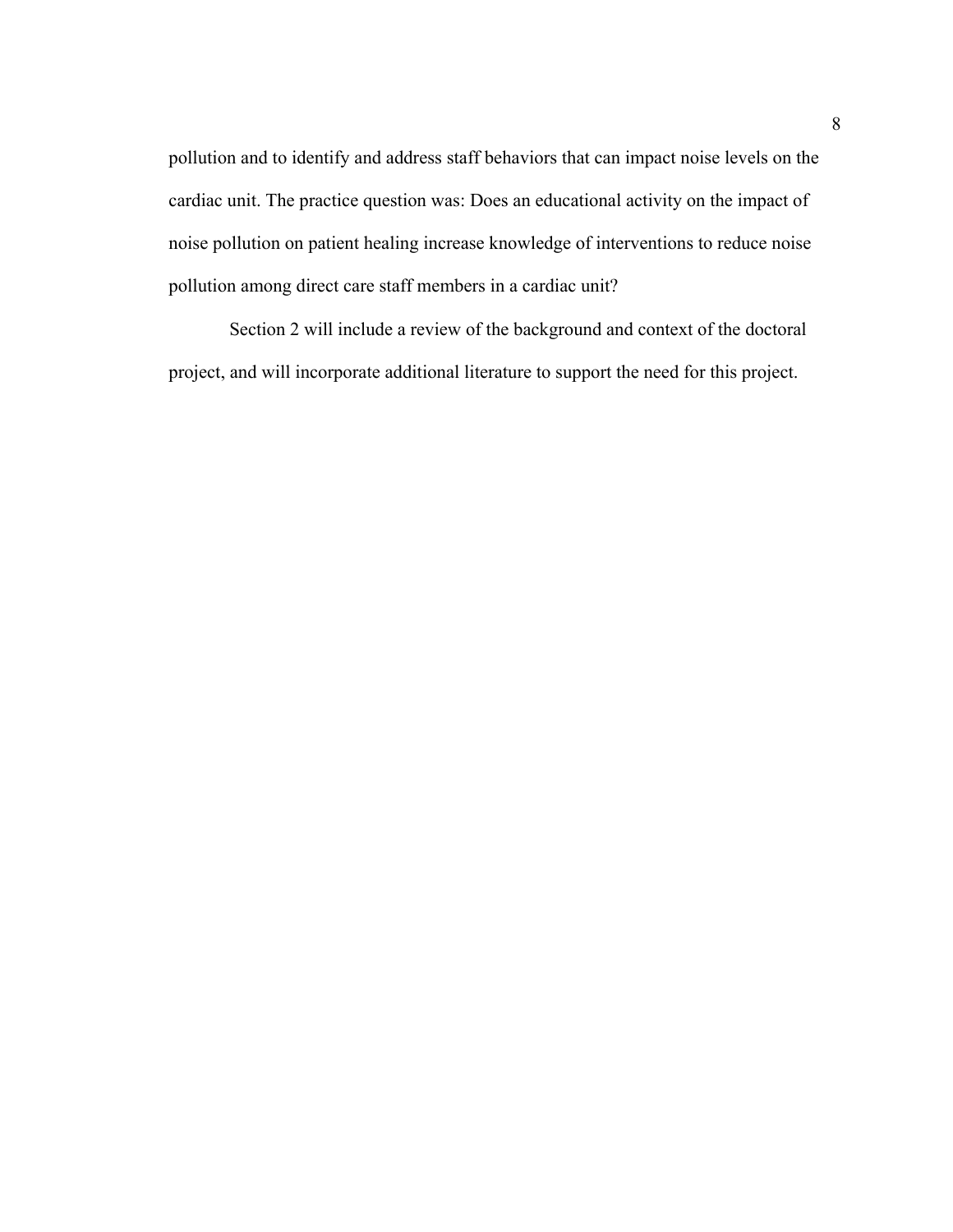#### Section 2: Background and Context

#### **Introduction**

The purpose of this project was to provide an educational activity that would help address the problem of noise in the acute care setting. Section 2 includes an overview of the theoretical foundation that I built this DNP project on and the significance of addressing noise levels in nursing practice. Additionally, I will discuss the motive for healthcare organizations to address high noise levels in patient care settings and those who were involved in addressing this concern at the DNP project site.

#### **Practice Focused Question**

Does an educational activity on the impact of noise pollution on patient healing increase knowledge of interventions to reduce noise pollution among direct care staff members in a cardiac unit?

#### **Concepts, Models, and Theories**

#### **Information Processing Theory**

I used IPT as the theoretical framework to guide this doctoral project. Grounded in the study of cognitive development, this theory provides a framework for how individuals think, reasons, and learn (Xiong & Proctor, 2018.). This theory proposes that humans process information received by analyzing information from the environment (Simon, 1995). This processing occurs by bringing information in through the senses, actively manipulating the information through working memory, and passively holding onto the information through long-term memory in order to bring about behavioral change (Aliakbari et al., 2015).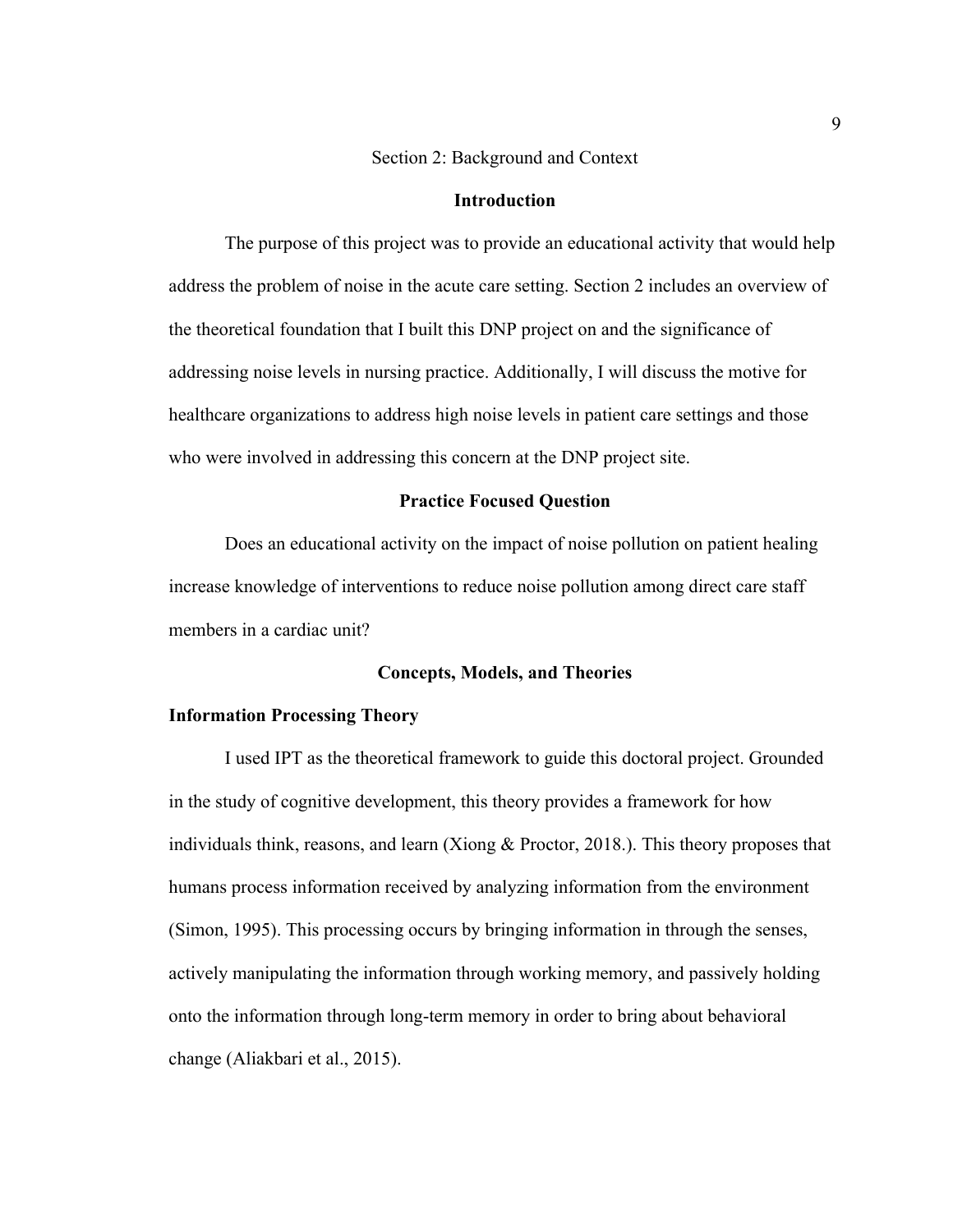**History of IPT**. Evolving out of the American experimental tradition in psychology, this theory provides a mechanism for learning, through memory encoding and retrieval (Simon, 1995). IPT, whose emphasis is on how humans learn and behave, has primarily supported studies in the computer and artificial intelligence field (Xiong  $\&$ Proctor, 2018). IPT has also been utilized within the realm of education and learning (Badyal & Singh, 2017).

**Components of IPT**. The IPT model consists of three components that involve sensory memory, working memory, and long-term memory. I provide a description of each of the components below.

- 1. Sensory memory: Sensory memory is created when information is gathered via the senses, and through transduction the brain processes the information to create memories. This requires the information to catch the learner's attention through relevancy and familiarity of information. This allows the learner to recall information immediately following its presentation. If successful, the learner will transition into the working phase of the IPT.
- 2. Short term memory: Information processed in an auditory and visual manner is processed in working memory. During this stage, repetition and elaboration of information is key. This requires the information to be rehearsed through repetition. If information is highly relevant to the learner, the learner will move on to the long-term phase of the IPT.
- 3. Long term memory: The three types of information that are processed in long term memory includes declarative (memory of facts and events), procedural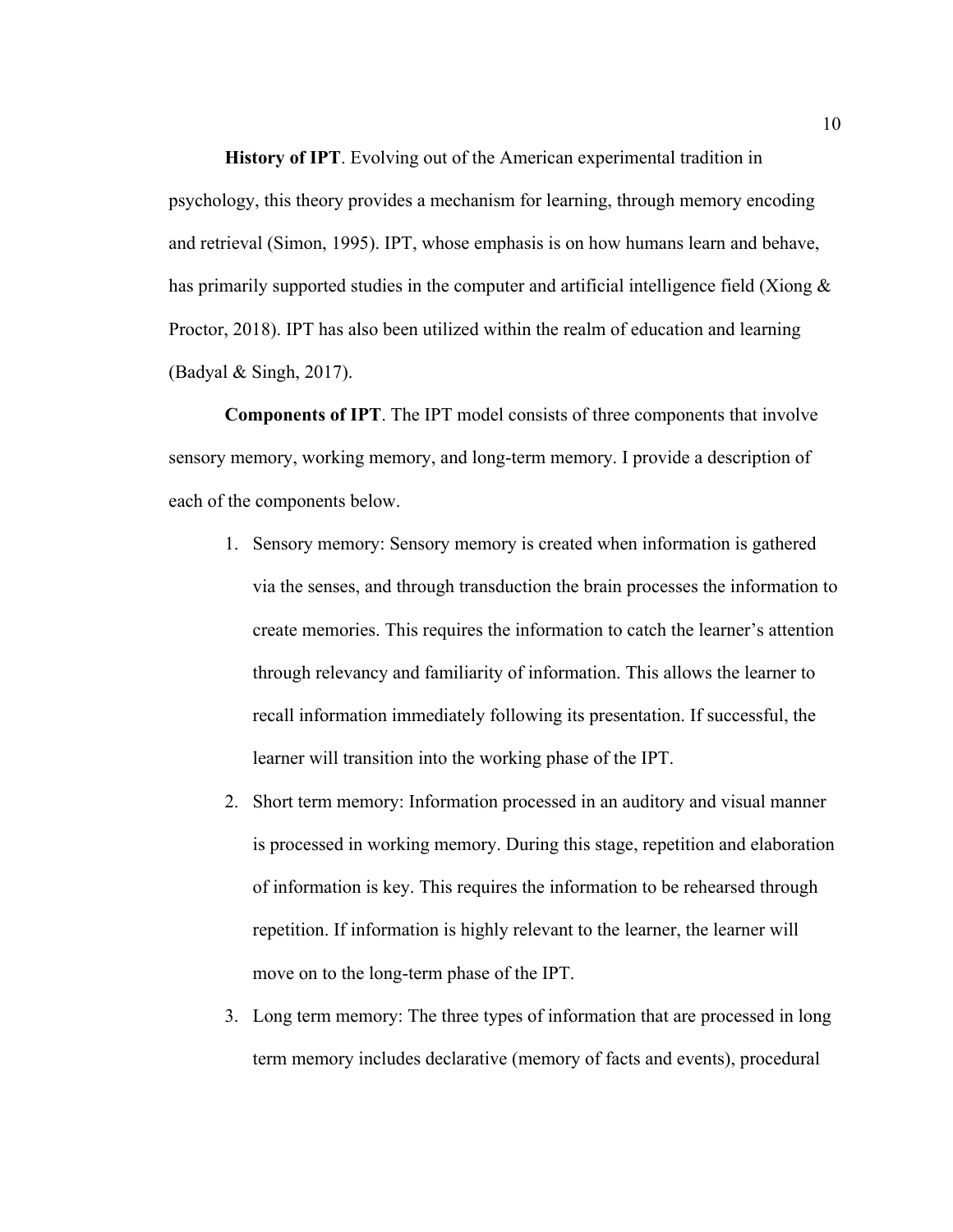(memory of knowing how to do something) and mental imagery (ability to access and reactivate information learned).

The IPT model was aligned with the objectives of the learning activity to guide the learner in achieving successful outcomes. The IPT and learning objectives are represented in Appendix A.

#### **Joanna Briggs Level of Evidence and Grades**

Revised in 2014, the Joanna Briggs Institute (JBI) adopted a new hierarchy for levels of evidence and grades. This revision allows individuals to identify potential threats to the validity of the research through the literature. The Joanna Briggs evidence appraisal system is an open access tool; therefor permission was not required for usage. I evaluated each article using the Joanna Briggs appraisal checklist and assigned a level of evidence, based on the JBI grades hierarchy for effectiveness. The levels are based on the following study designs: Level 1: experimental designs; Level 2: quasi-experimental designs; Level 3: observational-analytic designs; Level 4: observational-descriptive studies; Level 5: expert opinion and bench research.

#### **Relevance to Nursing Practice**

The motivating factors for addressing noise in this project are its influence on patient health outcomes and patient satisfaction (see Long, 2017; CMS, 2017), Lack of quality rest and sleep can lead to lead to impaired levels of healing and delirium (Delaney et al., 2015.). Improper sleep can cause a spike in cortisol and norepinephrine levels and increases the risk for insulin resistance (Hirotsu et al., 2015). In hospitalized patients, sleep deprivation is associated with insomnia, reducing the patient's mental capacity for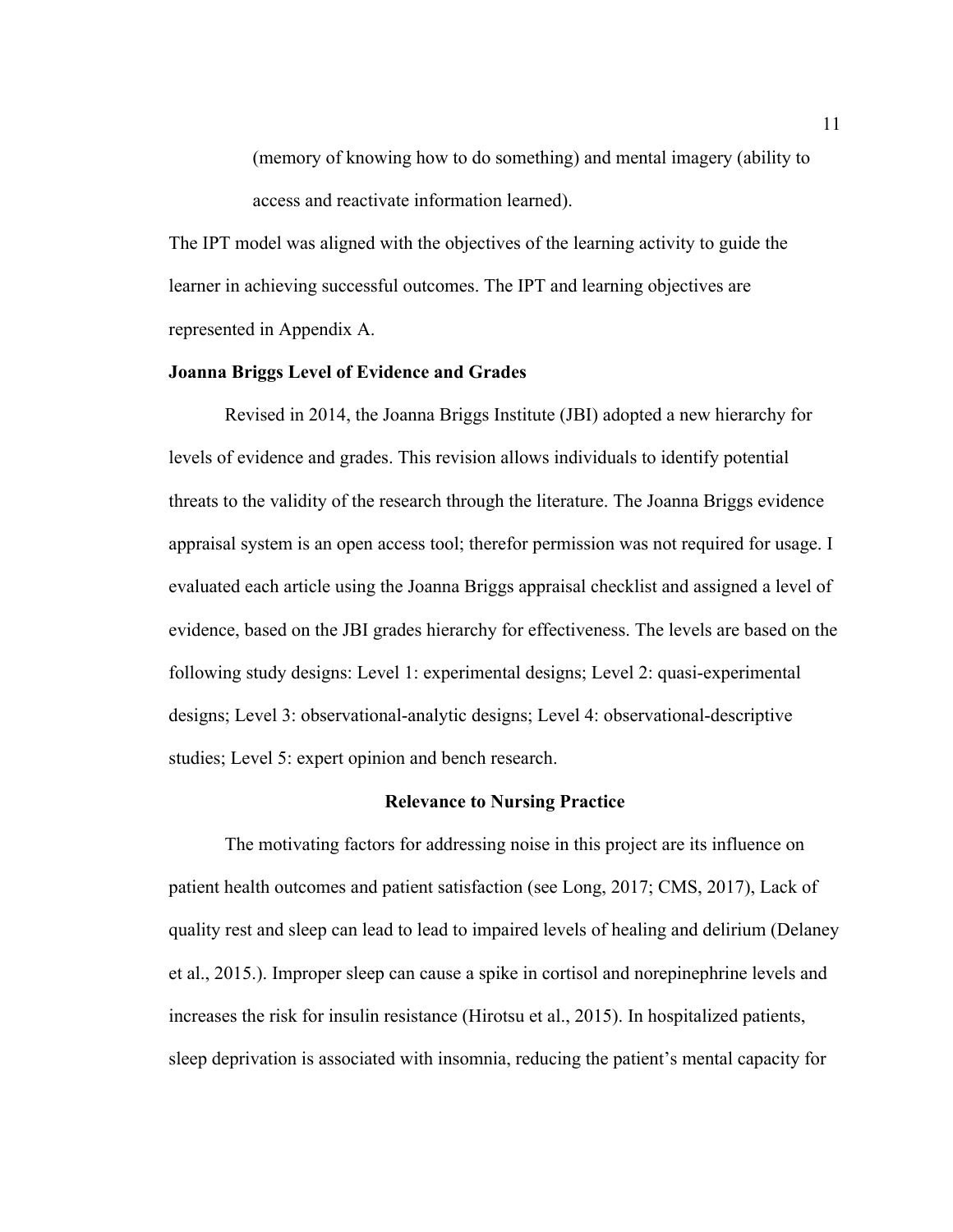thinking and concentrating, weakening immune system, and decreasing the use of inspiratory muscles (Darbyshire  $\& Young, 2013$ ). These health conditions can lead to unfavorable health outcomes for patients with cardiac conditions as well as a loss of revenue of the healthcare organization.

To adequately care for patients admitted to cardiac monitored units, it is essential to understand the mechanism of sleep deprivation on patient healing resulting from high noise levels. Through this understanding, direct care staff members are better equipped to evaluate behaviors that can be modified to improve patients' sleep quality and promote a restful environment. Recent evidence has shown that there is a need to improve direct care staff members' understanding of the benefits of adequate sleep, reasons to reduce noise levels, and application of modifiable behaviors. With this knowledge, direct care providers can promote restful sleep for patients (Ding et al., 2017.). Other suggestions to improve noise levels in cardiac monitored units have included the importance of dimming lights at night, the use of earplugs as a means to reduce noise exposure, limiting patient interruptions to only those that are necessary, and keeping communication volumes to a modest level (Hewart  $\&$  Fethaney, 2016). Moreover, recommendations to improve the patient's ability to sleep throughout the night include the use of eye masks, earplugs, and relaxation music as part of a noise reduction program (Hu et al., 2015; Yazdannik et al., 2014). Through the application of simple interventions, care providers can help improve patients' abilities to sleep within cardiac monitored environments.

There have been various ways in which healthcare organizations have tackled noise level problems. These strategies include encouraging patients and families to speak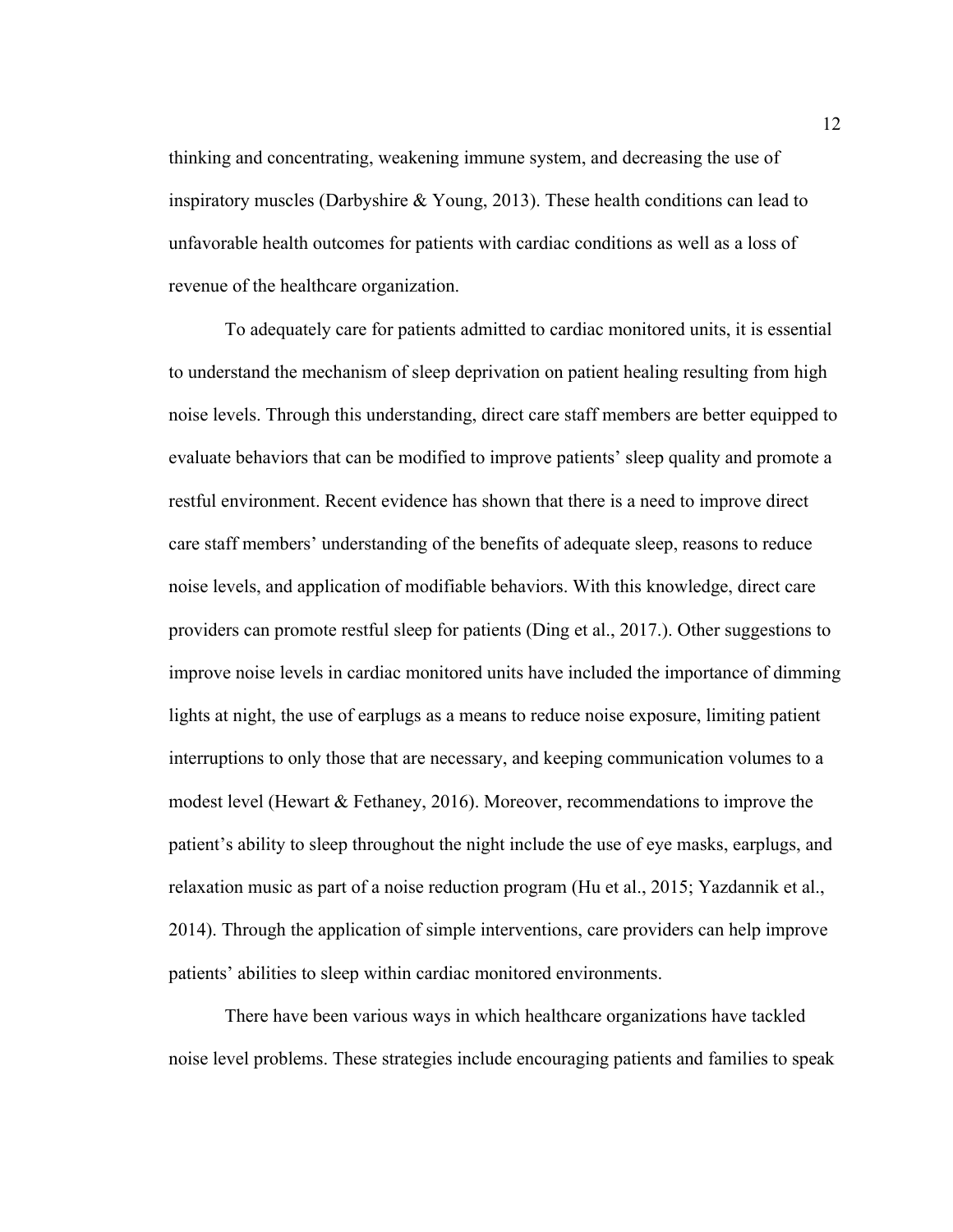up regarding their concerns as well as creating an organizational noise level policy (Park et al., 2014). Other efforts have involved expensive alterations in buildings' construction and the use of sound detection equipment for the purposes of behavioral modification (Tafelmeyer et al., 2017). Although these strategies have been implemented at other organizations, they did not prove to be effective at minimizing the noise levels to acceptable standard when implemented individually (Kaur et al., 2016.). Current interventions that have proven to be successful include a bundled approach (Hammer et al., 2014.) with a rigorous educational component (Alway et al., 2013.). Studies conducted by Kokani et al. (2014) and McGough et al. (2017), demonstrated that an educational activity has the potential to reduce noise related factors within cardiac monitored units.

#### **Local Background and Context**

The level of patient satisfaction related to noise levels has caused a decrease in the HCAHPS scores at the project site. To counteract the low HCAHP scores, the organization has sought ways in which to improve the noise levels within the organization. A first step in addressing the noise level issue includes educating direct care staff members on the effects of noise on the health of the patient (McGough et al., 2017). To combat this problem, as part of my DNP project, an educational program was piloted on a 37-bed cardiac monitored unit in a 237-bed community acute care hospital. This hospital provides inpatient, outpatient, and community services and is committed to improving the quality of care and services being provided.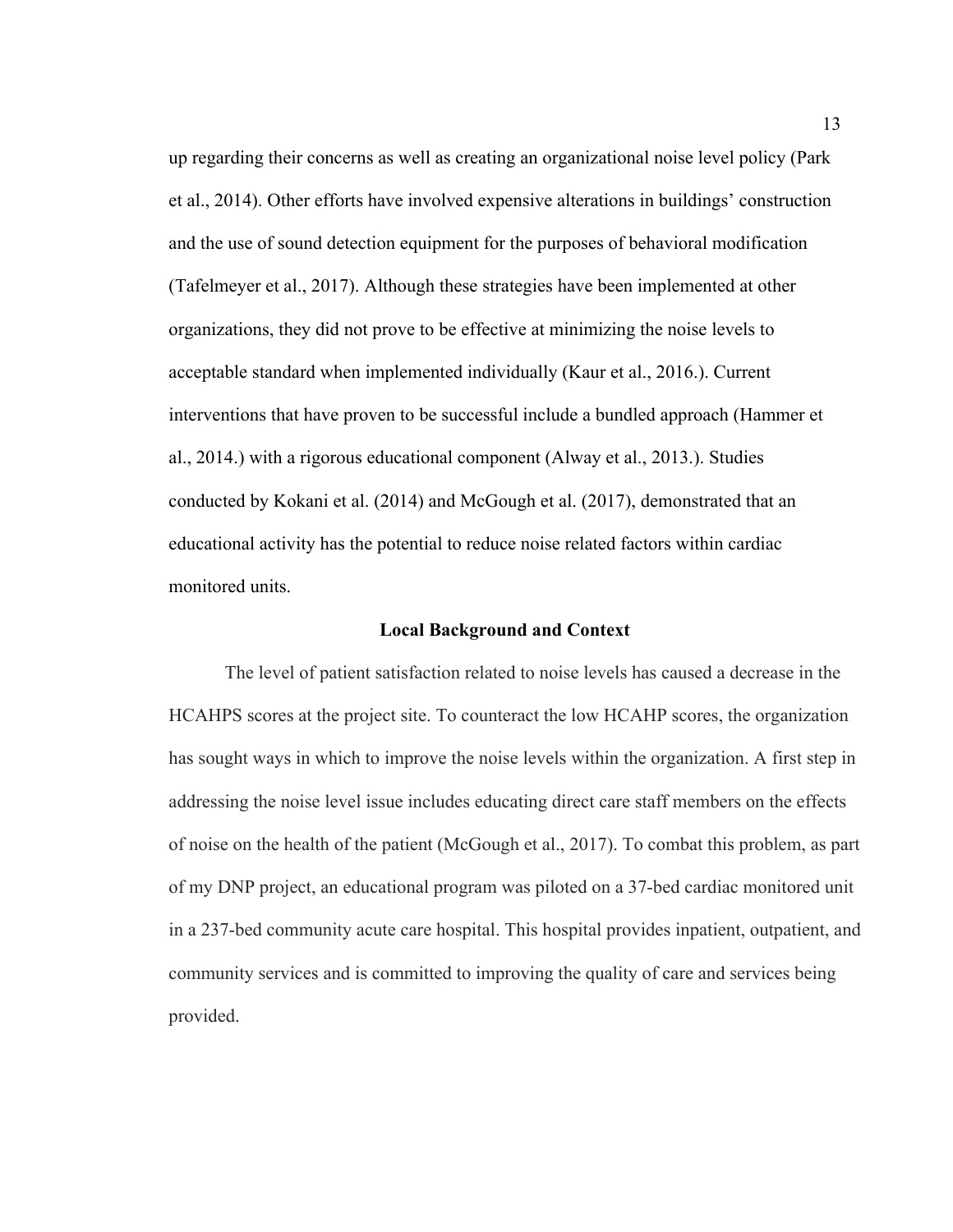The hospital, 5 years ago, was designed with the concept of patient healing in mind. The hospital's physical construction included noise abatement architectural features. Other efforts to minimize noise have included the implementation of quiet time hours, use of a nighttime kit, and the elimination of noise contributing equipment. Although these interventions have been put in place, the patients who the organization serves continue to be dissatisfied by the noise levels in patient care areas. This is evidenced by the hospital's HCAHPS scores in the category of quietness surrounding the patient's room over the past 3 years where consumers have rated the hospital between 53.1% (2015) and 43.5% (2018), while the national average remains at  $62\%$  (CMS, 2017). The organization has recognized this as a need for improvement not only due to the dissatisfaction amongst its patients, but also the negative health impact it can cause to the community members that they serve.

#### **Definition of Keywords**

*Acute care setting:* An acute care setting is a hospital where an individual is treated for various conditions including those cardiac in nature, warranting placement on a cardiac monitored unit. .

*Direct care staff:* Staff members who have direct responsibility for the care and management of the patients that they serve. This includes registered nurses and nursing assistants.

*Sleep disturbance:* A disorder in a patient's sleep pattern resulting in an interference with a person's normal physical, mental, and emotional functioning.

*Noise pollution:* An annoying, offensive, and/or harmful sound in an environment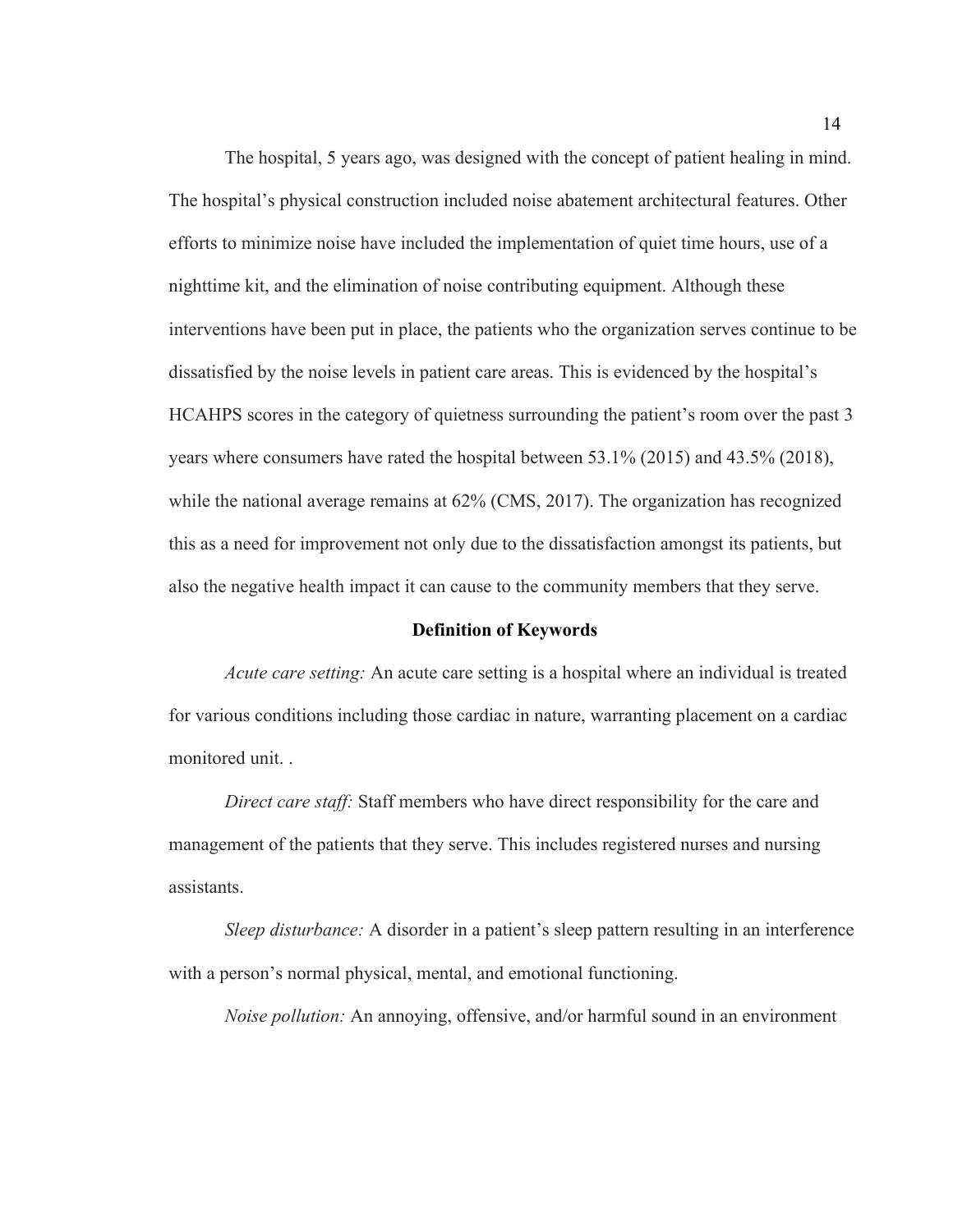#### **Role of the DNP Student**

I am currently a professional development specialist at the facility where this DNP project was conducted. This project was not a part of my current working responsibilities and was performed outside of my regular work hours. As an employee of the organization, my responsibilities include improving patients' health and experience. One of the chief patient experience complaints is patients' and families' frustrations regarding high noise levels in patient care areas. The persistent high noise levels in healthcare organizations, including this organization, became the motivating factor for this staff education project focused on mitigating current noise pollution in the cardiac unit.

I served as the DNP project team leader. As the project team leader, I was responsible for organizing the project and managing the project team. My extensive knowledge and skills as an educator assisted the team and me in developing and delivering the content of the learning activity.

#### **Role of the Project Team**

The project team members worked collaboratively to carry out the tasks related to the project. The team was composed of individuals who have subject matter knowledge of noise pollution, development of learning activities, analysis of data retrieved from educational activities, and the culture of the cardiac monitored unit. Collectively, these project team members used their expertise to ensure that the objectives of the DNP project were met. Key team members included the clinical field experience preceptor the nurse manager and the clinical nurse leader (CNL) of the cardiac care unit, the nurse educator, the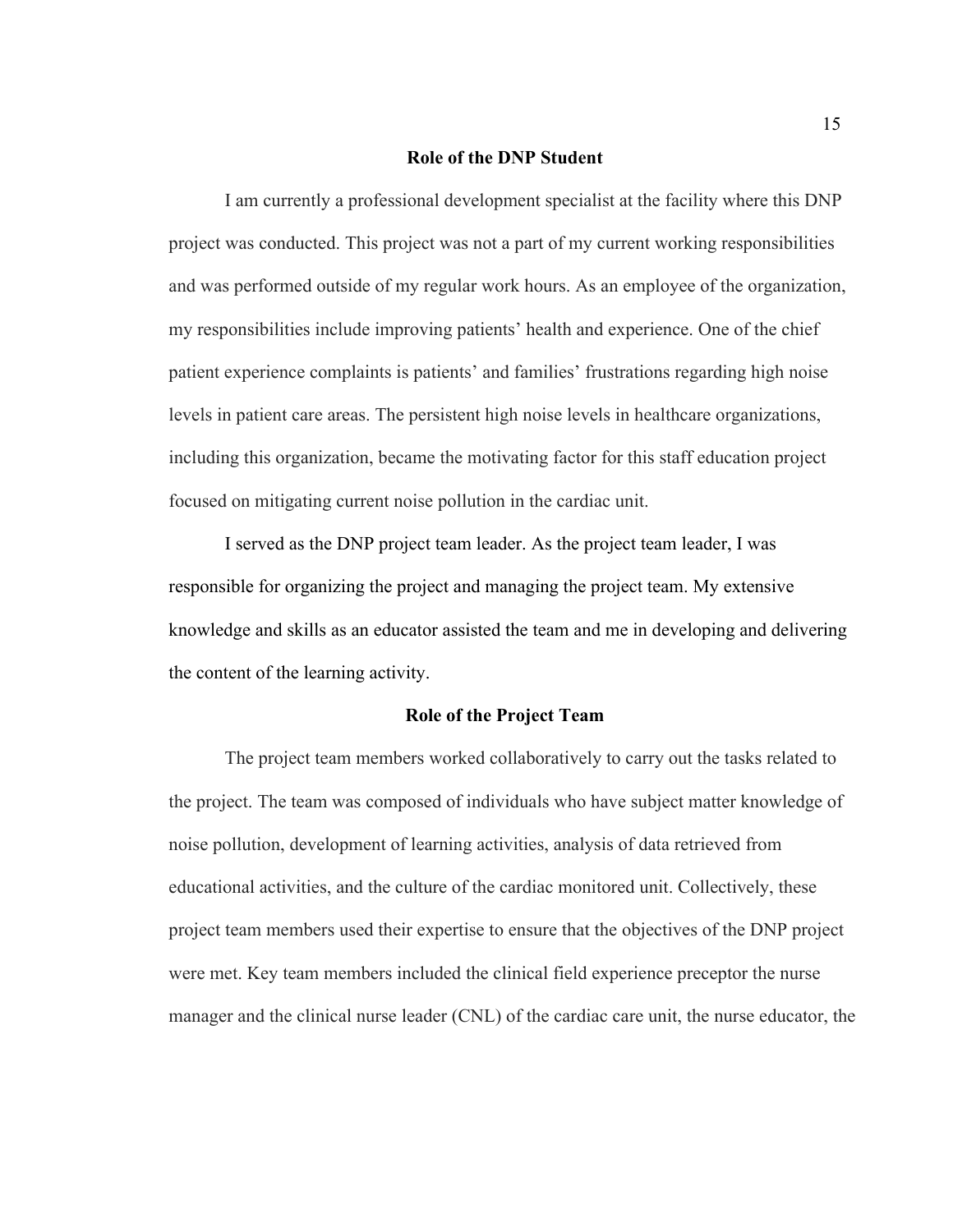director of support services, and me as the DNP project lead. Each member had a contributing role and associated responsibilities as follows:

The nurse manager has direct oversight of the direct care providers and the dayto-day operations of the unit where this learning activity took place. She is also responsible for improving the cardiac unit's patient experience scores. As a member of the project team, she incorporated her leadership skills in encouraging the unit's leadership staff to attend the educational session. Her additional contributions included providing insight into the current interventions that have been put in place to reduce the unit's noise level and describing the current staff behaviors that are contributing to the unit's noise pollution.

The CNL functions in a leadership role and has a direct responsibility for providing unit-based education for the staff on the cardiac monitored unit. She is also responsible for performing patient rounds to assess the patients' experiences prior to discharge. I used her expertise in developing educational content to review the learning activity content prior to presenting the information to the direct care providers. She also assisted in finding a venue for the learning activity and responded to any indirect questions the direct care providers may have had during the learning activity.

The nurse educator I selected from the education department used her experience and skills in reviewing the educational content and assisted me in developing the pre- and posttest and summative evaluation. Working in collaboration with me, the nurse educator was responsible for the evaluation, interpretation, and analysis of the data obtained from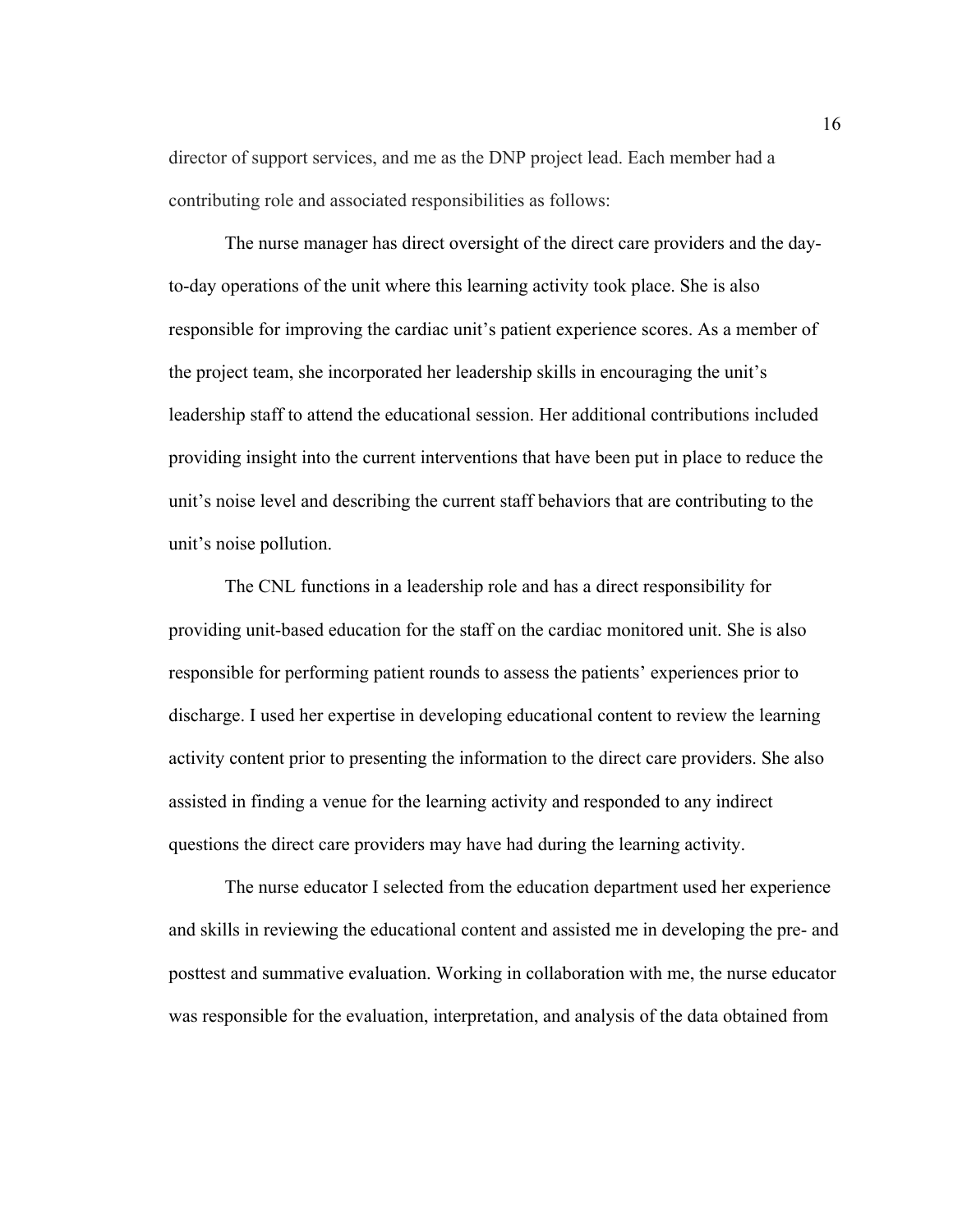the pre-and posttest and the summative evaluation, which were provided from the SPSS and the survey/audit tool system.

The director of support services is responsible for minimizing noise levels around patient care areas. He works in collaboration with other leaders in the organization to monitor and implement strategies to improve the HCAHP scores related to the question: During this hospital stay how often was the area around your room quiet at night? The director of support services reviewed the educational content prior to the learning activity, focusing on what the organization has historically implemented to reduce noise levels in the patient care areas.

My responsibilities as the project lead included the initiation, planning, design, execution, evaluation, and closure of the project. Prior to presenting the educational content, the team received an email regarding their roles and responsibilities; items and an estimated project timeline. A team meeting was coordinated thereafter. During this meeting the roles and responsibilities were reviewed, and content of the information was presented with the opportunity for the team to provide constructive feedback. The goal of this meeting was to ensur that the content aligned with the organizations goal of decreasing noise levels. This meeting took place prior to the implementation of the educational activity. Following the learning activity, the analysis of the data was sent via email to the project team and participants.

#### **Summary**

Section 2 includes a review of the noise problem in cardiac care units and the body's response to environmental stressors. The IPT provides reasoning for how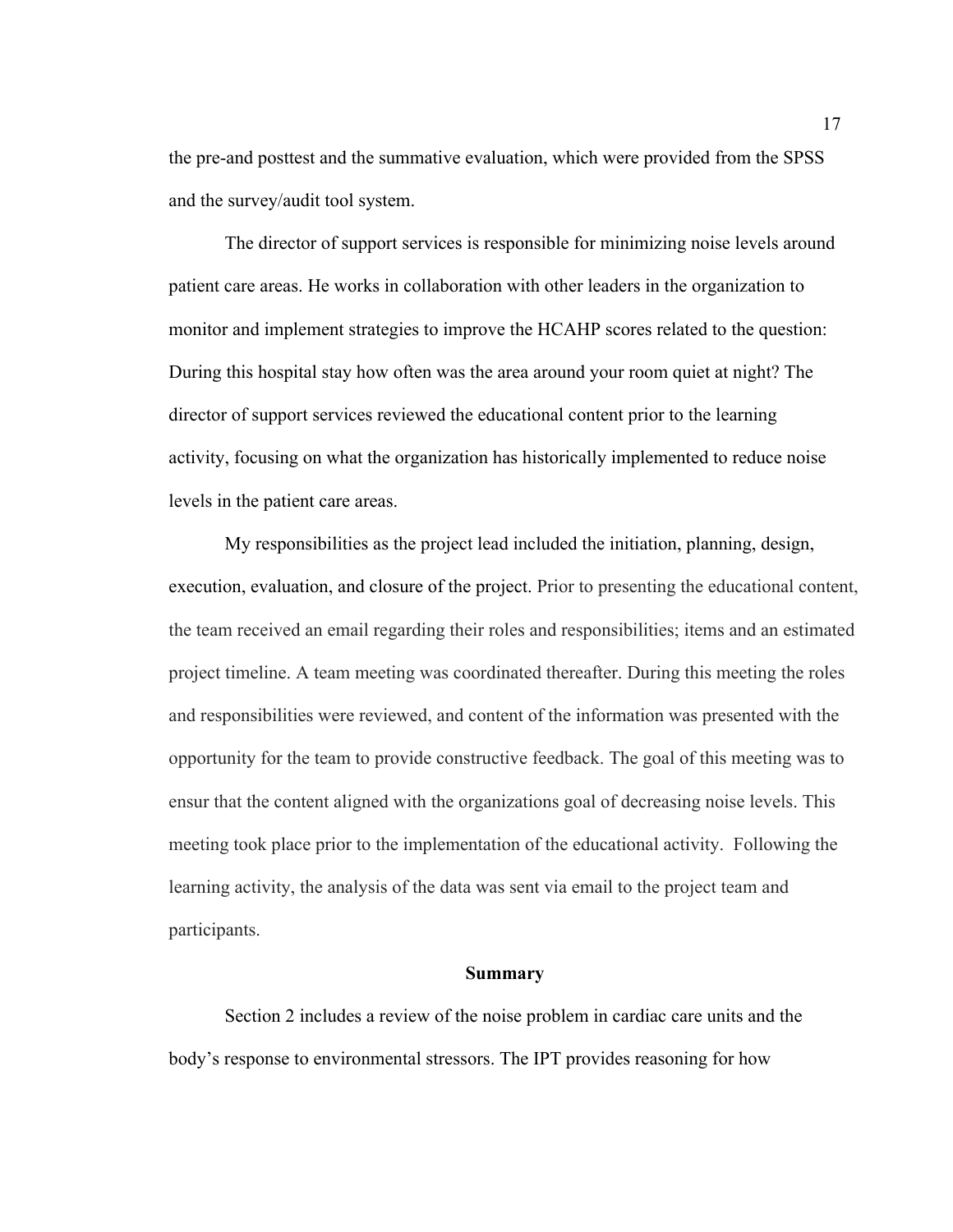individuals learn and how the learning can be recalled for later use in the clinical setting. This theory support the DNP project by allowing staff members to gather, store, and process information from the educational activity to bring about behavioral change. The problem of noise and its relevance to nursing practice was also highlighted as well as the background and context of the practice problem. Last, the role and responsibilities of the DNP student and the project team was defined. Section 3 will include an overview of the archival and operational data that I used to support the DNP project and the evidence that was generated as a result of the DNP project. Furthermore, this section will show how I used the SPSS system and survey/audit tool system to address the need for education at the organizational level.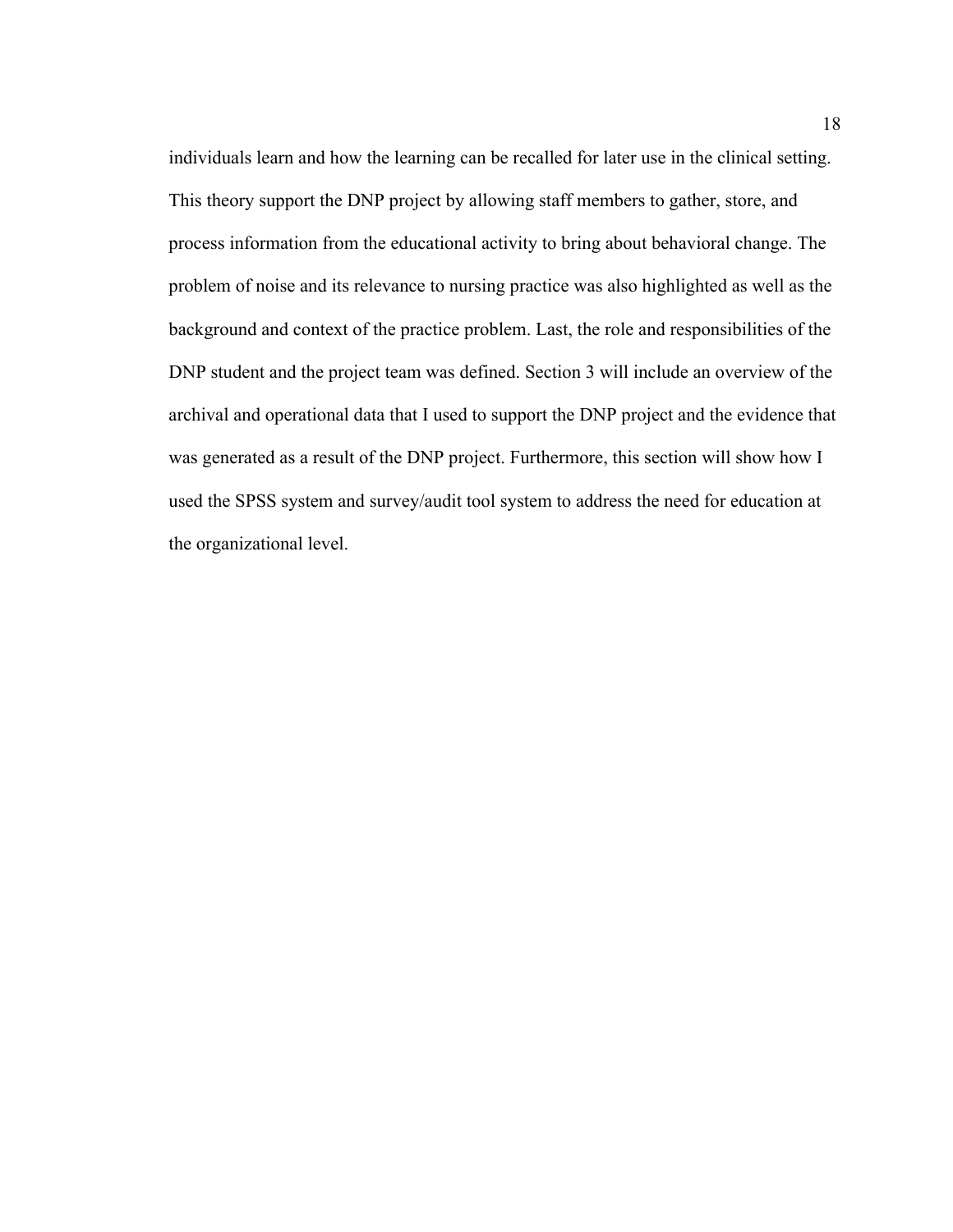Section 3: Collection and Analysis of Evidence

#### **Introduction**

In this DNP project, I addressed the problem of noise in the cardiac monitored unit at my project site. Noise is defined as a sound that can be loud or unpleasant and often causes detrimental health effects if an individual is exposed to it for a prolonged period of time (Byrne, 2013). Noise is also a nuisance to patients and their families (Simmons et al., 2014). This can have a negative impact on a patient's experience, resulting in poor HCAHPS scores (CMS, 2017).

In Section 2, I provided a review of the IPT, the framework I used to assist in developing the learning activity. I also discussed the relevance of this theory in assisting direct care providers, the noise problem in today's care practices, and my role as the DNP student and that of the project team in this DNP project. In Section 3, I address the sources of evidence that I used in the DNP project and how I collected, analyzed, and synthesized data.

#### **Practice Focused Question**

Researchers have shown that noise can lead to poor patient outcomes (Adatia et al., 2014). Providing patients and family members with an acoustically sound environment can produce healthier patient outcomes (Darbyshire & Young, 2013). The current gap in practice is related to direct care staff members' lack of knowledge of noise and the resulting patient response, including modifiable staff behaviors that contribute to high noise levels. The purpose of this project was to evaluate the direct care staff members' current knowledge of the impact of noise on patients and their response to the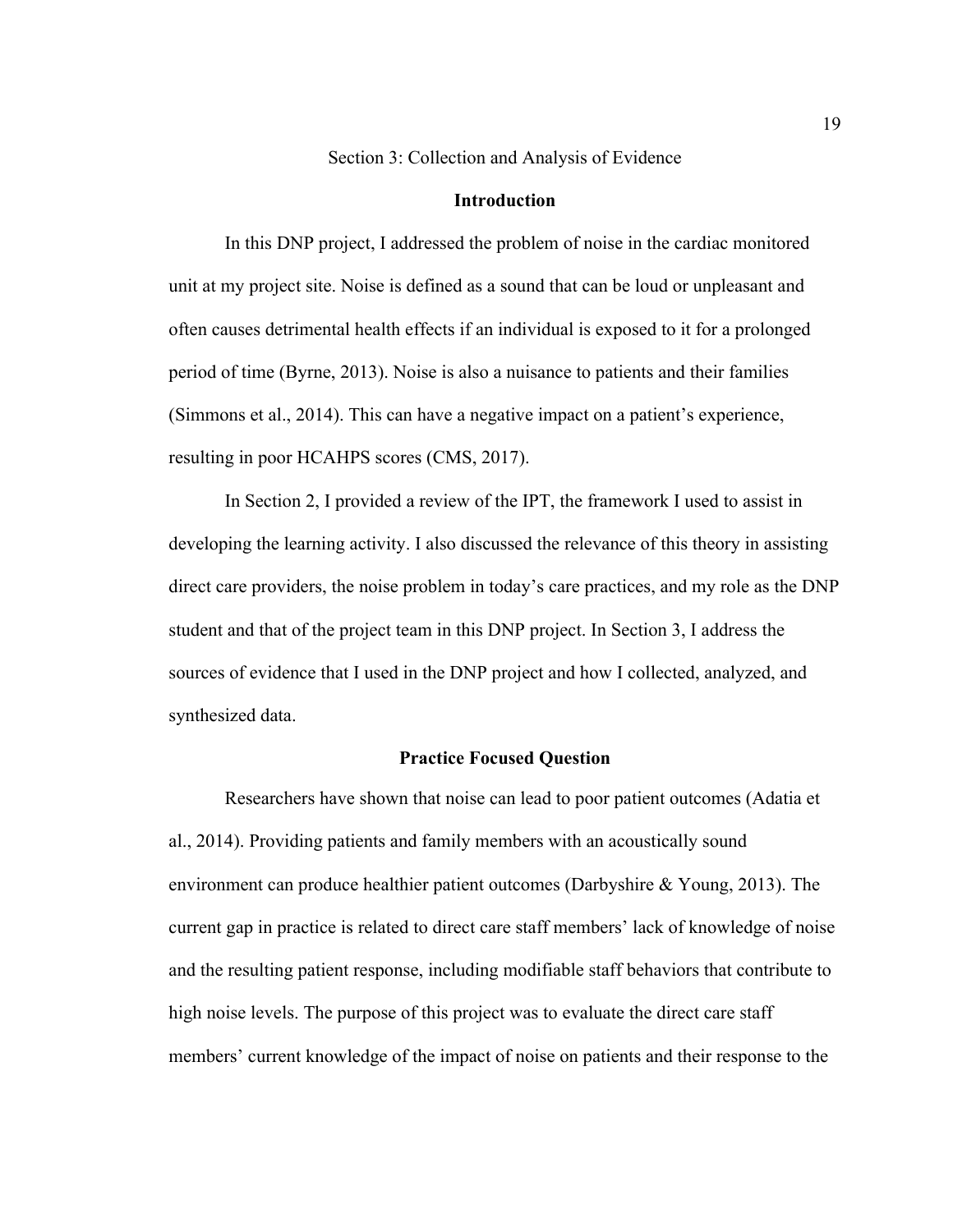learning activity provided. The practice question was: Does an educational activity on the impact of noise pollution on patient healing increase knowledge of interventions to reduce noise pollution among direct care staff members in a cardiac unit?

#### **Evidence Generated from the Doctoral Project**

The sources of evidence that supported the practice focus question include a review of the organization's HCAHPS scores over the past 2 years along with the analysis of a pre-and posttest. The HCAHPS scores showed that there is a need to address this concern at the practice site. I used the responses generated from the pre-and posttest to identify the knowledge deficit amongst direct care providers on the cardiac monitored unit.

I reviewed literature collected from databases that included Medline/Pubmed, CINHAL, and Cochrane Library, and governmental websites like those of the WHO, CDC, and CMS. The key search terms that I used included *noise pollution, sleep disturbance, patient healing,* and *patient satisfaction*. Boolean operators were also utilized to widen the search. The combination of search terms included *noise pollution and healthcare organizations; noise levels and patient healing; high noise, patient satisfaction, and patient healing; noise levels, direct care providers, and education;* and *noise levels, hospitals, and behavioral modifications*. The initial search yielded 95 articles, which was further narrowed to include noise in cardiac monitored units, resulting in 42 articles, which I organized using the Joanna Briggs Level of Evidence and Grades. Permission was not required to adopt the Joanna Briggs Level of Evidence and Grades (JBI, 2014) for the purposes of this DNP project. The organization of the evidence is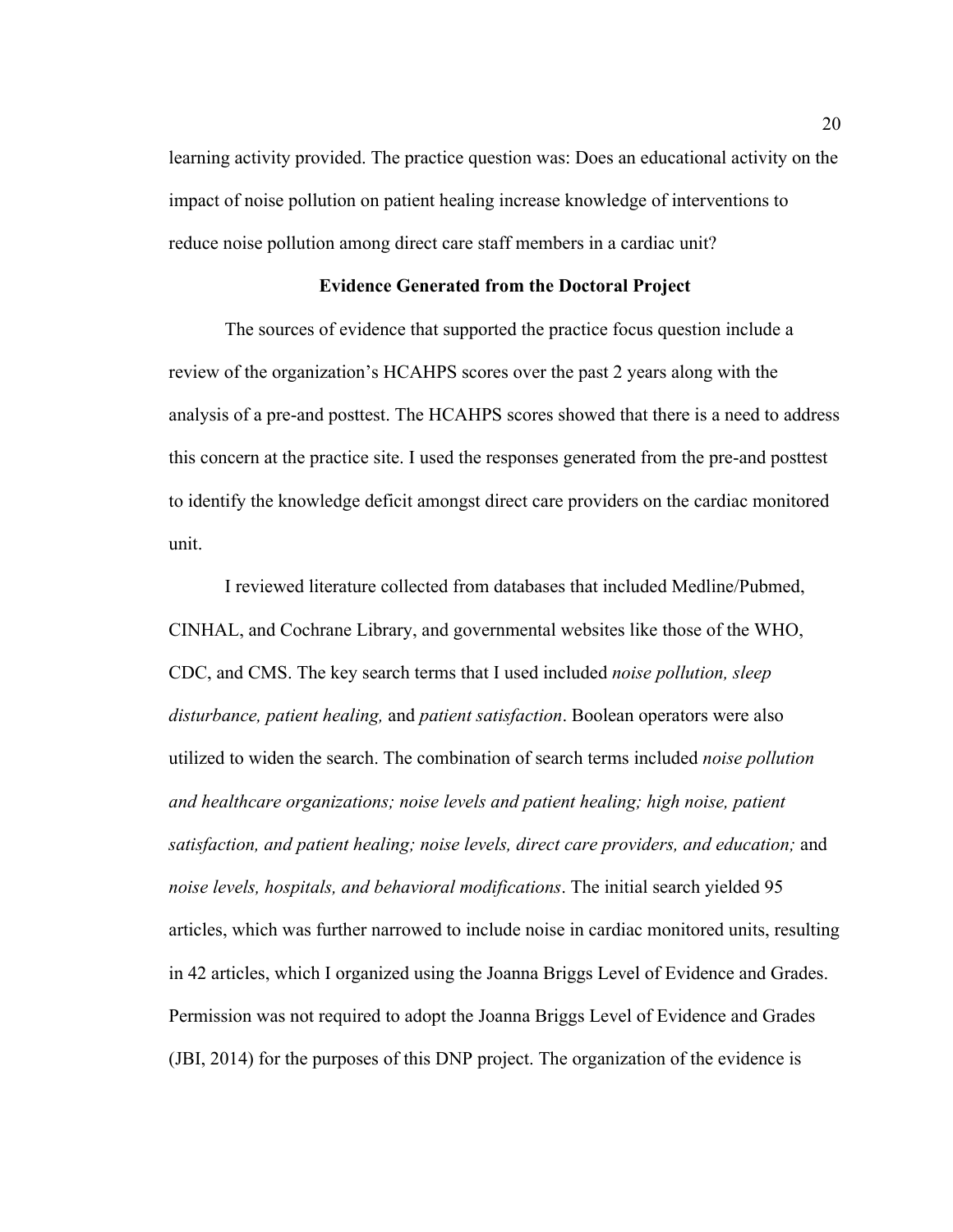illustrated in Table 1. The table shows that there is very little evidence related to the impact of noise pollution within the acute care setting and the use of education to help address this growing concern. This indicates the need for additional investigation and Research in order to minimize the practice gap that exists today.

Table 1

*Number of Articles Appraised Using Joanna Briggs Level of Evidence and Grades* 

| Criteria                                                 | Level of evidence | No. Of articles |
|----------------------------------------------------------|-------------------|-----------------|
| Systematic review of randomized control tests (RCTs)     | 1a                |                 |
| Systematic review of RCTs and other study designs        | 1b                |                 |
| Randomized control test                                  | 1c                | 3               |
| Pretest-posttest or historic/retrospective control group |                   |                 |
| study                                                    | 2d                |                 |
| Cohort study with cohort group                           | 3c                |                 |
| Case controlled study                                    | 3d                |                 |
| Observational study without control group                | 3e                |                 |
| Systematic review of descriptive studies                 | 4a                |                 |
| Cross sectional study                                    | 4b                |                 |
| Case study                                               | 4d                |                 |
| Expert consensus                                         | 5b                | 10              |
| Bench research/single expert opinion                     | 5c                |                 |

Note: Evidence and Grades of Recommendation. The Joanna Briggs Institute. 2014. Retrieved from: http://joannabriggs.org/assets/docs/approach/Levels-of-Evidence-SupportingDocuments-v2.pdf. Open access document.

#### **Archival and Operational Data**

The HCAHPS is a nationally standardized survey designed to measure patients'

perceptions of care and experience. The publicly reported data is based on the IOM's

domain of physical comfort (CMS, 2003). Healthcare consumers have identified quiet

environments within the hospital setting as important aspects of patient centered care, and

healthcare organizations have associated noise levels with patient healing (McAllister et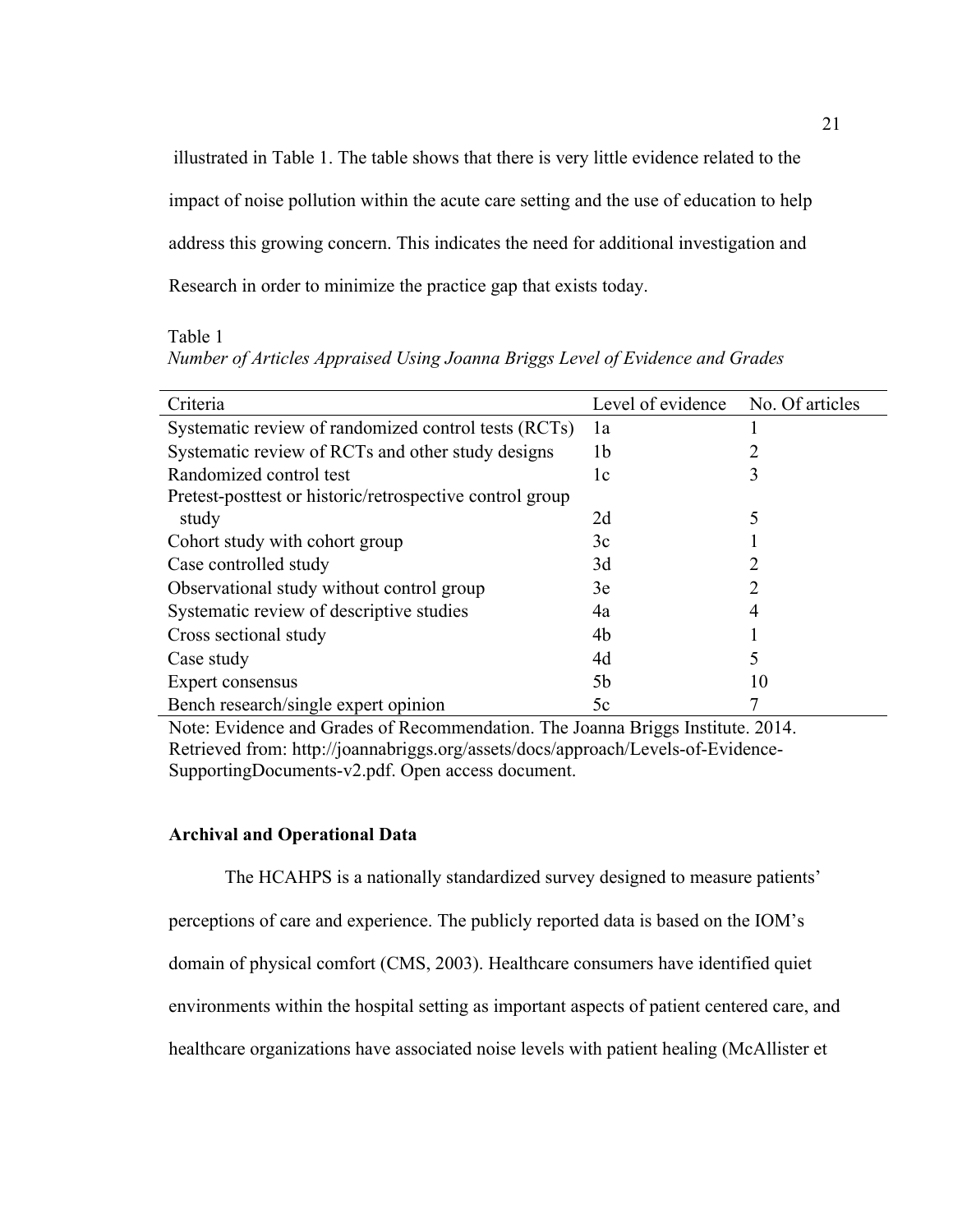al., 2016). Based on the results of the HCAHPS survey, healthcare organizations have the opportunity to obtain monies from CMS.

I used these organizational scores to help identify whether there was a need to address noise pollution within the doctoral project site. Although the results are publicly reported, I obtained the information from the organization's HCAHPS database with permission from the director of patient relations and customer service. The analysis of this data had the potential to demonstrate that patients who are served by the organization have a negative perception of their experience and care resulting from the high noise levels within the healthcare organization.

Unwanted high noise levels increase the risk of a variety of negative health outcomes (Darbyshire & Young, 2013). Evidence has shown that direct care providers lack the understanding of the adverse impacts of hospital noise pollution (Johansson et al., 2016; Kaur et al., 2016). Although direct care providers have a basic understanding of what high noise levels are, they do not have a clear and current understanding of how it impacts patient healing and what they are able to do to protect patients from the harmful impact of noise (Basner et al., 2014). Educating direct care providers on high noise levels and modifying behaviors can protect patients from the damaging health effects of noise pollution (Kokani et al., 2014).

#### **Participants**

The cardiac monitored unit continues to struggle with noise pollution, as shown by the unit's low HCAHP scores related to noise. I selected the 98 direct care staff members on this unit to participate in the learning activity, as they are responsible for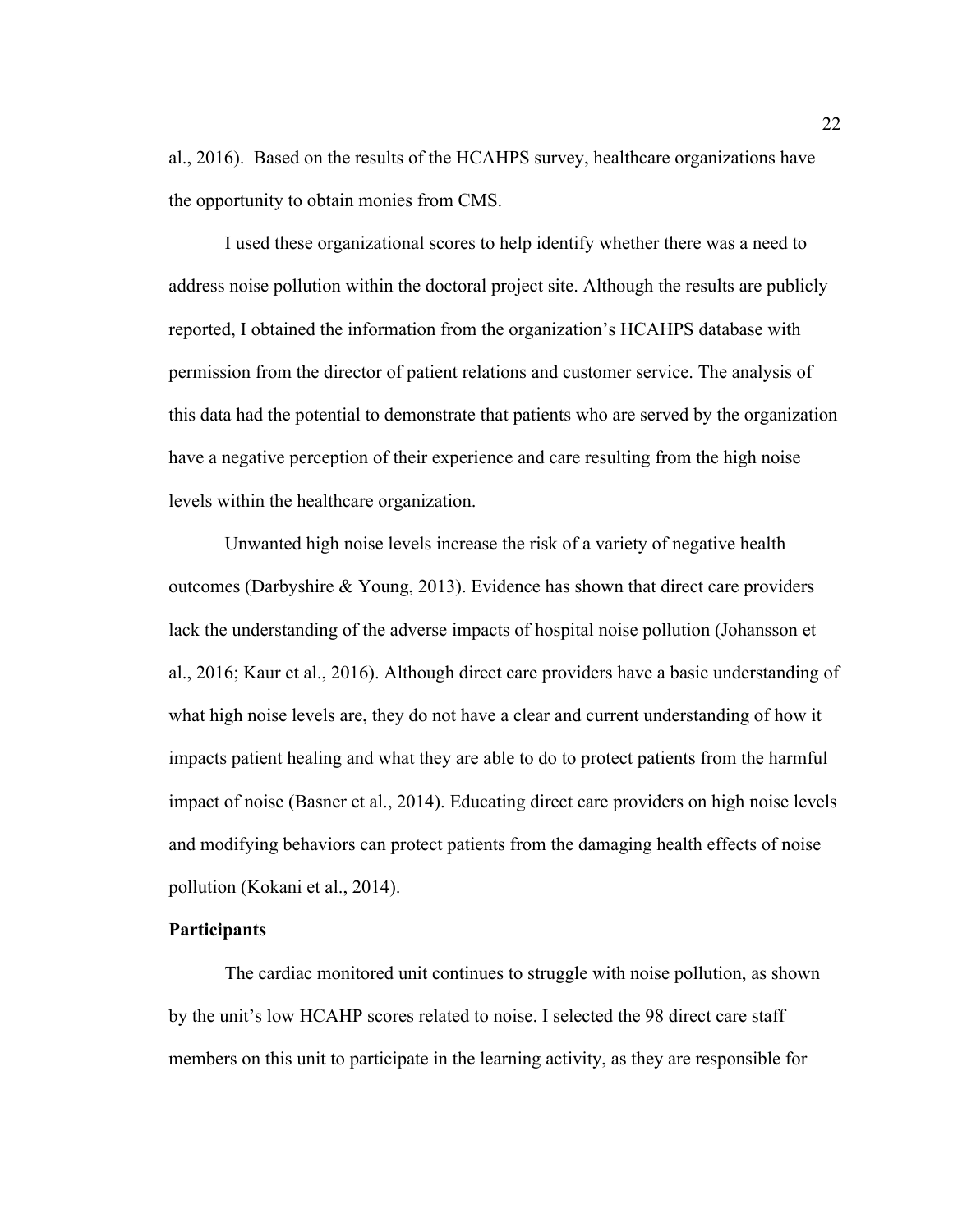promoting a healing environment so that patients can make attempts to reach their prehospitalization baseline status. It was important for all direct care staff members to attend the educational session, so that they would be able to process the information learned and implement it into the practice setting. However, attendance and participation in the educational activity was voluntary. Direct care providers were informed of the unit's low HCAHP scores, which the educational activity aimed to increase, and encouraged to attend the activity.

The nurse manager and the clinical nurse leader sent out an email reminder to the unit's leadership team and staffs' encouraging them to attend the educational offering. The clinical nurse leader communicated the dates and times of the sessions at the unit's monthly staff meeting. Each participant was informed that they would need to attend one of the ten sessions offered. Each session accommodated up to 10 participants. Providing smaller classroom teaching kept the participants engaged thereby encouraging learner participation (Saleh et al., 2013). Each session was approximately 1 hour in length.

The pretest-posttest (See Appendix B) along with the summative evaluation (see Appendix C) captured evidence from the doctoral project, participants who attended the learning activity, were administered the pretest. Those individuals who have completed the pretest and attended the learning activity were the only participants permitted to take the posttest. At the completion of the learning activity, participants were asked to complete an anonymous summative evaluation.

#### **Procedure**

I received permission from the institutions senior educator to use and adapt the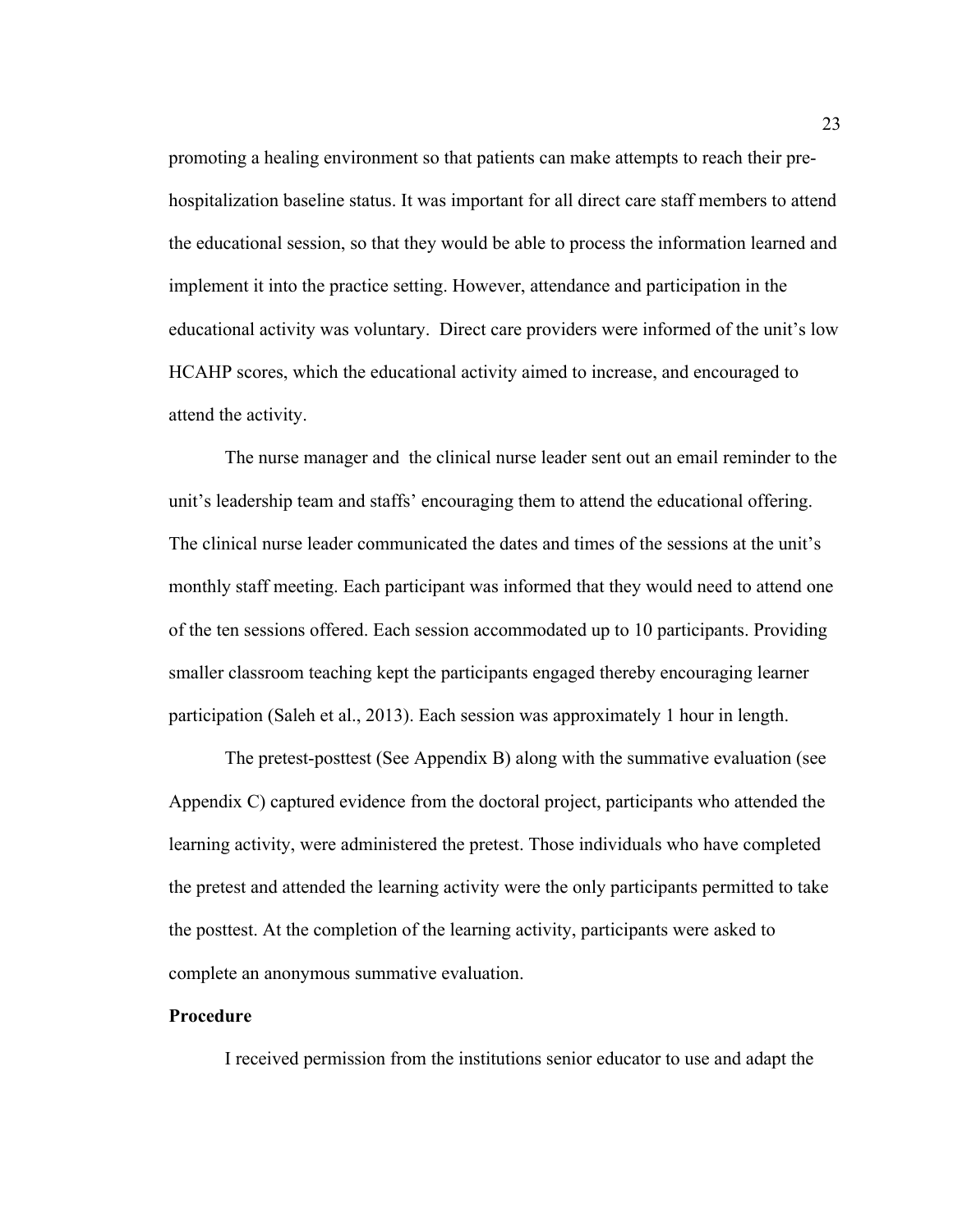organization's standardized pre-and posttest summative evaluation templates. I modified these templates to address the practice-focused question. The pre-and post-questions have been designed to assess the participants' knowledge of facts related to noise pollution and staff behaviors and environmental factors that contribute to high noise levels. The tests and evaluation were administered to the participants at designated times. The pretest was administered prior to the learning activity. This assessed the participants' current knowledge. The test was then repeated following the learning activity (posttest) to determine if there was a growth in knowledge amongst the participants.

The learning activity took place in a designated location, during the week (Monday through Sunday) at times of the day that accommodated both the day and night shift. Each participant was provided with paper and pen to write down information they found valuable and questions they had during the question and answer period. As the DNP student and the project lead, I administered the pre-and posttest, delivered the learning activity content, and administered the summative evaluation. I used a power point presentation to assist in delivering the content. The learning activity content was developed from literature I reviewed to support the need for this learning activity, as well as organizational sources of evidence. The steps outlined below show the process and delivery of the learning activity including alignment with the IPT:

- 1. Short Term Memory –the learner's senses were stimulated which made the learning activity relevant. This was accomplished by:
	- Providing an introduction of myself as presenter and topic of learning activity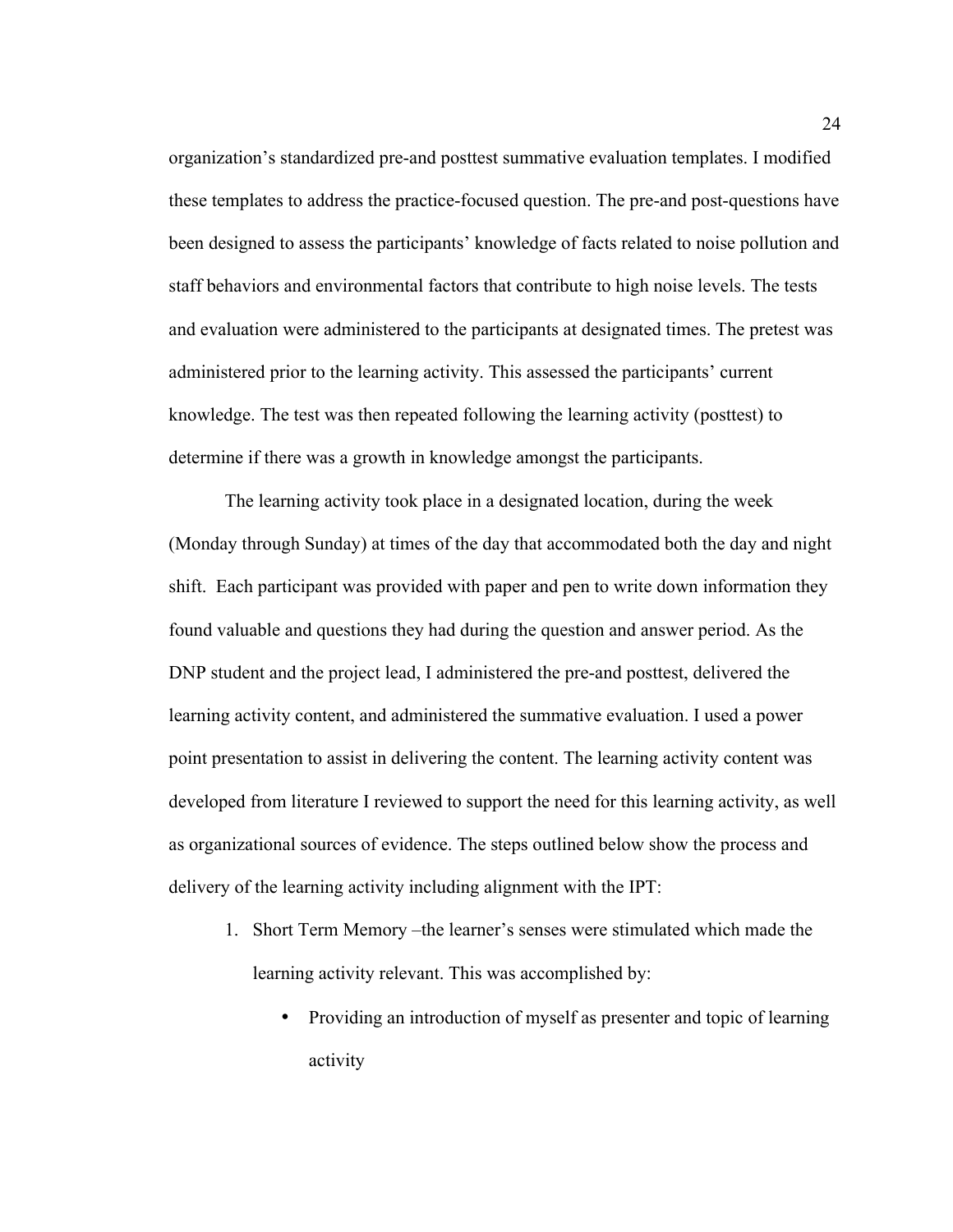- Administering the pre-test to gain learner attention
- Described the purpose of the activity and its relevancy to current practice setting by connecting it to current patient experience initiatives and role as direct care providers.
- Stating the objectives of activity
- 2. Working Memory information was presented in a chronological and chunking manner with the use of repetition. This was accomplished by:
	- Restating the objectives
	- Elaborating further on objectives by chunking content which included defining noise pollution, identifying sources of noise pollution and describing the impact of noise pollution on patient healing.
	- Discussing the relevancy of addressing noise pollution in the hospital setting and its impact on the organization and its impact on cardiac monitored patients
	- Reviewing the role of the direct care provider in reducing noise levels and the HCAHP data Discussing noise reduction strategies which have been utilized in the past and current strategies behavioral modifications which can be employed to reduce noise
- 3. Long Term Memory information was presented in organized manner by creating procedural and imagery memories by:
	- Providing a recap of information presented
	- Discussing how to take information learned and apply to practice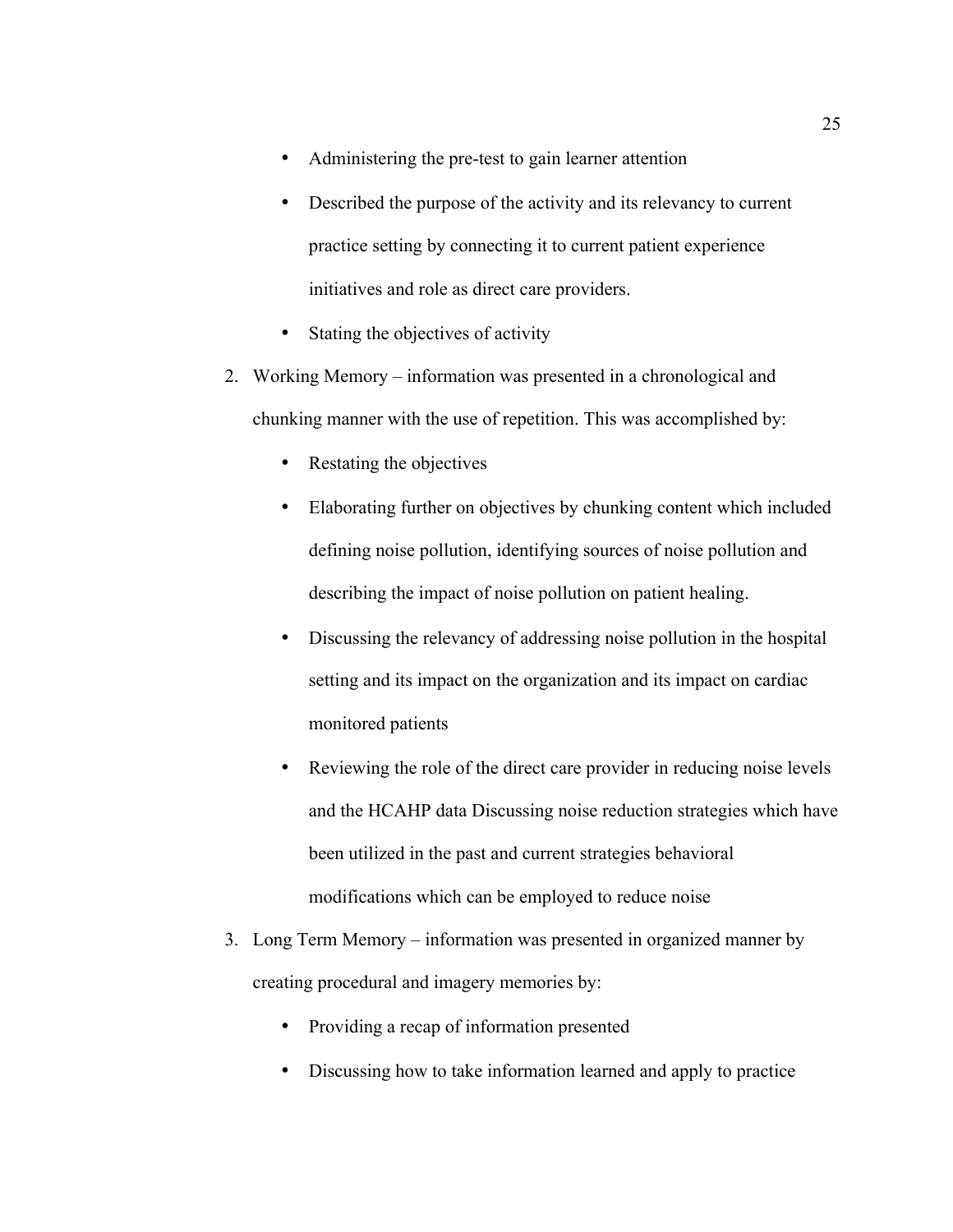setting

- Providing opportunity for  $Q \& A$  session to clarify information presented
- Administering posttest that assessed the learner's growth in knowledge and required reflection of information learned.
- Administering the summary evaluation, which prompted the learner to reflect back on learning activity.

Following the completion of the learning activity, the data obtained from the preand posttest was analyzed to assess the participants' growth in knowledge. I and the nurse educator performed the data analysis using the SPSS system and the organization's Round Plus platform. The summative evaluation provided feedback regarding the learner's satisfaction of the educational content (Lannan,2017). Data analysis of the preand posttest along with the summative evaluation helped determine the learning activity's overall effectiveness in meeting the learning needs of the participants as it relates to noise pollution on patient healing.

# **Protections**

Prior to the implementation of this doctoral project, approval from Walden University's Institutional Review Board (IRB) was obtained. The approval number is 02- 18-19-0256052.Additionally, in accordance with the organization's policy, approval from the chief nursing officer, the cardiac care unit leadership team, and the organization's research council has been obtained for this doctoral project. Participants were not required to sign consent to participate in the DNP project or identify themselves on any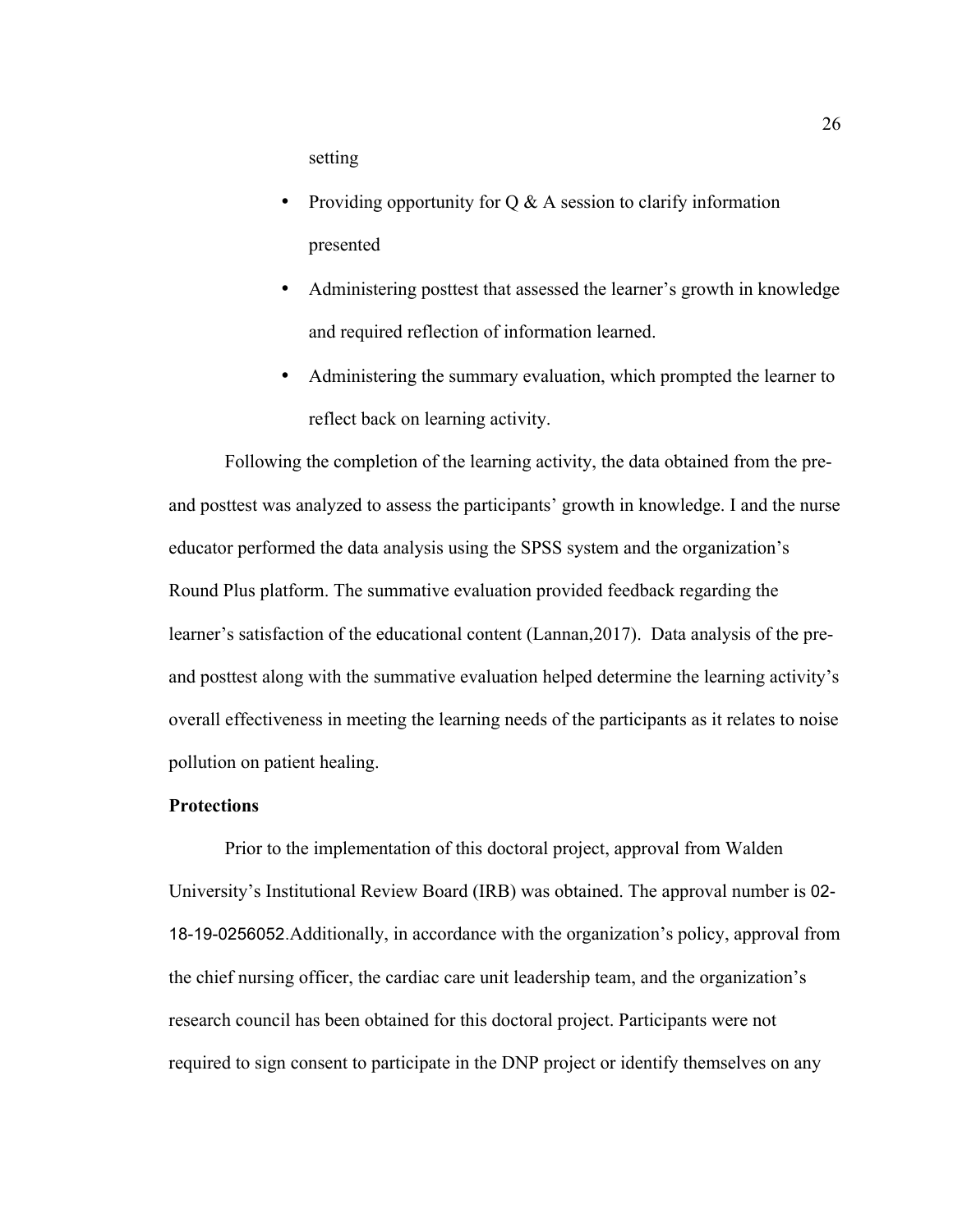of the evaluations. The participants were informed via email that attendance for the learning activity was voluntary, but once the participant has committed to attending the learning activity, completion of the pretest-posttest and summative evaluation was required. Participants were also informed that they could elect to leave the DNP project at any point without penalty. No incentives were provided upon election to participate in the learning activity.

The results of each participant's test and summative evaluation remained anonymous, as all data was de-identified. The results obtained from the analysis of the pretest-posttest and program evaluation was provided to organizational leaders in a closed forum session following the completion of the project. The project, and all supporting de-identified data was secured in a locked file cabinet in the organization's administrative suite and will be kept for a time period of 5 years, based on recommendations from the Walden IRB and the institution's Department of Education.

## **Analysis and Synthesis**

I used SPSS and the Rounds Plus system to record, track, and organize the evidence. The SPSS system provided a means to collect and analyze data from the pretest-posttest. Descriptive statistics was used to analyze the results. The Rounds Plus system was utilized to collect and aggregate subjective data related to the participant's satisfaction of the learning activity. The results of the analysis were presented in graph form to the unit's leadership team. Collectively, the evaluation of data from both systems demonstrated that a learning activity has the potential to help combat the staff members' knowledge deficit regarding noise pollution and highlight the benefits of its application to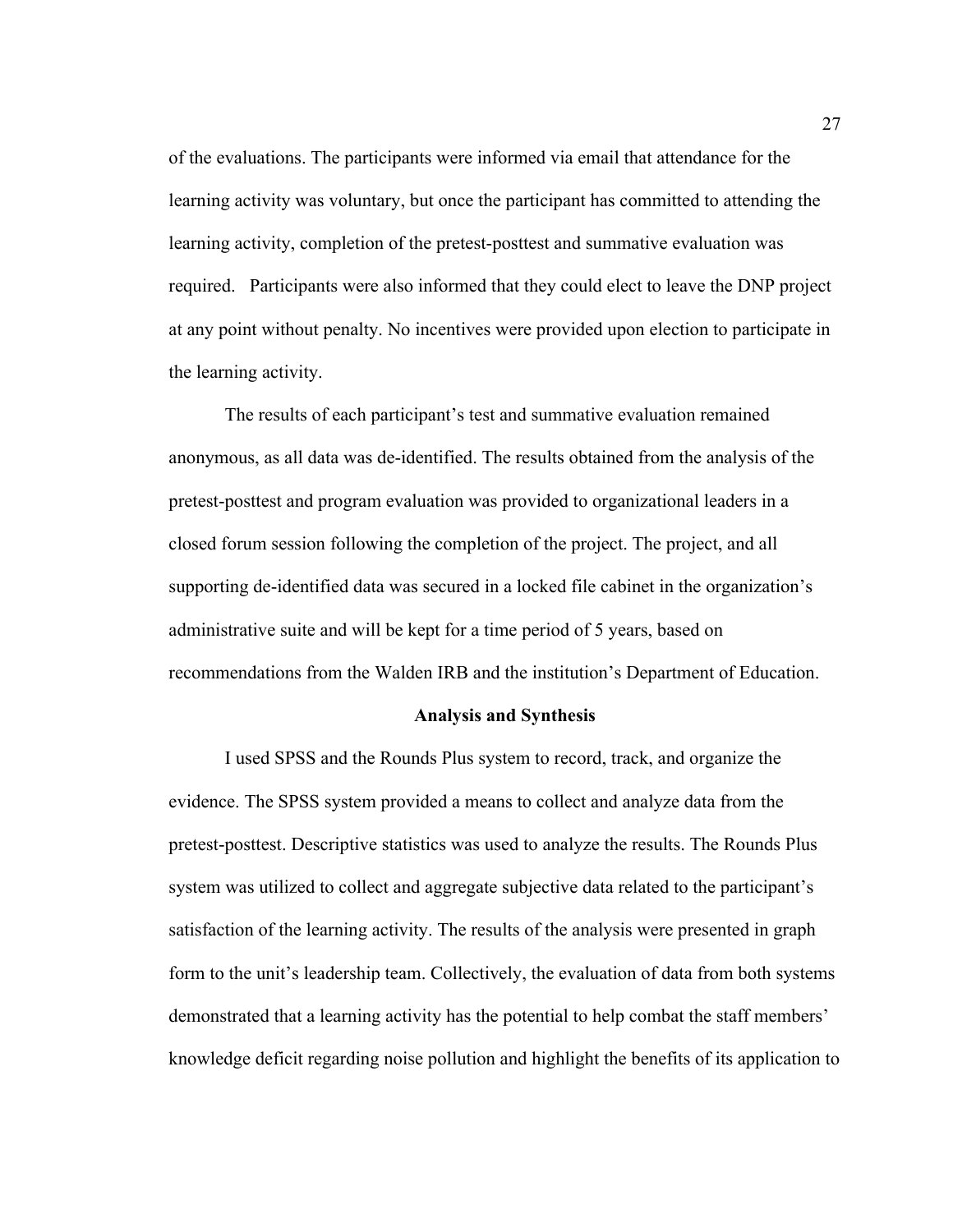all clinical areas.

# **Summary**

In Section 3, I provided an outline of the methodology that I used to support the DNP project. This included an overview of how the DNP site's historical HCAHPS data which supported the need for this program, and how the participants generated evidence to help answer the DNP project question. This section also outlined the learning activity and its alignment with the framework that guided the activity, and the overall process and delivery. Information about the modification and adaptation of the organization's pre-and posttest and summative evaluation templates and making them applicable to this DNP project was also included. I also discussed participant protection, organizational approval and participant anonymity throughout the DNP project. Lastly, I offered a description of how the evidence was analyzed and synthesized. Section 4 will provide insight into the findings from the implementation of the DNP project and the recommended solutions that the healthcare organizations should adopt to address the growing noise pollution concern.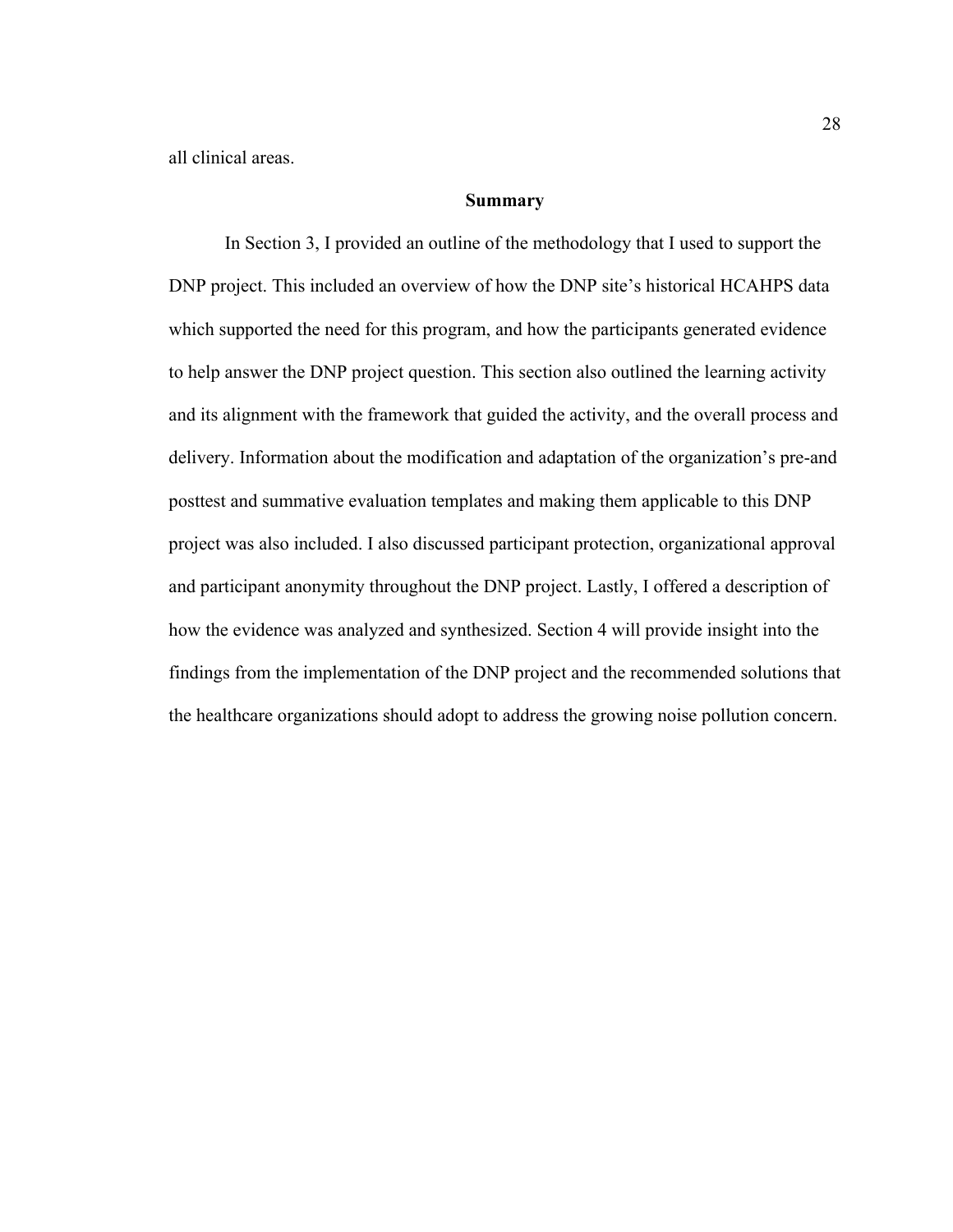Section 4: Findings and Recommendations

# **Introduction**

In this doctoral project, I focused on the growing problem of noise pollution on a cardiac monitored unit and the impact of such noise on patient health and healing. This project was designed to address the current gap in practice related to the direct care staff members' lack of knowledge about patient healing and the relationship to noise. Due to the lack of staff awareness of the impact of noise levels on patient healing, my goal was to provide healthcare practitioners with information on how to reduce noise and, as a result, enhance the improvement of patient outcomes. Maintaining acoustically healthy environments where the recommended decibel levels can be achieved for both the day (40 decibels) and nighttime (35 decibels) hours (Berglund et al., 1999) can assist in improving the quality of care, which supports the institutional goal of better patient healing outcomes.

## **Gap in Practice & Purpose of Project**

Education can equip healthcare providers with the foundational knowledge required to create a more healing environment (Alway et al., 2013). Reducing noise levels in the acute care setting to more acceptable levels can also help improve the patient's healing experience (Simmons et al., 2014). The purpose of this project was to provide direct care staff on a cardiac monitored unit with an educational learning activity about noise and its impact on healing. I developed the following practice-focused question: Does an educational activity on the impact of noise pollution on patient healing increase knowledge of interventions to reduce noise pollution among direct care staff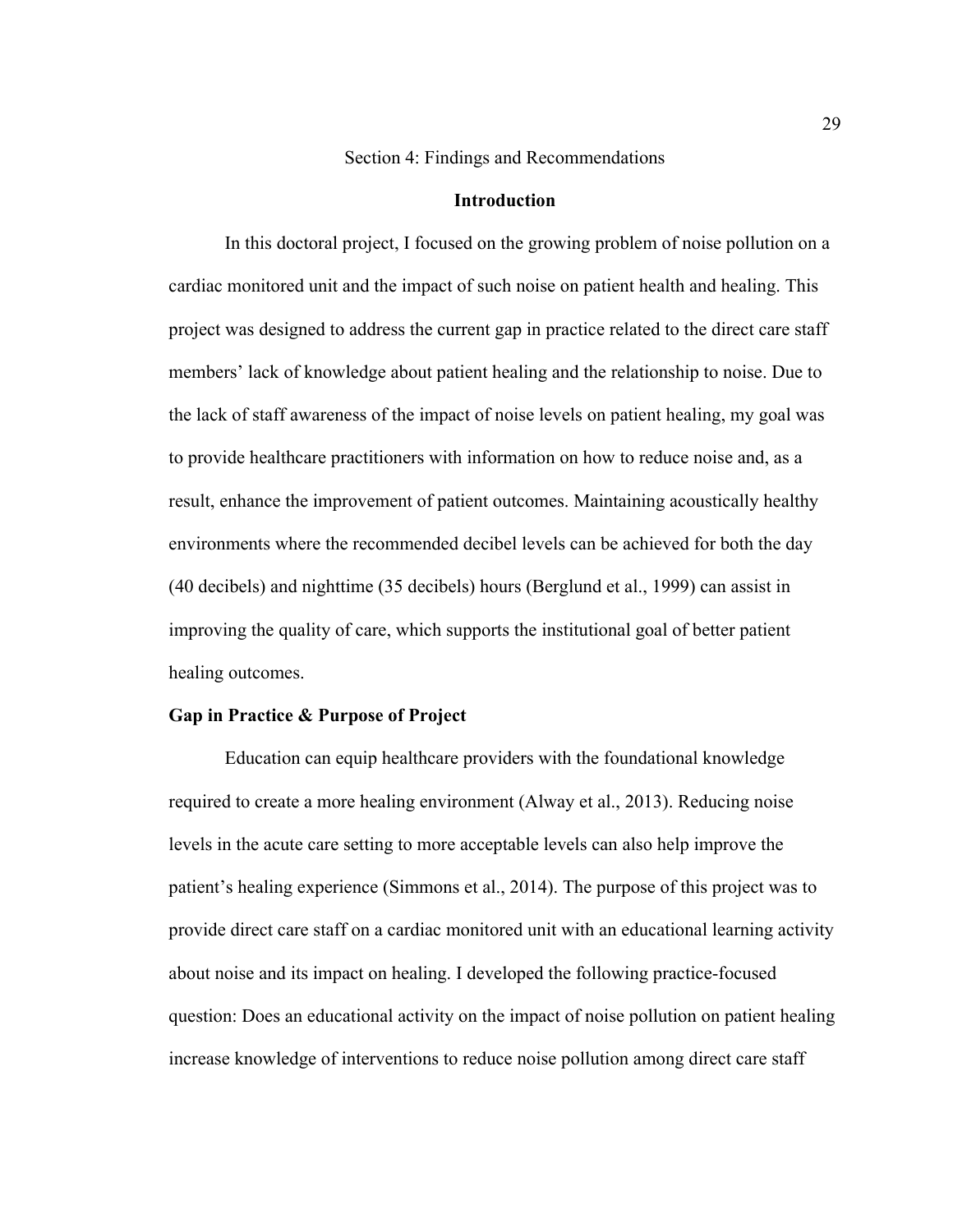members in a cardiac unit? I evaluated participants' knowledge before and after the educational activity. Bringing attention to the growing noise problem through education encourages healthcare providers to be more aware of their behaviors and their impact on patient healing, and their responsibilities in creating a more acoustically welcoming environment. Reducing noise levels can encourage better sleep patterns, reducing the risk of sleep deprivation and its negative physiological and psychological impacts (Always et al., 2013; Delaney et al., 2015).

## **Sources of Evidence and Analytical Strategies**

The sources of evidence I used to guide this DNP project included peer-reviewed journal articles published between 2013 and 2018. I gathered literature from the following databases: Medline/Pubmed, CINHAL, and Cochrane Library, and governmental websites including WHO; CDC; CMS. The organization's HCAHP scores from 2015 to 2018 also provided insight into the patient's perception of care as it relates to the high noise levels on the unit. . Additional sources of evidence included data analyzed from the pre-and posttest and summative evaluation utilizing the two-tailed *t* test and rounds plus systems respectively. In this section, I present details regarding the results of the findings of these evaluations.

## **Findings & Implications**

## **Report of Findings**

The education sessions were held in the assistant nurse manager's office. This room is located across from the central nursing station where staff members frequent throughout the day. The sessions' venue was changed from its original location (the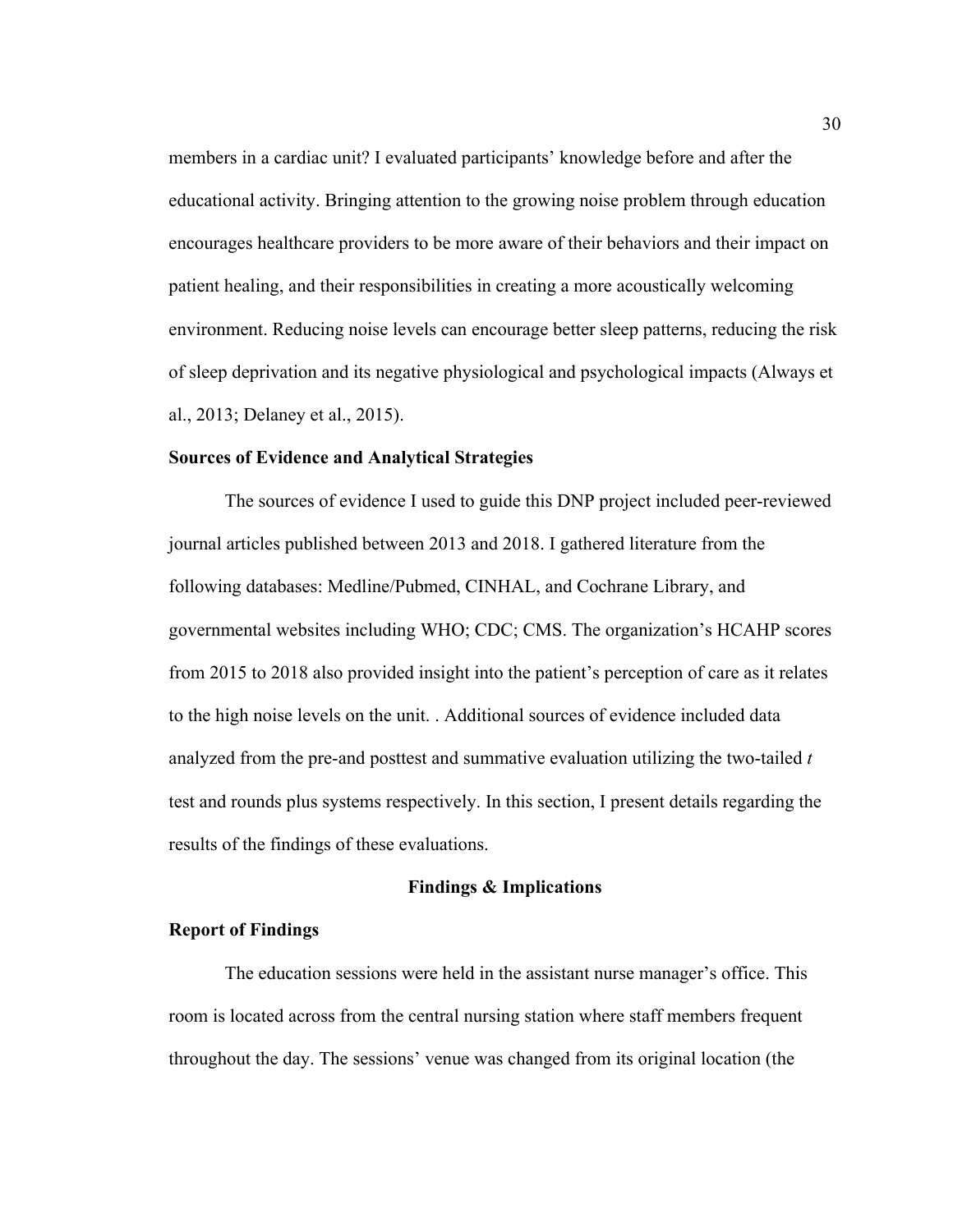unit's conference room with a room capacity of 20 people) as a result of recommendations from leadership and staff for ease of convenience. The assistant nurse manager's room size only accommodated up to four participants, thereby creating a potential increase in the number of sessions needed to accommodate the 83 expected participants. Originally, I scheduled10 sessions, however, with 46 project participants, the number of sessions increased to 16.

I used two types of evaluations to support this DNP project, a pre-and posttest, and a summative evaluation. The data analysis from the evaluations demonstrated that the learning activity was effective in increasing staff members' awareness of how high noise levels impact patient healing and that participants were generally satisfied with the education provided. I used a total of 10 questions to create the pre-and posttest evaluation. The question types on this evaluation included multiple choices; fill in the blank, matching, and multiple select. The pre-and posttest questions were designed to assess the staff members' knowledge of the definition of noise pollution, the physiological and psychological impacts of high noise levels on human health, and the degree of loudness of common sounds. Additionally, other questions assessed the participants' knowledge of the degree of loudness of areas within the organization, comparison of sound levels over a 24-hour period, and noise levels that are conducive to healing. Last, questions related to the current state of the patient's perception of care as it relates quietness on the unit, and behavioral modifications, which can help mitigate high noise levels, were also included.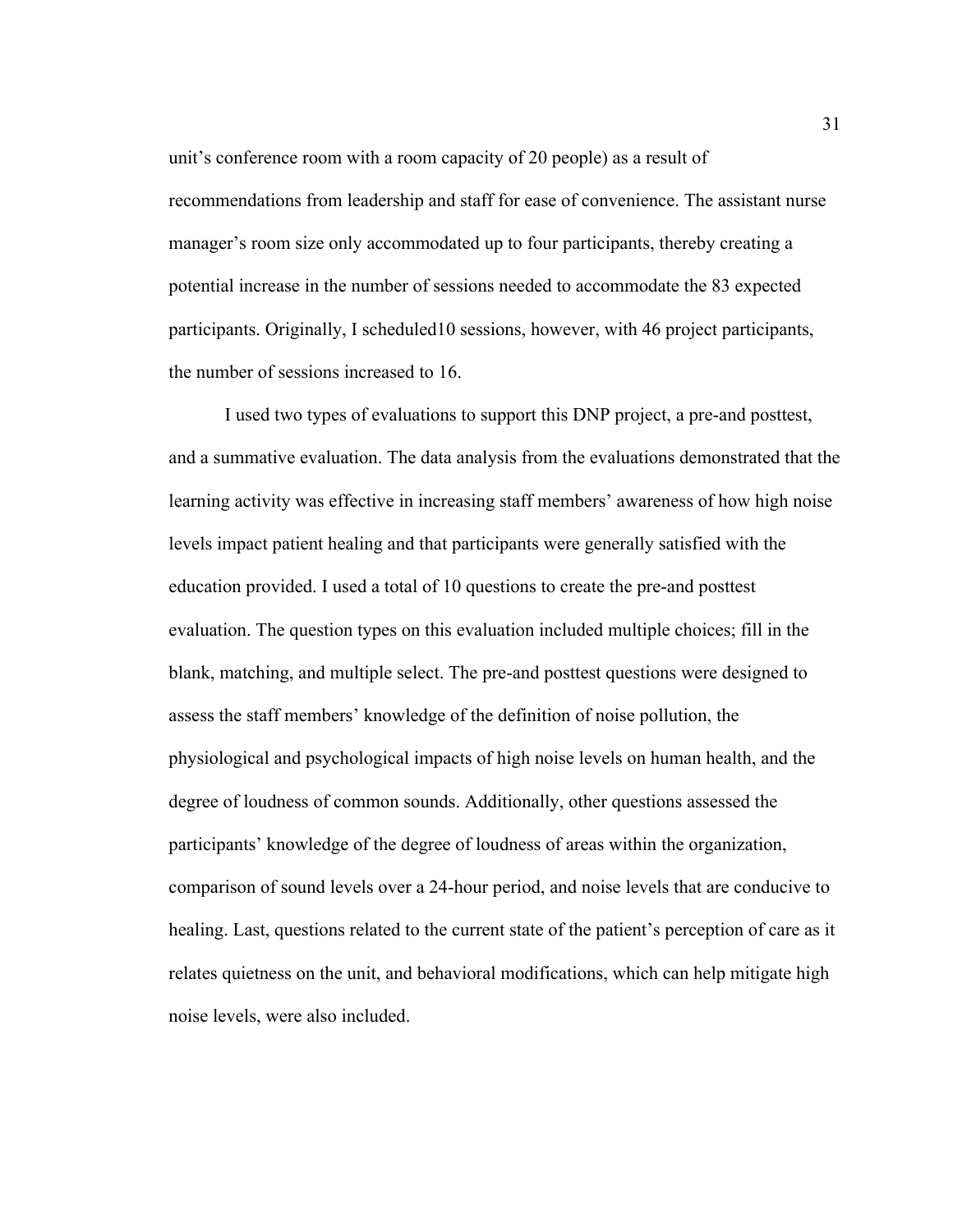## **Pre-and Posttest Findings**

I performed a paired-samples *t* test, utilizing SPSS to determine if there was a significant difference in the pre- and posttest scores of the 46 participants in this DNP study. The pre-test analysis demonstrated that direct care staff had very little knowledge of the negative impact of high noise levels on patient healing outcomes and behavioral strategies to help minimize noise pollution prior to the delivery of education. The results of the pre-test, which assessed the participants' knowledge before the educational activity were  $M = 3.30$ ,  $SD = 1.07$ . I then compared the pre-test scores the posttest scores. The analysis of the posttest scores showed  $M = 7.61$ ,  $SD = 1.60$ , which revealed an improvement in the staff members' knowledge on noise and its impact on patient healing. The analysis also indicated that there was a statistically significant difference between the pre- and posttest scores, suggesting that the educational activity had an impact on the learners' knowledge and it did not occur by chance  $(t(45) = 16.57, p = 0.001)$ . Cumulatively, the results from the analysis of the paired samples *t* test demonstrated that an educational activity has the potential to increase a direct care providers' knowledge regarding noise pollution and its impact on patient healing, in addition to modifying behaviors to mitigate high noise levels. The cumulative results are depicted in Figure 1.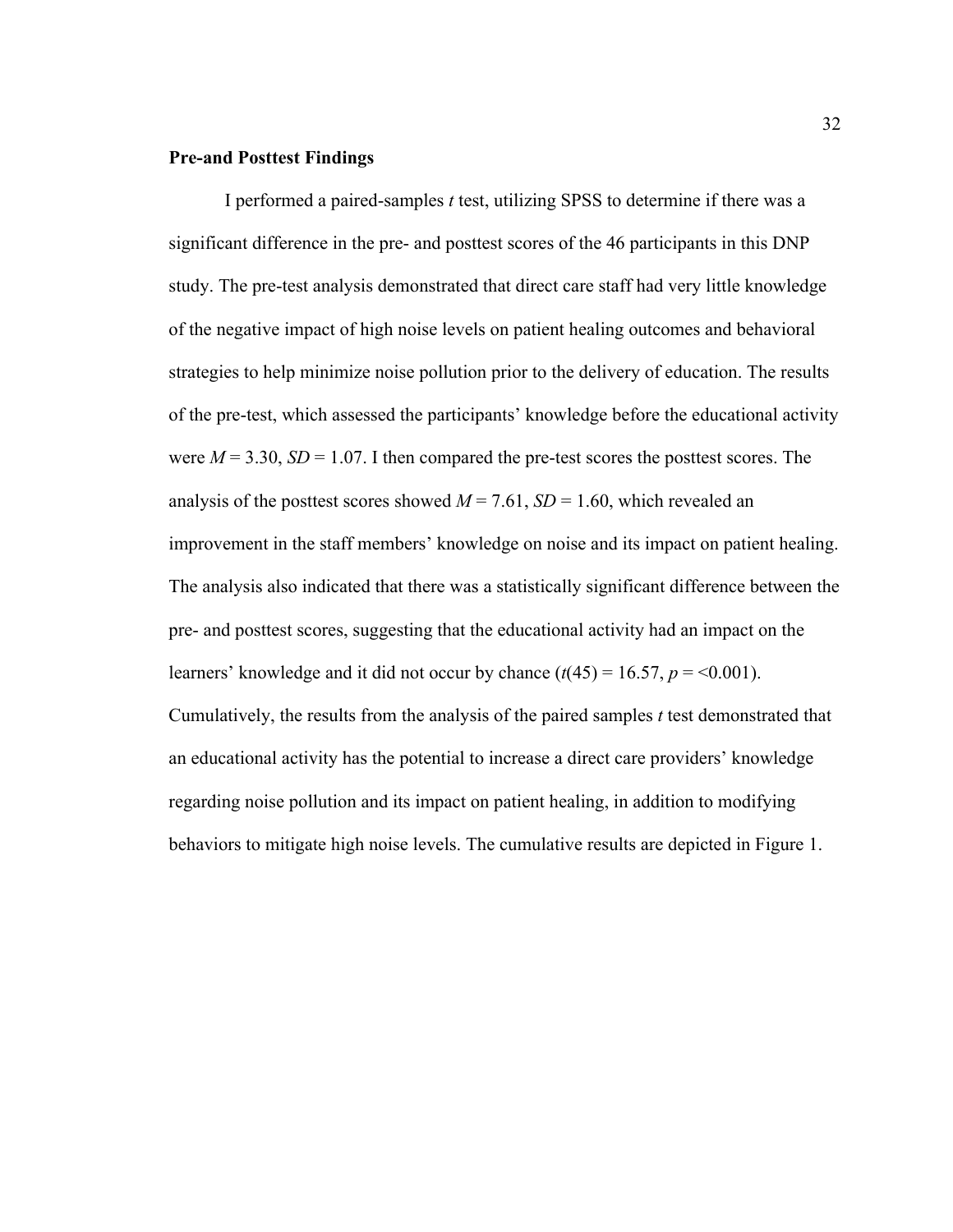#### Noise Pollution/Reduction: Education for the Frontline Staff



*Figure 1*.Pre-and posttest results.

## **Pre-and Posttest Findings – Manual Analysis**

Due to the significant changes in the pre-and posttest scores, I decided to further analyze the findings from the 10-question evaluation manually. Each question was evaluated individually. The results revealed that there was an overall improvement in all question scores following the learning activity. The results are presented in order as they appear on the pre-and posttest

**Noise pollution (circle all that apply**). Answers to the first question related to the concept of noise pollution indicated that before education, participants did not have a clear understanding of the definition of noise pollution and how humans can contribute to high noise levels. More specifically, 100% of the participants were not able to select the two statements that aligned with the concept of noise pollution on the pre-test. When completing the posttest, the participants were able to choose the correct statements, which correlated to noise pollution. The posttest results revealed that the participants had a better understanding of what noise pollution is and how they can be contributors to the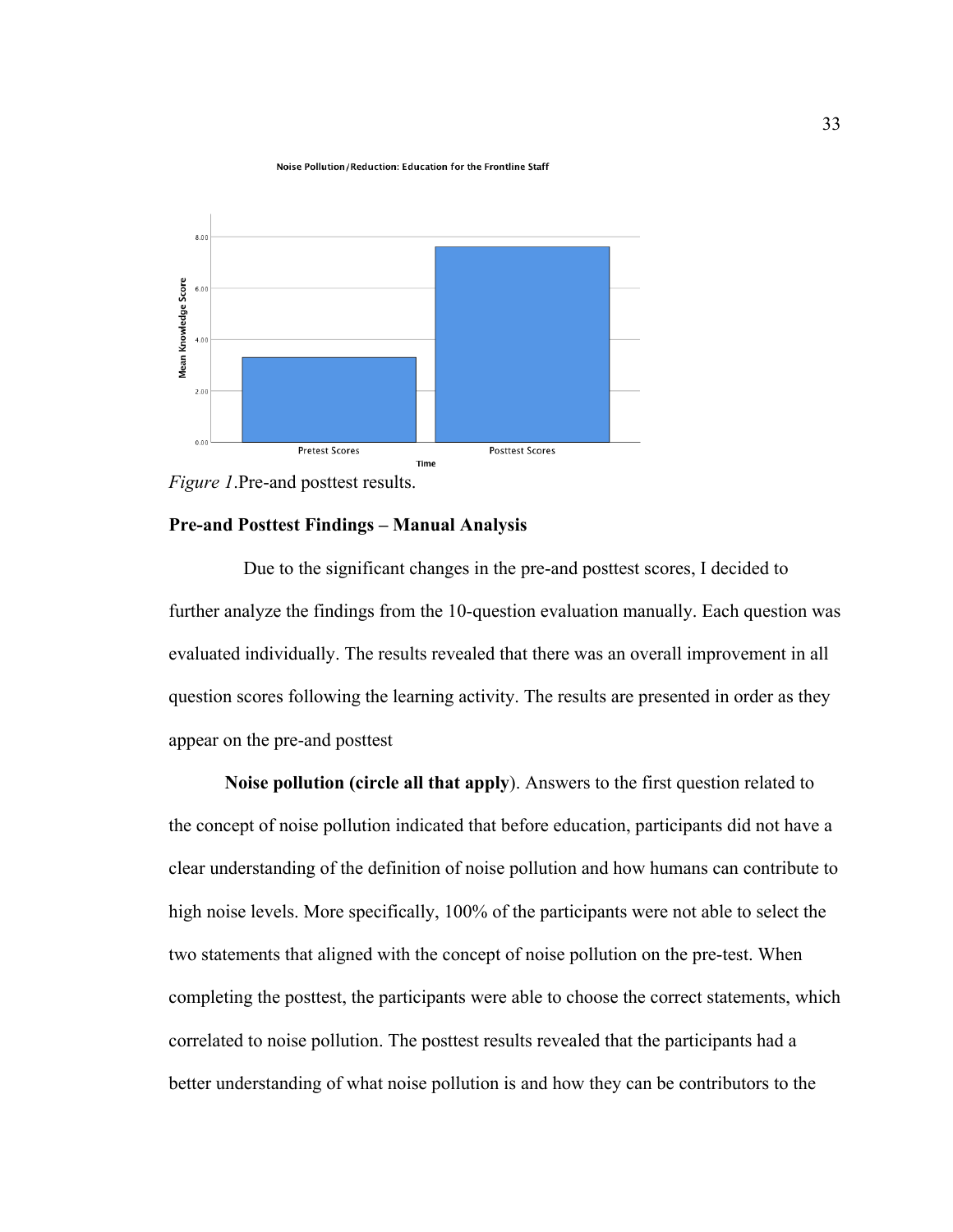high noise level on the unit.

**Match the correct noise to the correct decibel (dB) by drawing a line.** The next question asked the learner to match the correct decibel level to a common sound. Interestingly, on the pre-test, 87% of the participants correctly identified that the average noise level of normal conversation is at 60 decibels, and 75% of the participants were able to correctly match the other common sounds to the correct decibels. Following the education, the posttest findings indicated that 100% of the participants were able to correctly match the correct decibel level to all of the common sounds. This indicated that the participants were more aware of louder sounds causing higher decibels and that their voice volumes needed to trend on the lower end of the sound scale to promote patient healing

**List one physiological and psychological effect of noise pollution.** A first look at the analysis of responses to the third question produced greater insight into the direct care staff members' knowledge of the physiological and psychological health impact of high noise levels. Prior to the learning activity, 70% of the participants listed anxiety and agitation as a psychological reaction to high noise levels. The results led me to believe that these particular participants had a solid understanding of how high noise levels can cause psychological harm. Simultaneously, I evaluated the pre-test question related to the impact of high noise levels on a person's physiological status. Only 24% of the participants listed high heart rate and high blood pressure as biological reactions to high noise levels. These findings were surprising given that this study took place on a cardiac monitored unit where the patients' primary condition being monitored and cared for is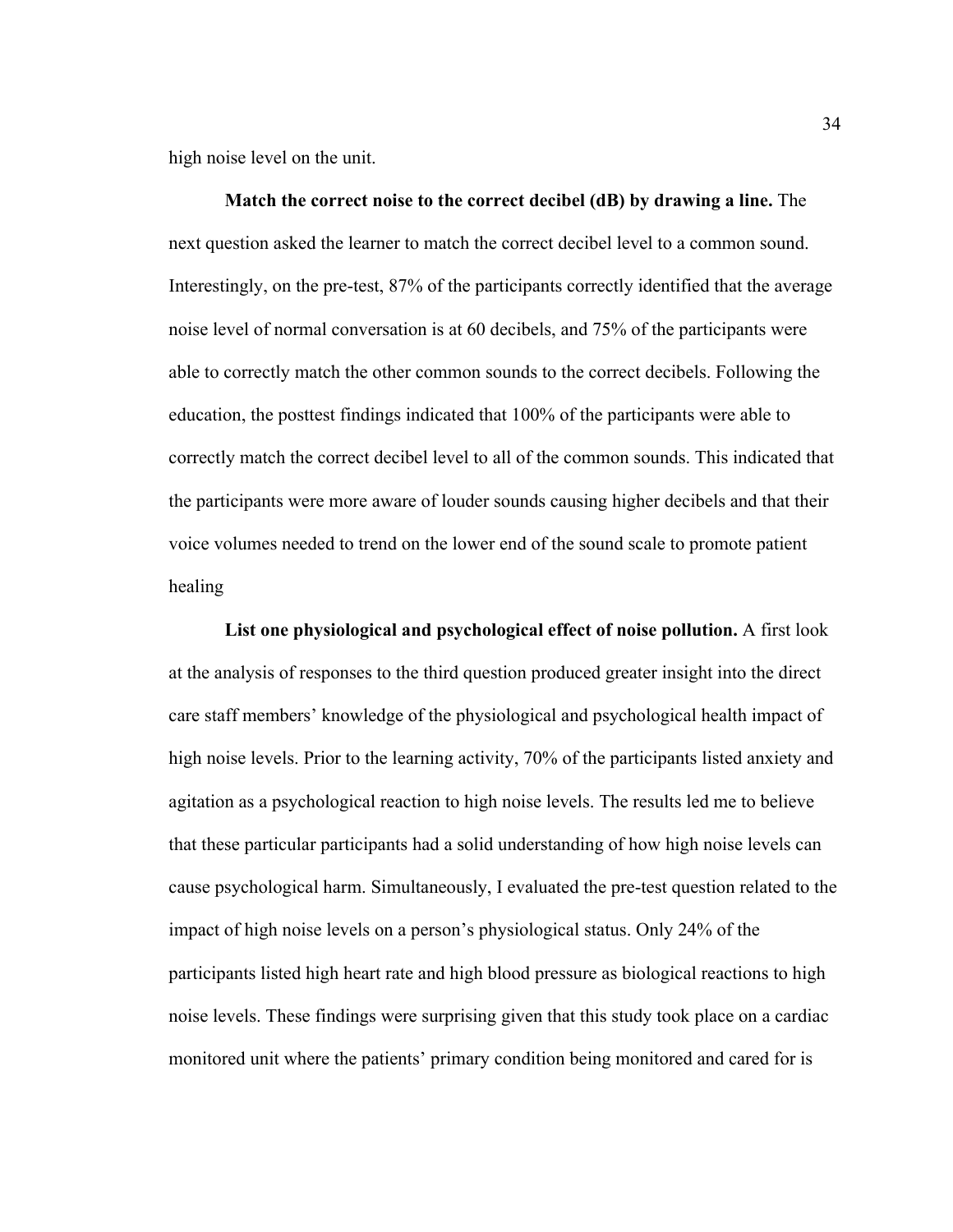elevated heart rate and blood pressure. One can ponder whether the participants had a thorough understanding of the meaning physiological, but one can also argue that they should because they are in a field where this term is common to everyday patient care.

## **During the daytime, the average noise levels on a cardiac care unit is**

**\_\_\_\_\_the average noise in the operating room (circle the correct answer).** The participants' knowledge was further tested by asking them which area they perceived as being louder, the cardiac monitored unit or the operating room, or if they believed that the noise levels in both areas are equal. Upon analyzing the pre-test, I found that 82% of the participants believed that the cardiac monitored unit was louder than the operating room, 7% believed that it was less than the operating room, and 2% thought that the noise levels in both settings were equal. The posttest results differed from that of the pre-test results following the delivery of education. The posttest analysis revealed that 78% of the participants correctly identified that the noise levels within the operating room could often be higher than that of the cardiac monitored unit. The participants' responses revealed that they had better awareness of other areas in the organization that are struggling with noise pollution, and that these areas have further to go in reducing noise to a therapeutic level. Other participants continued to select cardiac monitor unit as being louder than the operating room (11%), both settings having similar noise levels (9%), and one participant entering a numerical value instead of selecting the correct answer (2%). These particular results may have been due to the participant's lack of attention during the education session, or not reading the question before answering the question.

**Average noise levels on the dayshift should not exceed\_\_\_\_(dB) with a**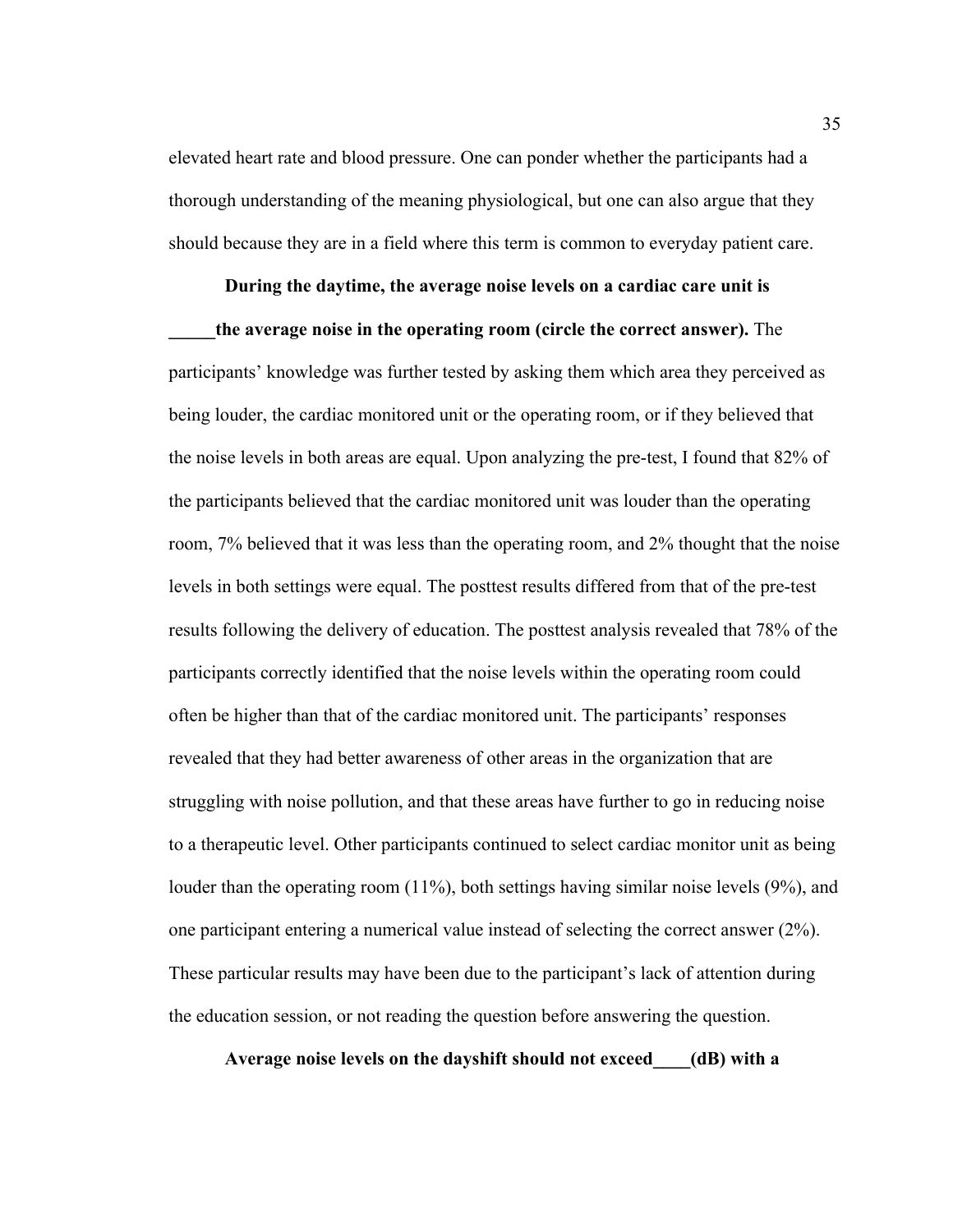**maximum of** (dB) overnight (fill in the blank). When completing the pre-test, more than half of the participants did not answer the question (67%), while the remaining participants (43%) provided values greater than the recommended range for creating a therapeutic environment of 40 dB for days and 35 decibels for nighttime (Berglund et al., 1999). These results clearly demonstrated that the participants were not aware of what the level of sounds should be over a 24-hour period. Following the delivery of the education program, 78% of the participants were able to list the correct decibel levels for the day and night shift. The analysis of the posttest demonstrated that the participants had a better understanding of the optimal sound level range that would promote patient healing. The remaining participants continued to record decibel levels higher than the recommended range, which may have been due to their lack of attention during the presentation of the information.

**Who is responsible for monitoring and reducing the noise levels on the unit and As a direct care staff caring for patient on your unit it is your responsibility to promote a healing environment? (circle the correct answer).** These two questions were evaluated simultaneously due to the premise of the questions. Both questions were asking the participants to address the responsibility and accountability of the direct care provider. All of the participants answered the questions correctly both in the pre- and posttest, indicating that they not only understood they had a role in mitigating the high noise levels, but they were also engaged in creating a therapeutic environment.

**What are some of the behaviors you can modify to minimize the noise levels on the cardiac care unit (list three things).** When analyzing the pre-test results, it was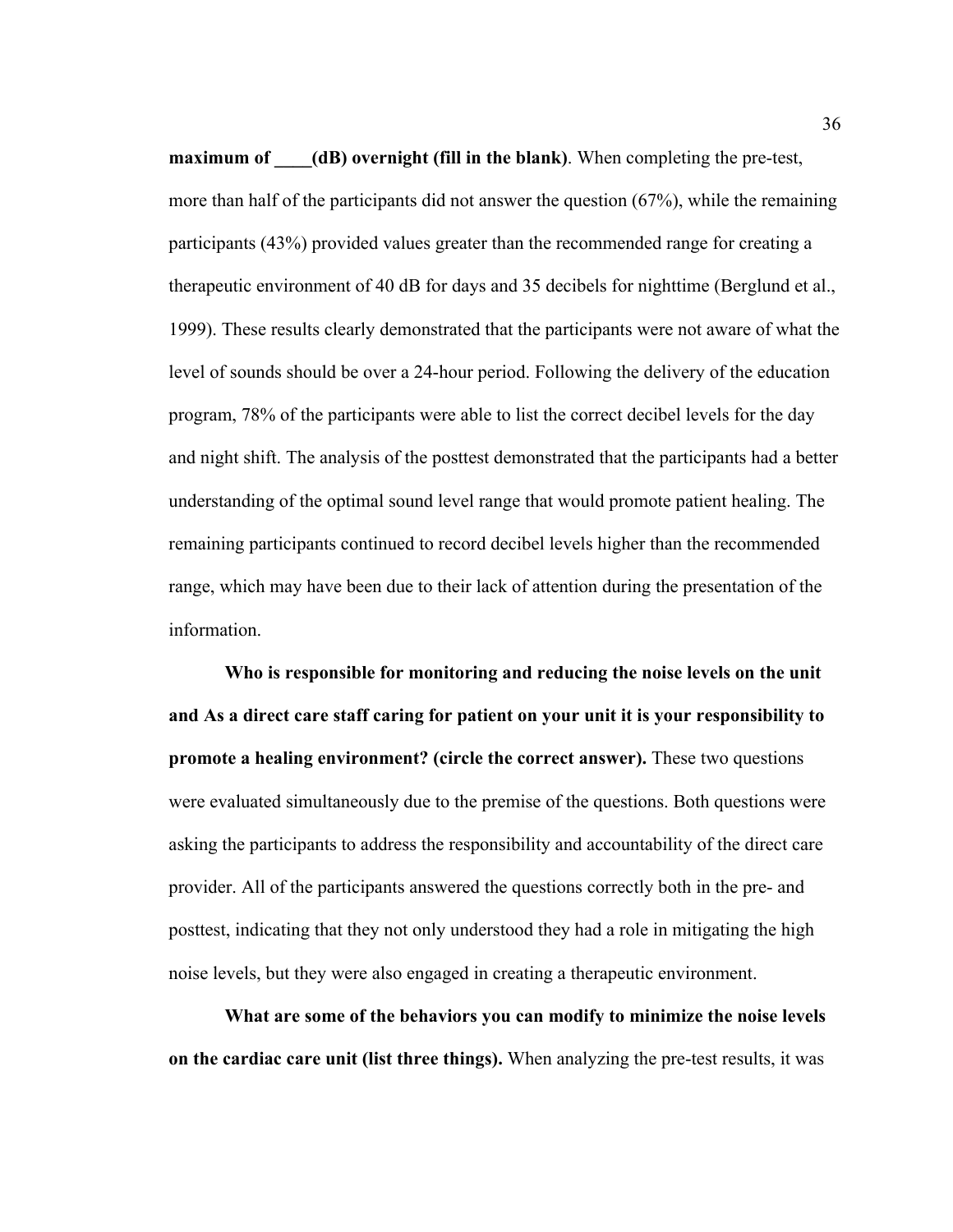clear that the participants did not know how to modify their own behaviors to mitigate high noise levels beyond speaking and speaking volume. The behavior modifications presented by participants prior to the learning activity included lowering of voices and eliminating unnecessary conversations (35%), next to getting equipment fix, which is not modifying a behavior (22%). 13% of the times, participants indicated closing patient doors was a way in which to mitigate high noise levels, and other answers included lowering hospital issued phone volumes (5%) and implementing the use of quiet signs and quiet packs (3%). 22% of the times the participants were not able to provide answers to the question. On the posttest the participants continued to list lowering voices and eliminating unnecessary conversations (17%), reducing phone volumes (17%), offering to close doors (30%) and utilizing the quiet sign or offering a quiet pack (7%). The participants were also able to also list new behaviors, which would help mitigate high noise levels. These included bundling of patient care (15%) and offering to dim lights or the use of white noise to promote relaxation before sleep (14%). The responses to this question suggest that the participants are fully aware of behavioral strategies, which they could implement to address the high noise levels within a patient care setting.

**The cardiac care unit's current HCAHPS scores related to patient satisfaction of noise around the room at night is within the 70th percentile (circle the correct answer.** Prior to the learning activity participants were asked if they felt that their patients responded favorably to the HCAHPS question related to quietness around the room, 65% of the participant's felt that the unit was doing well. The results demonstrate the participants' had a false sense of what their patient's perception is of the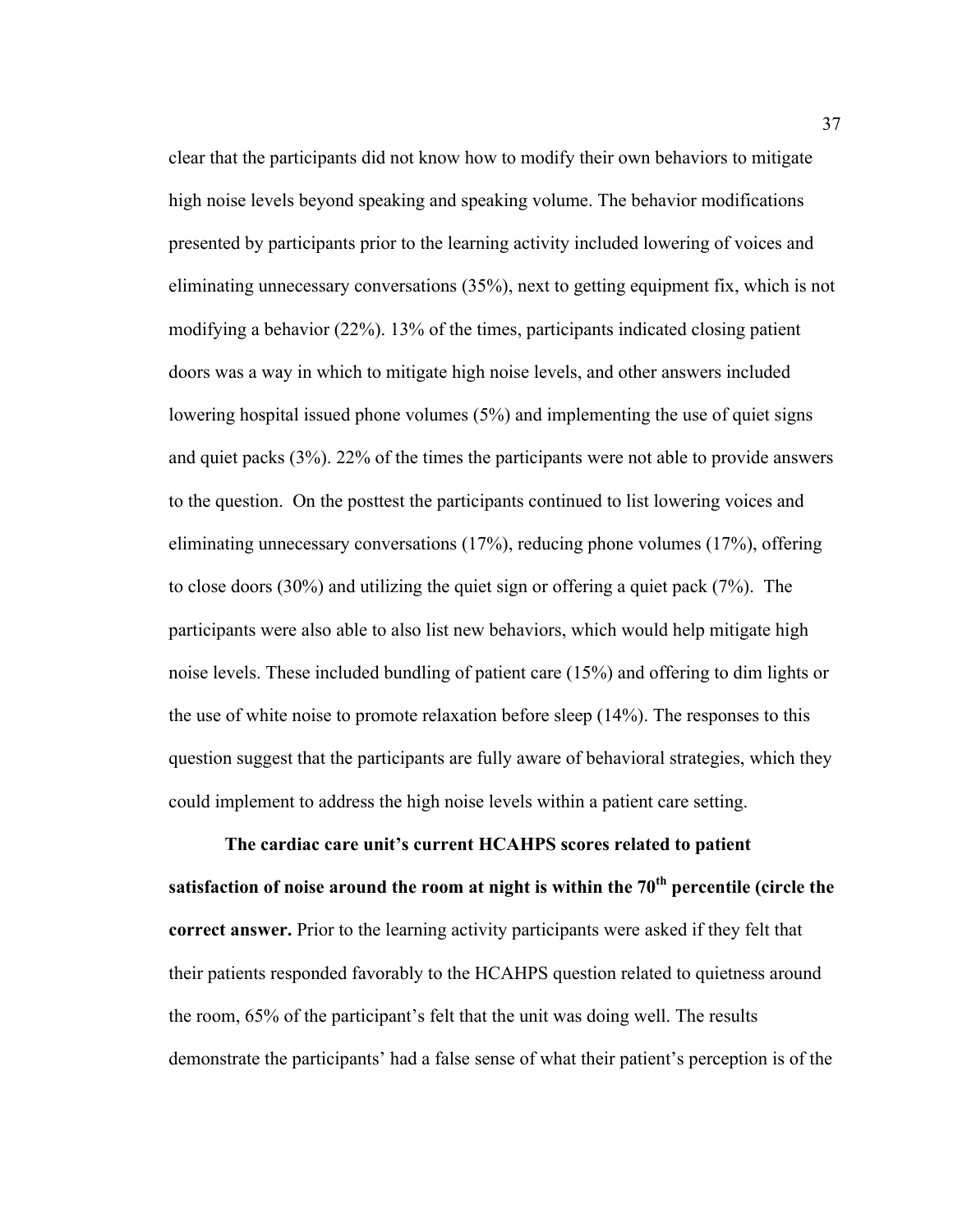unit with regards to being a therapeutic environment. Following the education, the posttest score results were starkly different from that of the pre-test scores. The posttest analysis indicated 58% of the participants were now more aware that more work needs to be done to raise the unit's HCAHP scores to the 70th percentile, and this education can serve as a foundation so that there can an improvement in the patient's experience and perception of care.

**On the cardiac unit, what times of the day do you think is the nosiest? (circle the correct answer)**. Lastly, the participants were asked which time of the day was the loudest. When completing the pretest 26% of the participants indicated that the unit was noisy at all times, 27% suggested it was high during mid-day and the remaining participants selected noise levels being high during the change of shift. These responses demonstrated that the participant's acknowledged that they have a noise problem on their unit, which needs to be addressed. The posttest results differed from that of the pre-test results following the delivery of education. More than half of the participants (71%) were able to identify that mid-day correctly is the nosiest time of the day due to the busyness of the unit and the numerous personnel and visitors that frequent the unit. There were still those participants who perceived the unit's noise level is high at all times (11%) and at the change of shift (9%). The remaining participants opted not to answer the question. The lack of answers may have been due to their lack of understanding of the question being asked or feeling rushed to get back to their unit obligations.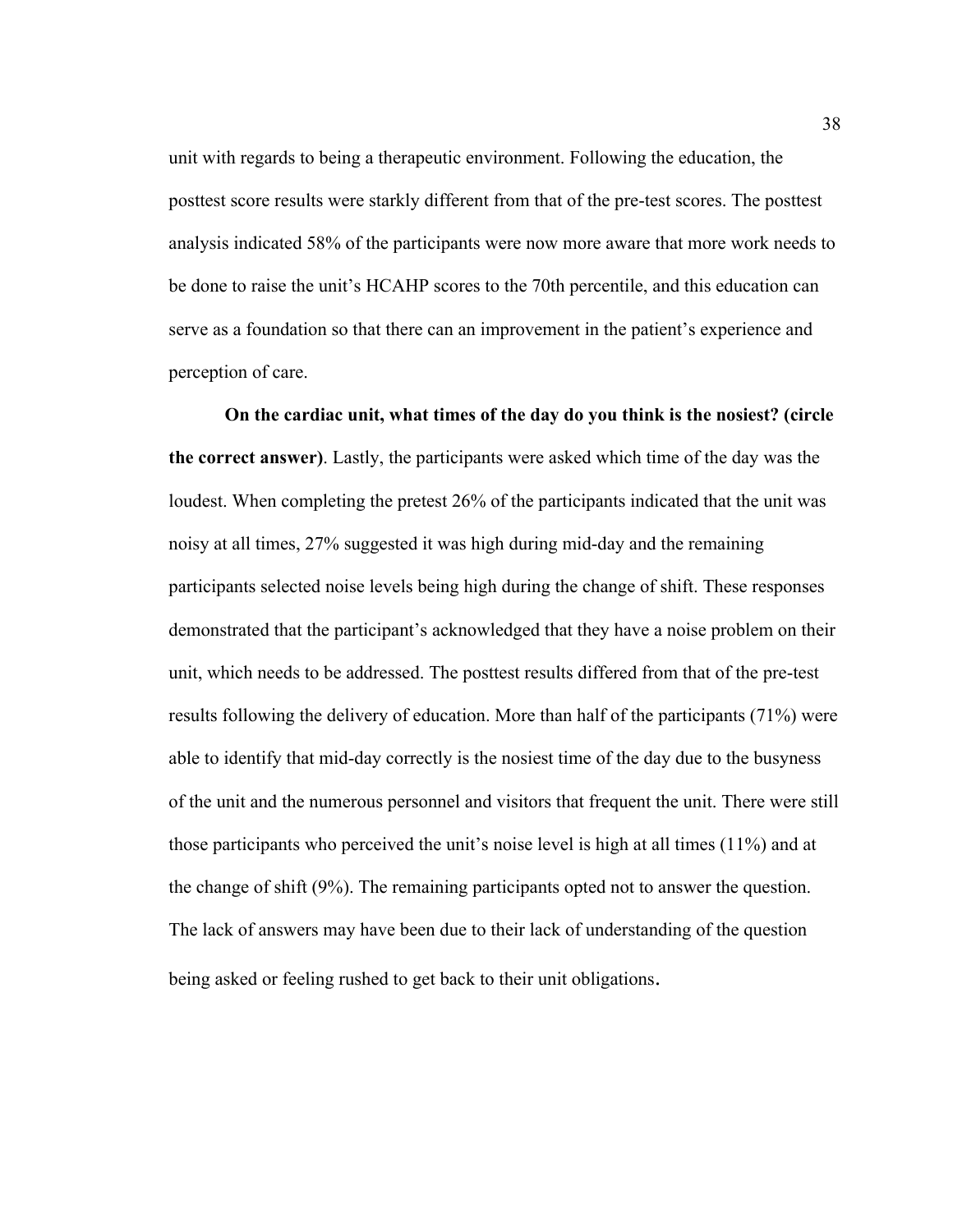## **Summative Evaluation Findings**

The summative evaluation contained a total of 8 questions, 5 of which are based on a Likert scale ranging from strongly agree to disagree strongly and three open-ended questions. The questions were designed to determine the participant's perception of the program. The analysis of the summary evaluation was performed via the rounds plus system and demonstrated a favorable outcome. The analysis of the summative evaluation is depicted in Figure B. The first of the five Likert scale questions analyzed indicated 89% of the participants strongly agreed that the education related to noise pollution and its impact on patient healing is relevant to their practice as health care providers on the cardiac monitored unit. Additionally, the participants also strongly agreed that they would be able to identify when the unit is noisy when noise is impacting a patient both physiologically and psychologically and implement the suggested behavioral modifications to promote a healing environment. Lastly, the analysis demonstrated that the participants strongly agreed that the speaker was effective in communicating the importance of noise pollution and its impact on patient healing and ways in which to combat this growing problem (89%) and their overall satisfaction with the learning activity  $(91\%)$ .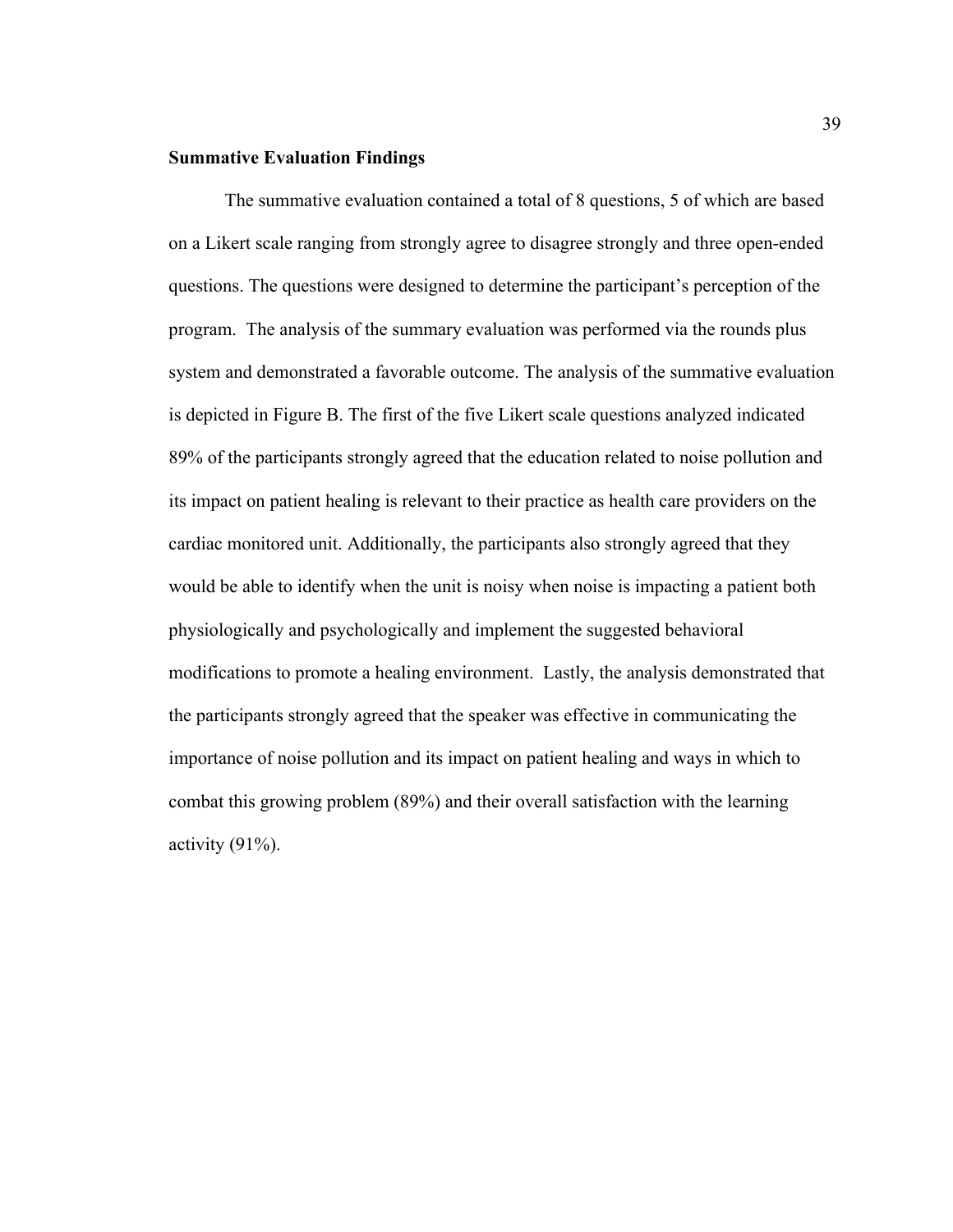

*Figure 2.* Summative evaluation results

The outcome gleaned from the three open-ended questions included the direct care staff members desire to change their clinical practice as a result of the learning activity. 93% of the participants provided at least one if not more behaviors they would modify to reduce noise levels on their unit. Further analysis demonstrated that the top behavioral modification participants desired to incorporate into their daily practice included lowering their hospital-issued cell phones and their voices, secondary to offering patient's if they would like their door closed upon exiting the room. The behavioral modifications are depicted in Figure C. Comments offered included an appreciation for the education in raising the participant's awareness of how noise can impact humans and general appreciation for the activity and the presenter. Participants also offered comments on how education can serve as a reminder in creating a healing environment and increase the staffs' awareness of which actions are contributing to the unit's noise pollution. Furthermore, participants suggested that education should be provided to other disciplines throughout the organization to increase their awareness of the growing noise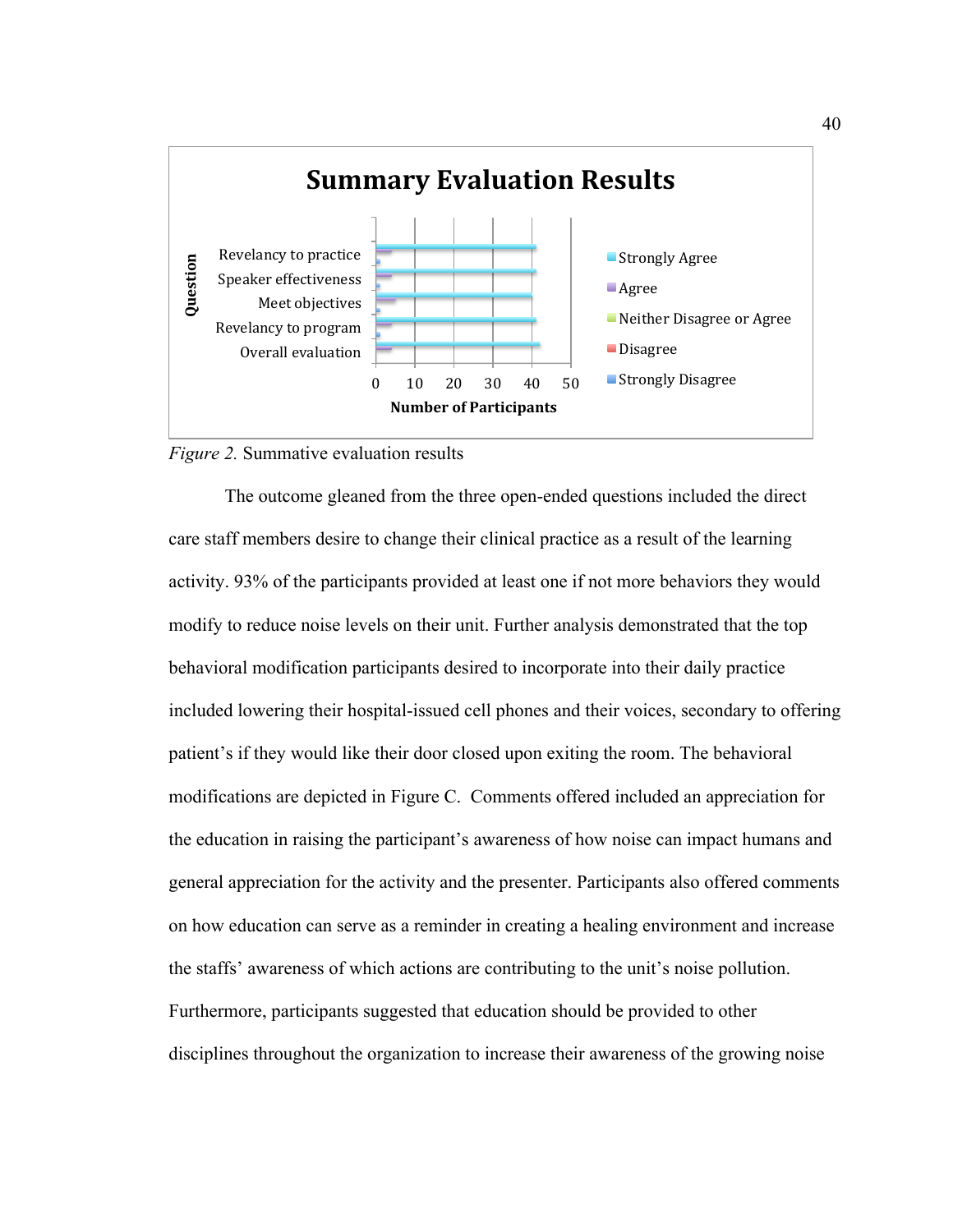problem and how healthcare providers can promote a healing environment through behavioral modifications and education on how to reduce noise being produced from equipment and proper placement of equipment. The final question on the summative evaluation asked the participants for ideas of future topics and or implementation ideas. Requests received included education on how to improve patient care for the population the unit serves, and consider the implementation of quiet hours on the unit as a means to improve care and mitigate noise levels.



*Figure 3.* Behavioral modification results

## **Unanticipated Limitations**

The most significant limitation, potentially impacting the findings of this project was the unanticipated departure of the Nurse Manager, who was a member of the project team, before the start of the education sessions. As part of the project team, the Nurse Manager's role was to promote the educational activity and provide the financial resources so that the staff members could come in on off shift hours. Upon her departure,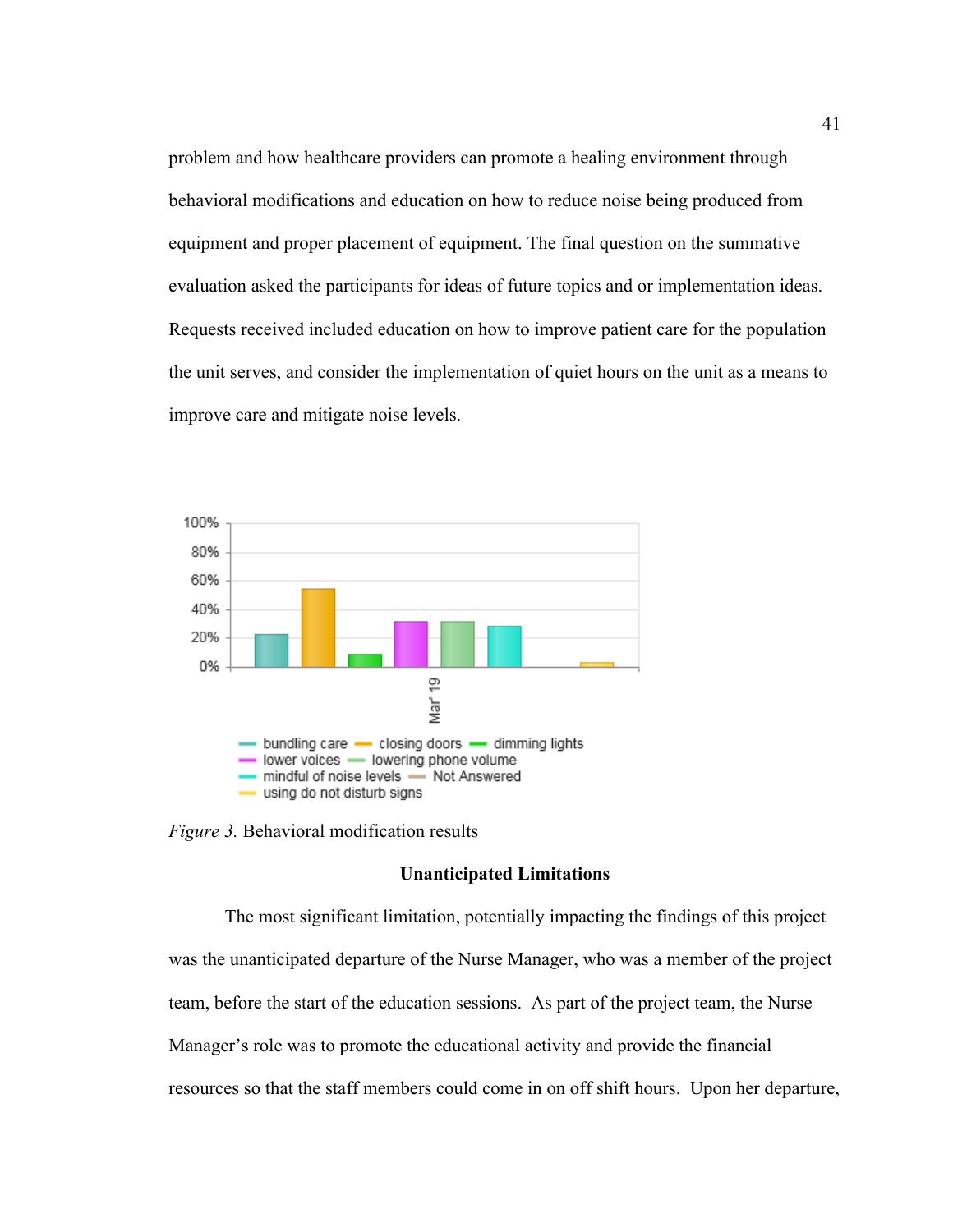the Interim Nurse Manager was not able to approve additional instructional hours for staffs' outside of normal working hours for this DNP project. Therefore, readjustments had to be made, and the staffs were informed that they had to attend the educational sessions during work hours. Many of the staffs on this unit commented on the difficulty in getting their assignments covered during their shift by the unit's leadership team so that they would be able to attend the educational offering. When possible, the Assistant Nurse Manager's and the Clinical Nurse Leaders provided coverage; however, they were not able to provide coverage for all sixteen sessions, especially those that were offered during the evening, at night, and on the weekends. For these reasons participation in this project was decreased and therefore the sample size did not reflect the entire unit staff.

# **Implications**

# **Individual**

This research and its findings indicate that there is a need to make more of a concentrated effort in providing healthcare workers with information related to noise pollution and its impact on patient healing. Educating frontline staff about the negative health impacts resulting from high noise levels and ways in which to promote a healing environment can engage staff in becoming effective healthcare providers and thereby improve a patient's ability to heal within a hospital setting. Armed with the knowledge of how to modify behaviors, the participants of this project are now able to promote an environment where patients can rest, decreasing the likelihood of sleep deprivation and other physiological and psychological stressors resulting from high noise levels including anxiety, agitation, delirium, depression and high blood pressure and heart rate.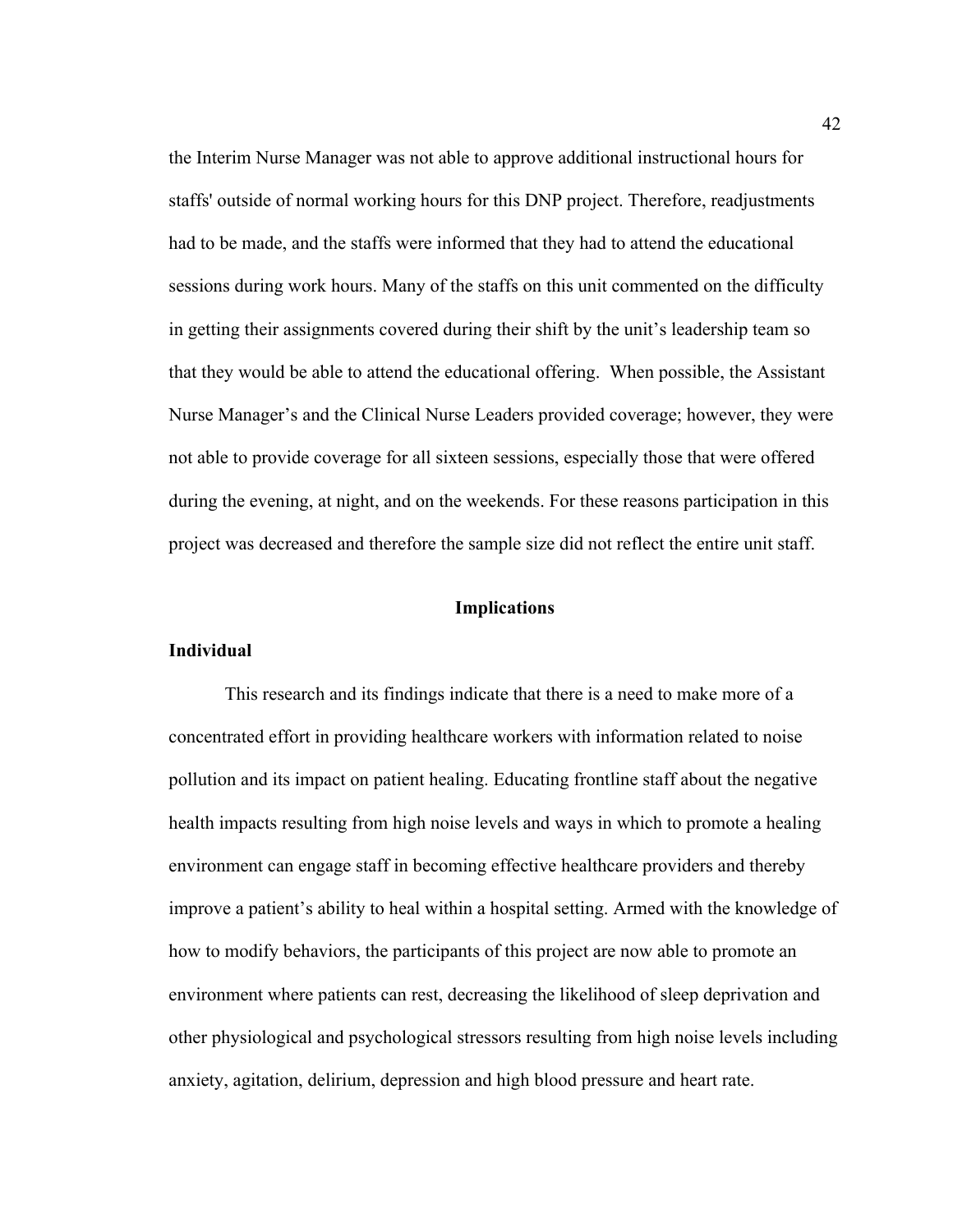## **Communities (Schools)**

Creating an optimal healing environment should be necessary for any individual pursuing and involved in a health profession. Patient Care Teams (PCT) who are comprised of various health professionals including physicians, case managers, certified nursing assistants, and pharmacists should be aware of noise levels and the recommended parameters within the environments in which they work. Facilitating provider promoted patient healing environments can occur through education. If appropriately educated and equipped with the knowledge of how to create a therapeutic environment, health professionals can collectively and quickly respond to behaviors, which are negatively impacting patients. They can also hold themselves and each other accountable for modifying noise producing behaviors, to create an acoustically sound environment.

Due to a large number of nursing students who perform clinical rotations within healthcare settings, it is essential also to consider this community when promoting education. Integrating this education into the existing nursing curriculum or clinical orientation prioritizes the need to mitigate high noise levels and create a healing that allows the new graduate nurse to have a greater understanding of the negative impacts of noise pollution. Educational institutions that embrace could strengthen the relationship between themselves and their partnering healthcare organization.

#### **Institutions**

Leading healthcare organizations have sought creative ways in which to improve patient's perception of care as it relates to high noise levels. One strategy that hospitals have rarely implemented is targeted education (Gholamreza & Bahareh, 2015). Providing this education to other healthcare organizations can help engage their frontline staff in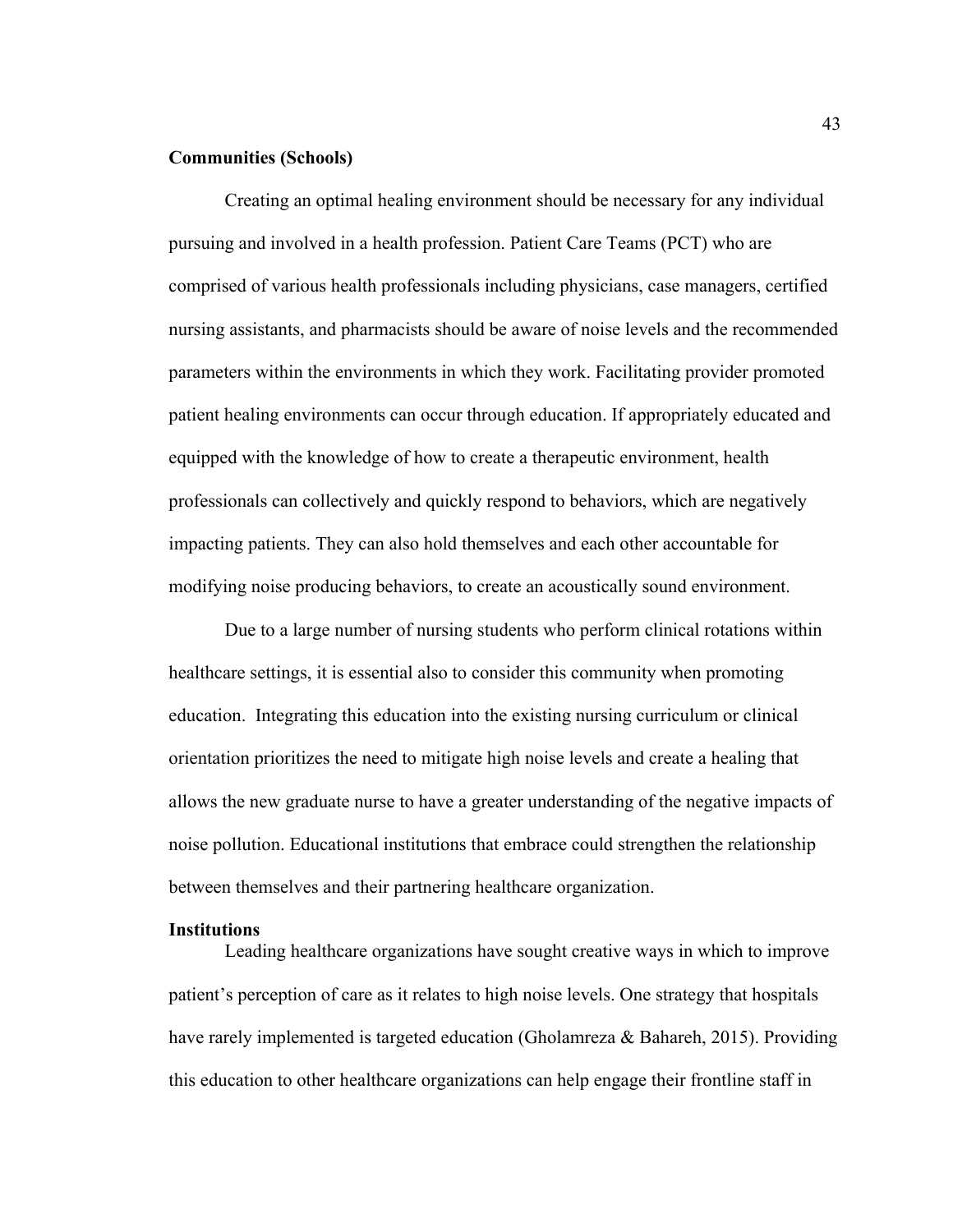addressing noise level concerns they may also be experiencing. Through education, these organizations and their employees can improve practice, thereby improving patient outcomes and the patient's perception of care. Care is delivery can have a positive impact on an organization's HCAHP scores, a trajectory that most if not all hospitals are striving for.

# **Social Change**

Noise levels in hospital settings have become uncontrollable (Berglund et al, 1999). These noise levels can have damaging effects on patient health and on their ability to rest and recover. The data demonstrates a clear need to educate healthcare workers regarding noise pollution and its impact on patient healing. Increasing healthcare providers' understanding of ways in which to reduce noise levels can create a culture, which promotes healing through noise reducing behavioral modifications. This education can also revamp patient experience, by prioritizing noise pollution as a growing concern on patient healing. Collectively, these efforts can create a global movement amongst all healthcare organizations. Through this movement, healthcare workers can be encouraged and energized to brainstorm and discuss additional ways in which to make healthcare environments acoustically friendly where patients can heal. The resulting impact can lead to a healthier and happier society.

## **Recommendations**

A review of literature and current practices demonstrate that noise reduction education should be coupled with a noise reduction protocol (Collins et al., 2014; Gholamreza, & Bahareh, 2015). The evidence-based strategies incorporated into these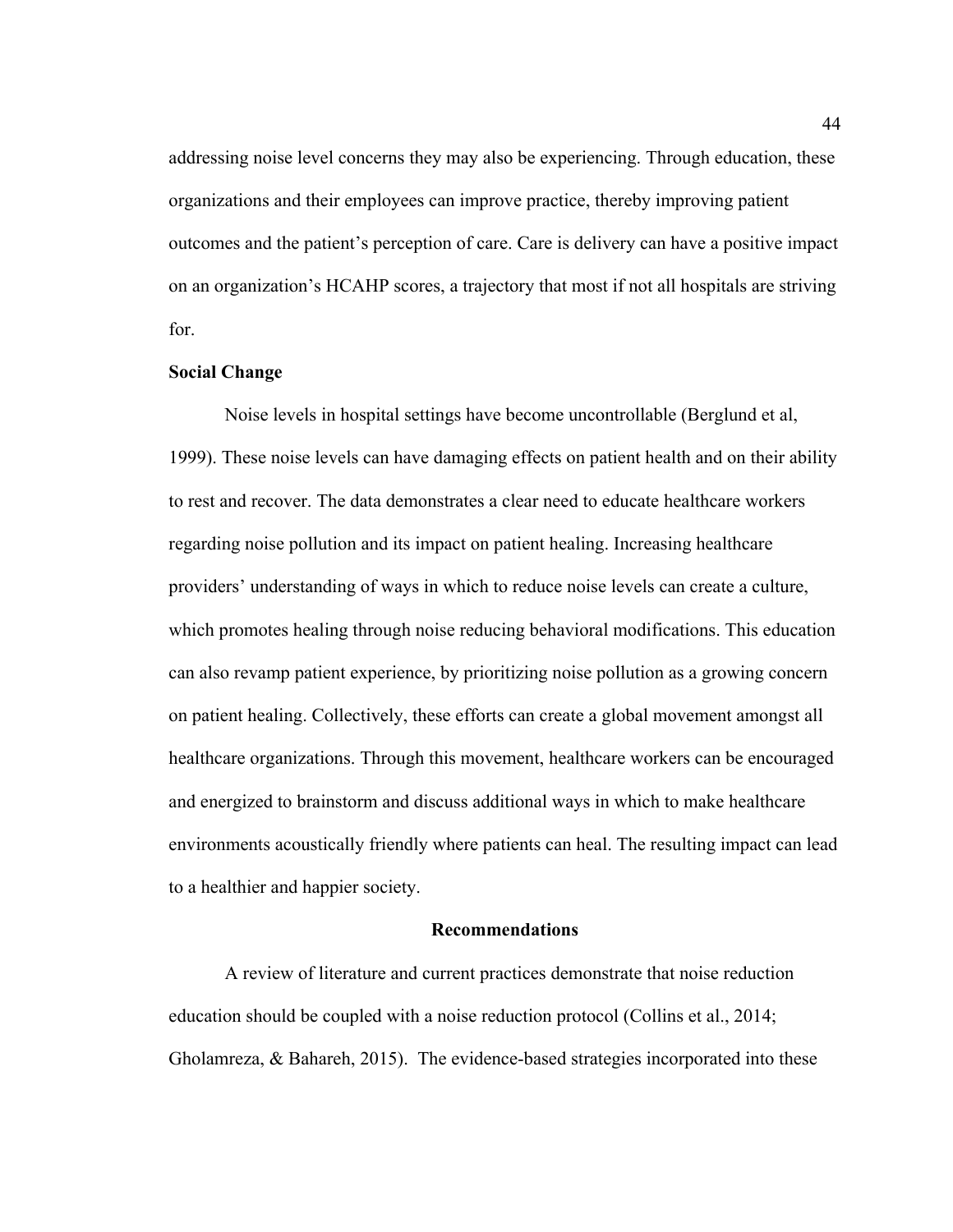protocols include dimming of lights, bundling care, providing earplugs and masks and designating quiet time hours (Always et al., 2013). Researchers who have implemented the strategies mentioned above have found some success in reducing noise levels, thereby creating an environment where patients can heal. Other suggestions include monitoring staff following the delivery of the education (Wilson et al., 2017), to determine if the suggested behavioral modifications have been implemented. Performing these audits will help determine if training had an impact on the staffs' clinical practice. Periodic review of the HCAHPS survey following the DNP project will also help determine the effectiveness of the education and subsequent practice change. For the remaining employees who did not participate in this project, future staff development education will be scheduled. The educational content of this project will need to be reviewed on an annual basis to help ensure that the content and suggested practices remain relevant and positively improve the patient experience and outcomes. Furthermore, future recommendations also include further engaging other leaders in addressing noise pollution through education, by requiring all staff to attend the education sessions and to do so at the designated times. Providing extra staffing to provide coverage during the dates and times of the education sessions will ensure that staff will have the opportunity to participate in the learning activity

#### **Contributions of the Doctoral Team**

The DNP Project team consisted of the: nurse manager, director of support services, the clinical nurse leader and the nurse educator. Each team member was informed of their role(s) and responsibilities including dates and times of meetings and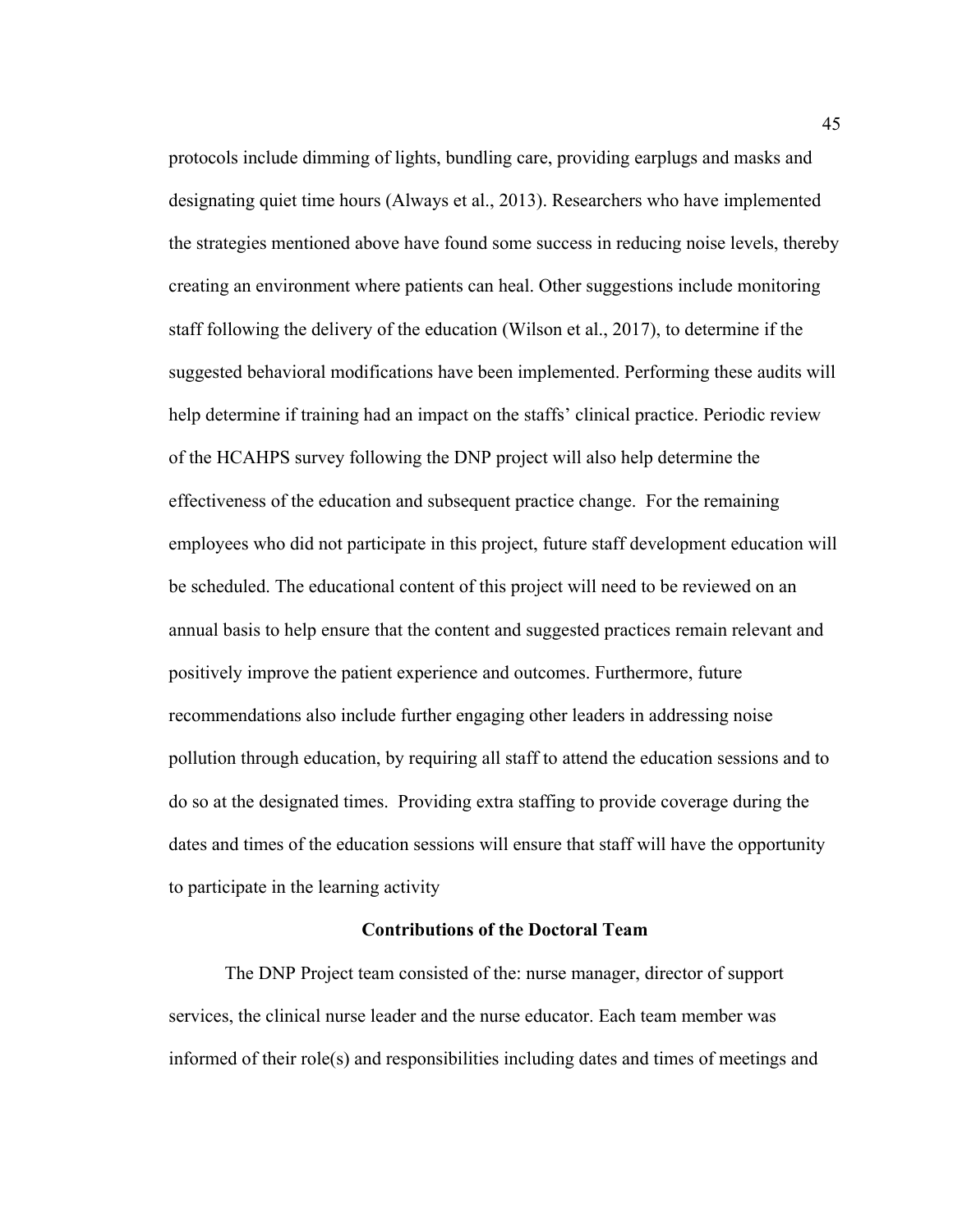due dates of project related items. Following initial and ongoing contact and review of educational content the DNP project team provided approval to proceed with the DNP project.

## **Nurse Manager**

The unit's Nurse Manager, unfortunately, was not able to fulfill all of her role responsibilities due to her unexpected departure before the educational offerings. Although she was not able to assist in engaging the staff in attending the education sessions, prior to her departure she provided approval to move forward with the project. She also met with the unit's leadership team to initiate the process of informing staffs of the DNP project and its value. Furthermore, the Nurse Manager and the project lead were able to meet on a regular basis prior to the Nurse Manager's departure. During these times the Nurse Manager provided insight into the behaviors, that were contributing to high noise levels and the current strategies used to help combat noise pollution. This information was included in the education.

#### **Director of Support Services**

Communication with the Director of Support Services was limited due to our conflicting schedules. As part of his role he was asked to review the educational content with a focus on what strategies had previously been implemented within the hospital, and provide feedback as to whether they were successful or not. The Director stated he was not able to meet face to face due to conflicting priorities and requested to review the material electronically. Although the in person interaction would have allowed for more transparency and for timely feedback of the content, the Director of Support Services did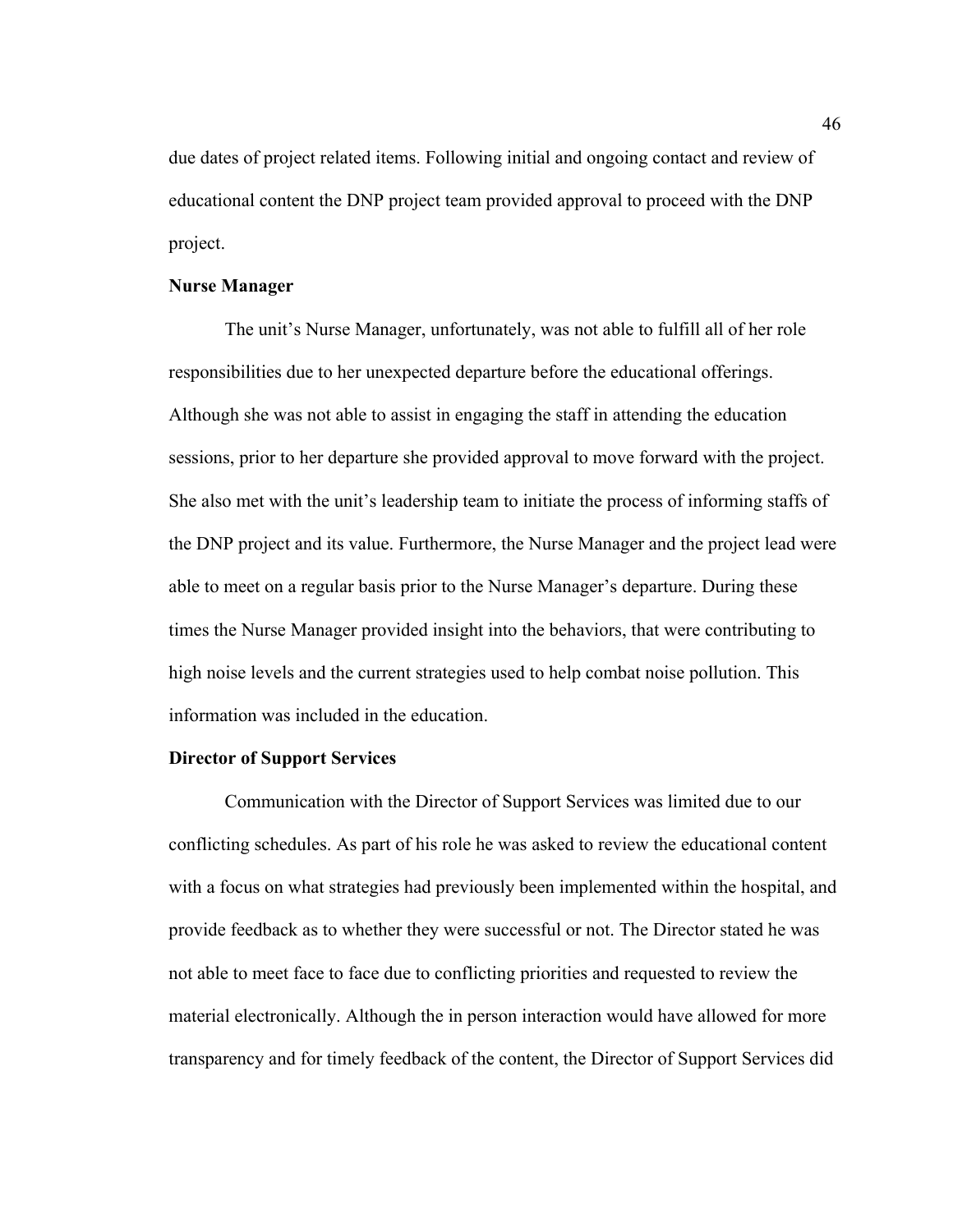spend some time in reviewing and approving the content with respects to noise reducing initiatives used in the past. His feedback back regarding the strategies success was included as part of the presentation. During the course of the education participants were made aware that the Director of Support Services provided input for the purposes of the DNP project to demonstrate the value of interprofessional collaboration.

## **Clinical Nurse Leader (CNL)**

The CNL and the role that she played was integral to the success of this project. The CNL provided ongoing support and was able to meet regularly leading up to the implementation of the project. She was key in the review of the content and provided feedback in how to improve the visual of the powerpoint. Although not part of her initial role, the CNL was proactive in asking to review the evaluations and provided suggestions for improvement. The CNL also stepped into the role of the Nurse Manager, by trying to engage and motivate the staff to attend the educational sessions. She sent email communication and posted flyers throughout the unit highlighting the dates and times of the activity. Upon final review of the content the CNL provided approval to move forward with the project. During the implementation of the project, the CNL assisted in handing out and collecting the evaluations and monitoring the education for an inappropriate behavior when she was able to.

# **Nurse Educator**

The Nurse Educator was also played a significant role. I was able to collaborate with her on a regular basis in reviewing the educational content and developing the evaluation tools. She was also able to provide constructive feedback to enhance the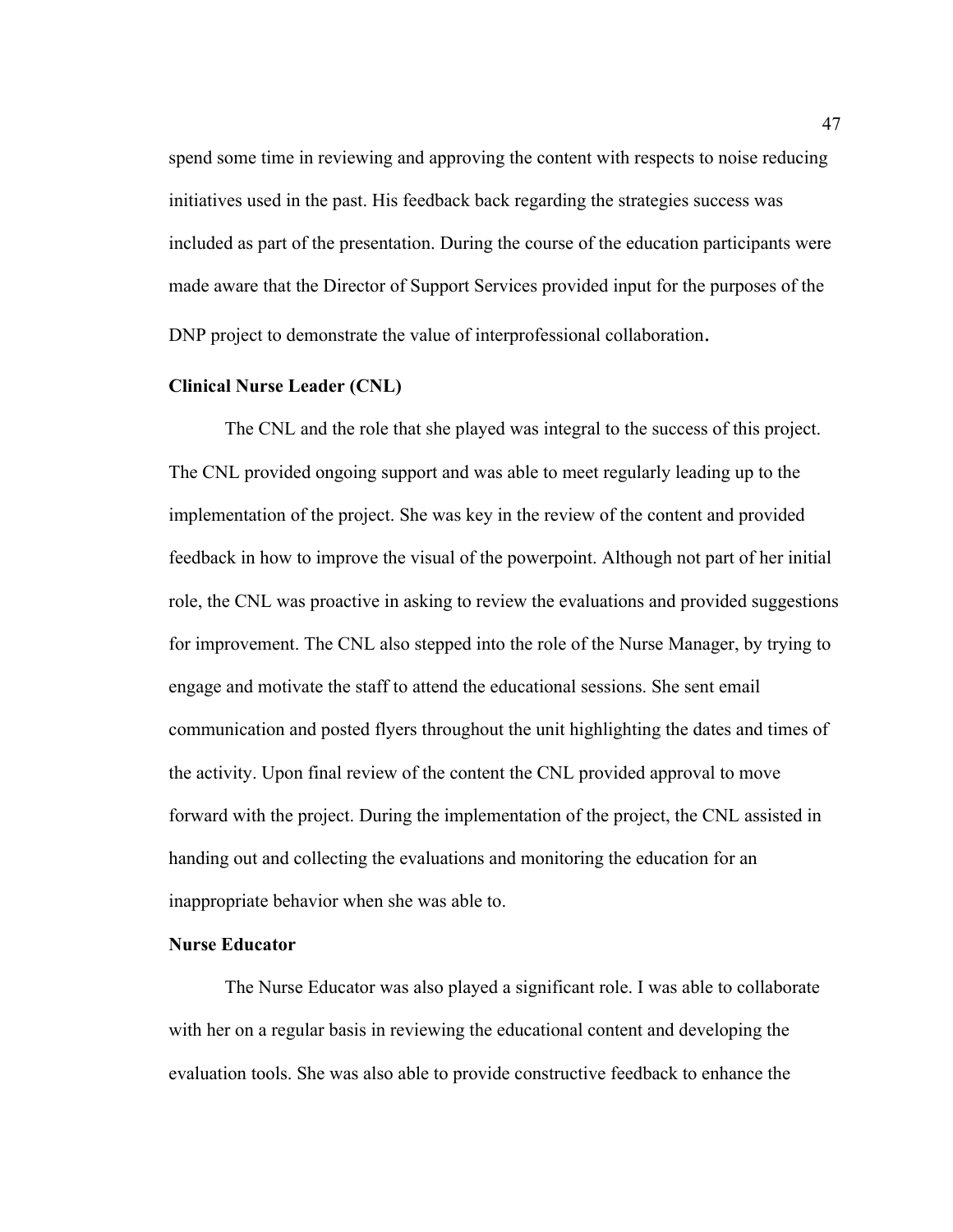information that was presented to the staffs. Upon final revisions, of the educational content and evaluations the Nurse Educator approved to move forward with the educational sessions. Following the completion of the sessions the Nurse Educator helped in aggregating. She provided assistance with analyzing the data via SPSS as she was unfamiliar and therefore uncomfortable with SPSS; however, she assisted me with reviewing the data once entered to ensure the values were entered correctly.

With permission from the organizational leaders, the plan is to extend the educational offerings to other units, disciplines, and departments, especially the Intensive Care Unit (ICU) that currently struggles with high noise levels. The ICU have made attempts to mitigate noise levels by introducing noise masking machines and a noise level monitor with the intent to modify behaviors: however, neither one of those interventions has improved their noise levels. Additionally, disseminating this information to all direct and non-direct care employees can assist in increasing staffs' awareness of how noise can impact healing which can then encourage efforts to reduce the noise levels throughout the organization.

## **Strengths and Limitations of the Project**

#### **Strengths**

Although only 46 of the projected 83 participants attended the learning activity, the smaller number of subjects allowed for a controlled manner in which to quickly deliver the educational program despite the last minute change of program venue and subsequent increase in the number of program sessions. The project was conducted with a smaller number in spite of the lack of financial resources to provide coverage for all of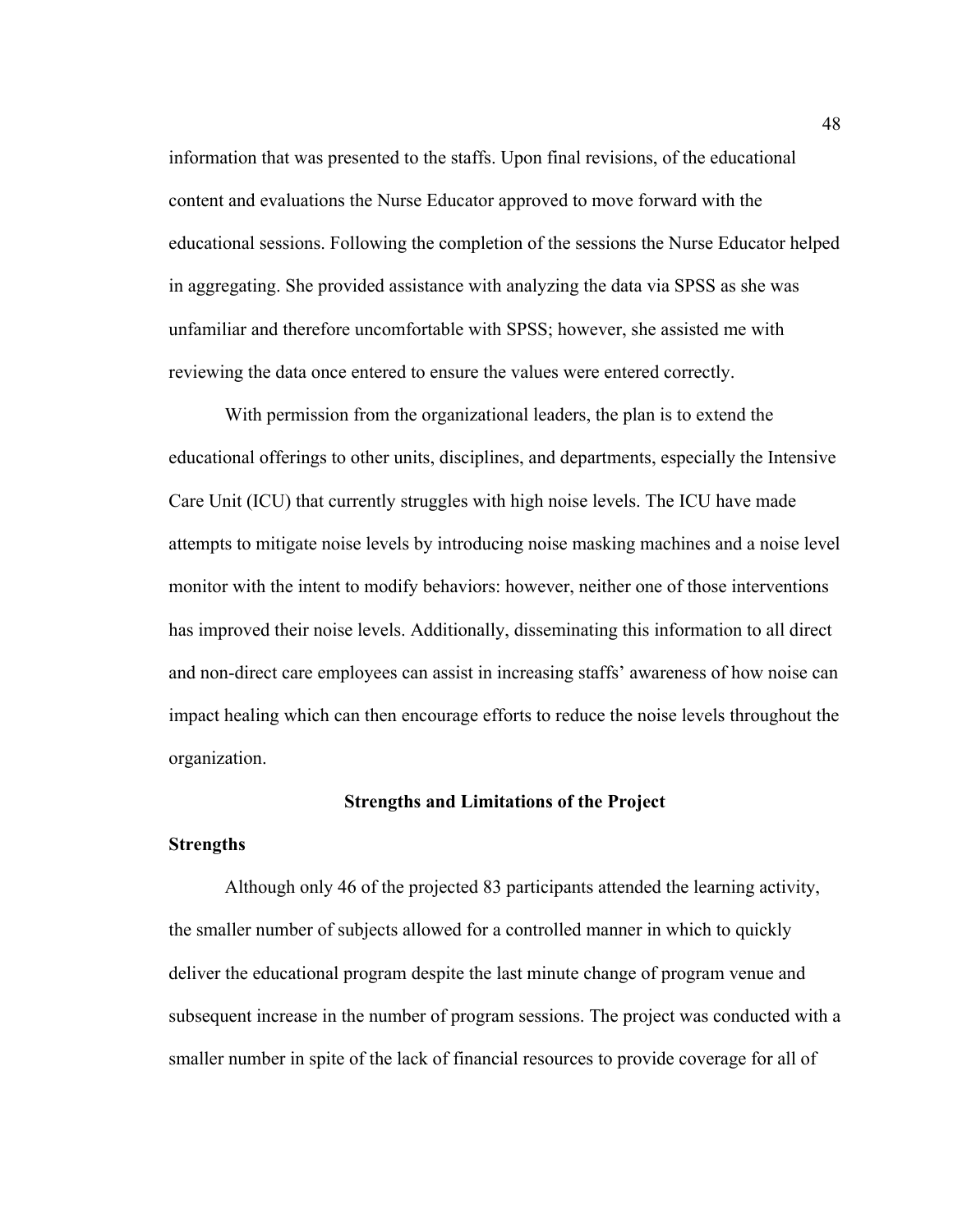the direct care staff members. Due to the significance and positive outcome of this project, another educational session with additional participant's project as well as a quality improvement project can be incorporated in the future. Doing so will assist in solidifying that the educational activity not only increases the staffs' understanding of noise pollution's impact on patient healing and how behavioral modifications can mitigate high noise levels but also monitor the resulting practice change.

Other strengths include the relocation of the education sessions to the Assistant Nurse Manager's office. This office was able to accommodate up to four participants. Although this can also be seen as a limitation, this change in venue enhanced the project. The leadership and direct care staff members found this location to be more convenient for education and also contained the number of staffs needing assignment coverage to smaller numbers. The smaller group participation encouraged open discussion regarding difficulties in minimizing noise levels within the healthcare setting, as well as sharing of noise reducing strategies that were already being utilized Additionally, the room size, similar to that of a patient room, allowed the presenter to demonstrate the loudness of a hospital issued phones. The participants left the education program with a better understanding of how to better control their hospital issued phone sounds and motivated them to lower the volume upon leaving the room. Immediately following the learning activity, upon resuming patient care, participants were observed in reducing their speaking volume and closing patient doors. Lastly, most participants expressed their satisfaction with the timeliness of the topic of noise pollution on patient healing being brought to the forefront and most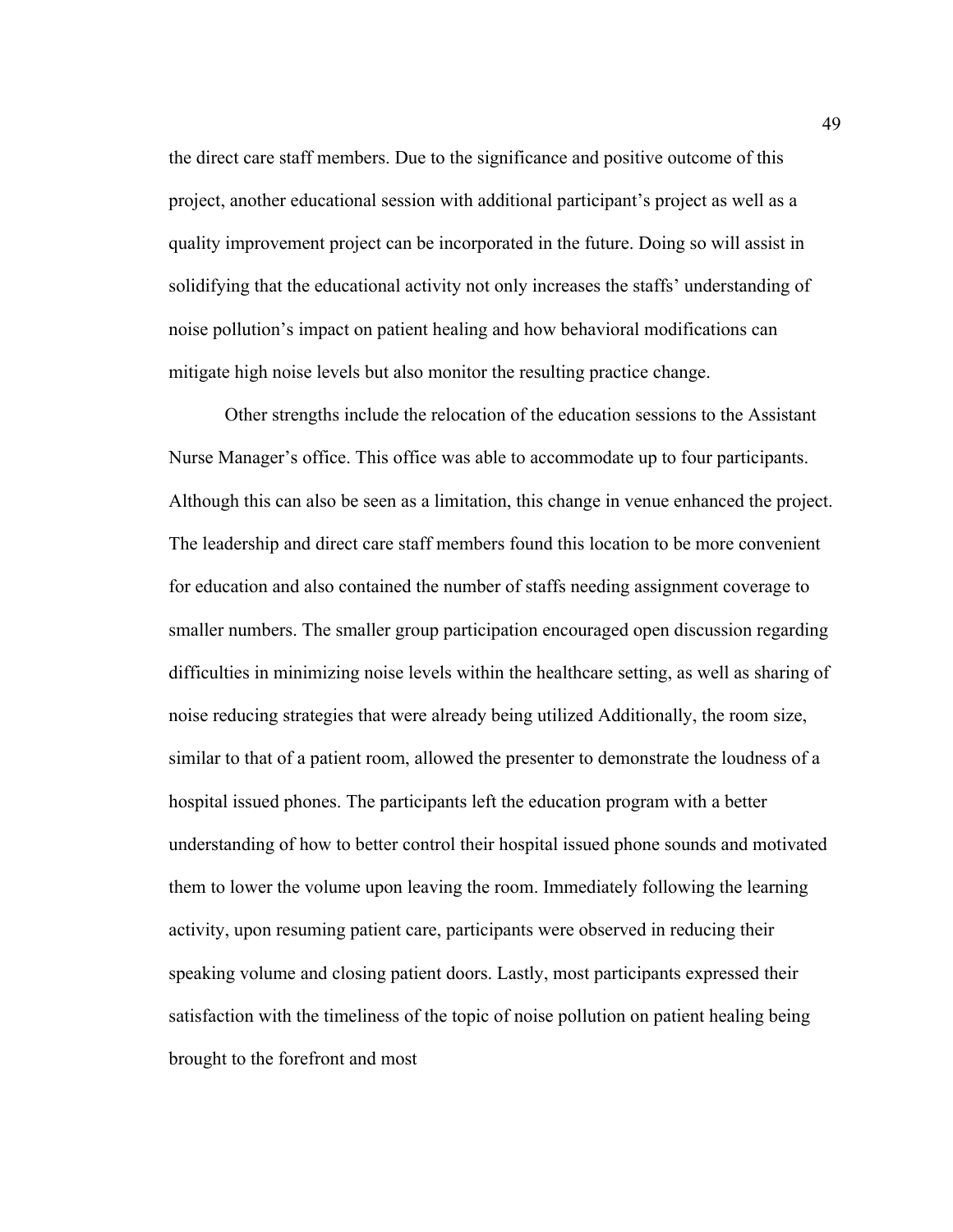## **Limitations**

Limitations of this project included the unanticipated departure of the Nurse Manager, a project team member, before the start of the educational offerings. As mentioned previously, the Nurse Manager was a source of support and was to actively encourage staffs' participation in the DNP project. She also was to assist in dissemination of the project results. Her departure resulted in the CNL assuming additional responsibilities of motivating and encouraging the staff in attending the learning activity.

Other limitations included the increase in the number of class offerings to sixteen as a result of a change in the room location where the education was to take place. There was a decision to change the venue to the Assistant Nurse Managers office, across from the central nursing station, left me with a room that could only accommodate 4 participants at any one scheduled offering. The decision was based on staffs' and leadership feedback of wanting education to be offered in an area where the staffs often can be found throughout the day and leadership can cajole staff in attending a session if they see a staff member who had not participated. Additionally, before the start of the education sessions, the Nurse Manager reported an inaccurate number of staffs (98). Initially, there were ten sessions set up to accommodate the 98 potential participant members, but in reflecting, this had no real impact as the actual participant number was 46 and the change in venue resulted in extra session changes to adjust for the small room size. Due to the impact on patient outcomes and the organization's HCAHPS scores, making the educational session a mandate rather than a voluntary option would have increased participant numbers. The lack of resources to support the delivery of the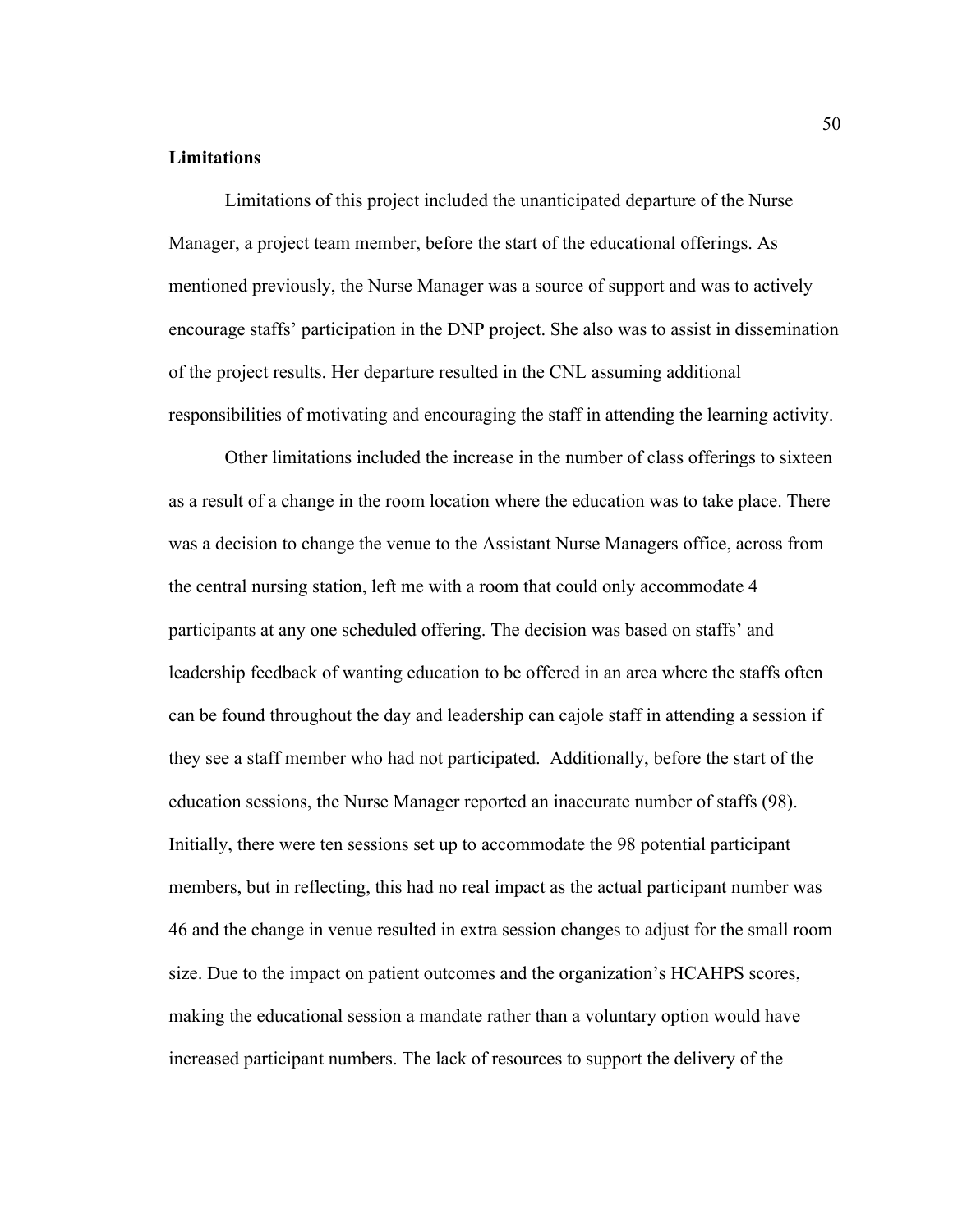sessions to staff during their respective off working hours may have also boosted participant attendance. Addressing some of these limitations prior to delivering future sessions of this program may prove to be beneficial.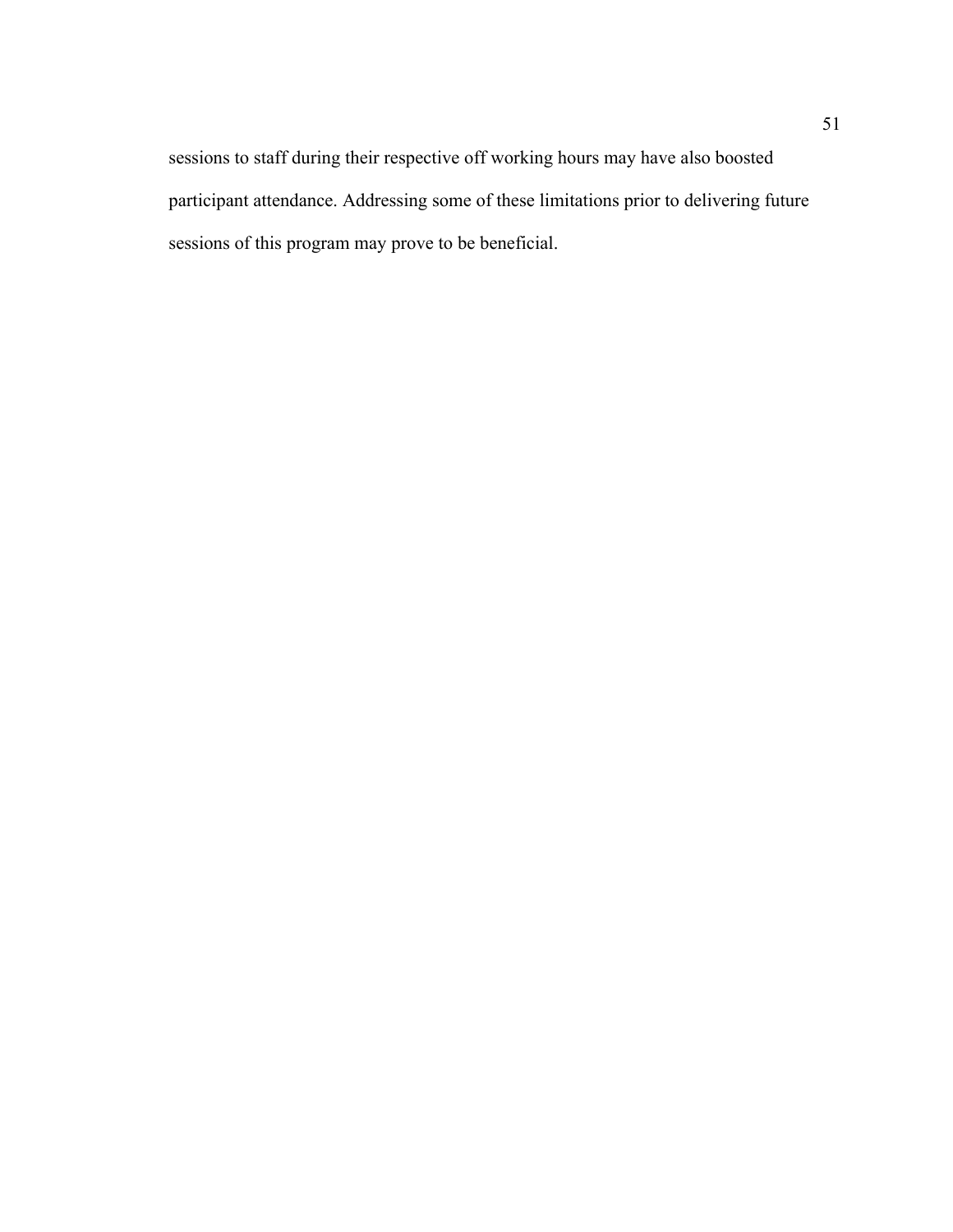### Section 5: Dissemination Plan

Because of conflicting schedules and organizational priorities, I electronically disseminated the findings from the pre-and posttest and summary evaluation to the project team and the unit's leadership team. Based on interest expressed by the clinical nurse leaders and educators of the healthcare organization, I presented the educational content along with the results of the project to this group via a PowerPoint presentation. In order to expand the scope of this project, I will present the findings to the nurse managers at an upcoming biweekly Nursing Executive Council meeting and the monthly Research Council as well as the Consortium of New Jersey Nurse Educator's monthly meeting. Furthermore, a more concentrated effort will need to be made to provide this information to those unit employees who were not able to attend any of the scheduled offerings. Additional offerings can be scheduled with approval of the unit's leadership team, or the education can be presented via the organization's learning management system to ensure compliance. Last, I can reach other healthcare professionals through patient experience and nursing journal publications and healthcare conferences focusing on creating healing healthcare environments.

#### **Analysis of Self**

The DNP project has provided me with the opportunity to translate the knowledge gained throughout my doctoral studies into practice. This practice experience has provided an opportunity to build meaningful interprofessional relationships with organizational leaders, which has resulted in the positive evolvement of my collaborative and leadership skills. I now feel more confident in developing, managing, and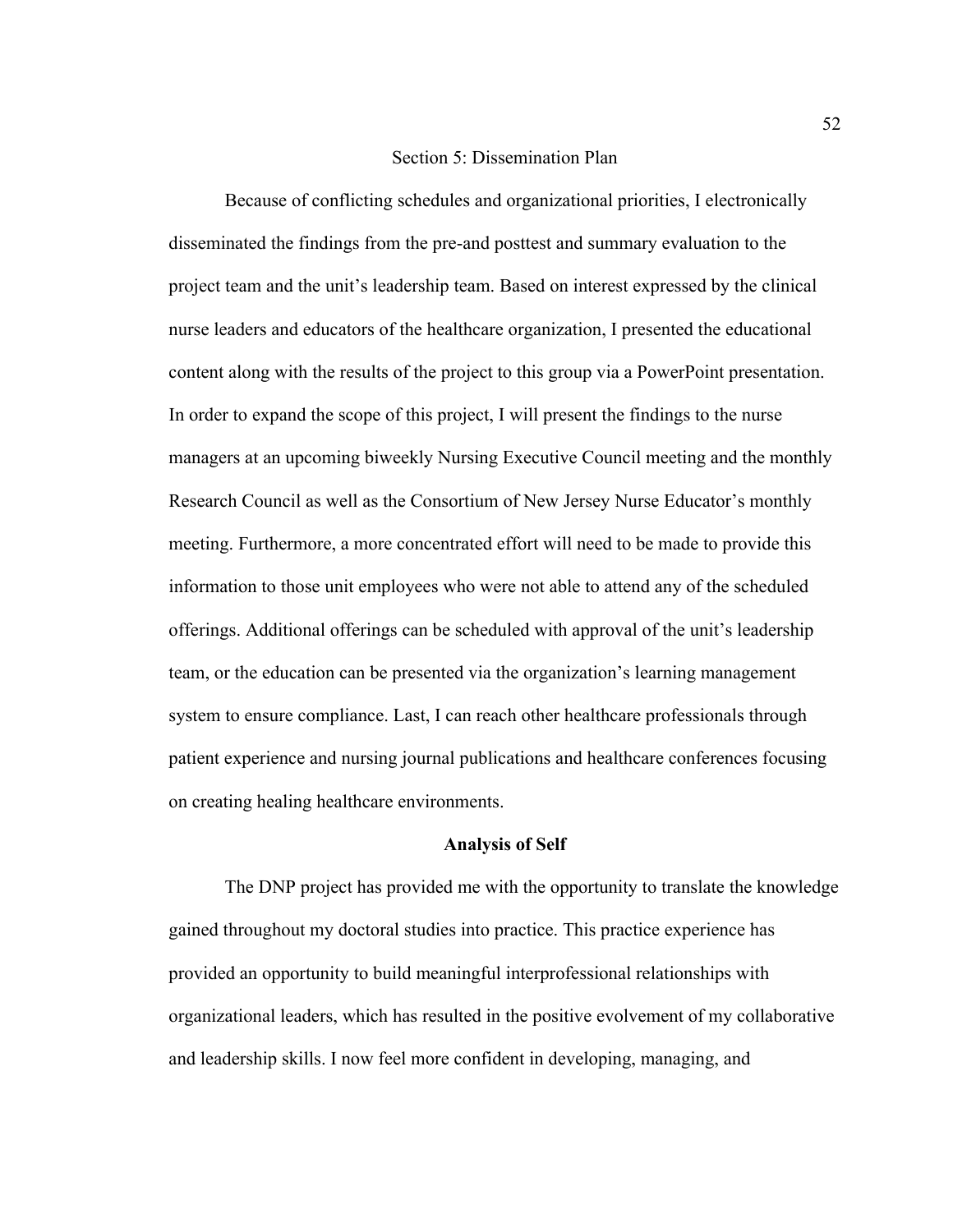implementing a project and discussing the outcomes and findings. It is through this journey that I have also been able to respond to the various challenges that healthcare organizations face, including the budgetary challenges, which require modifications in project plans. As a DNP scholar, I have been able to promote the nursing professional by acting as a change agent in bettering nursing practice through education. This DNP project has allowed me to master my skills as an educator and project leader, thus enabling other opportunities to lead other organization-wide projects influencing patient care and nursing practice.

Although this DNP project presented its challenges, the journey was very rewarding. The major challenge came when the nurse manager, who was a part of the project team, unexpectedly left the organization, which impacted staff participation. The nurse manager was supportive of the project and indicated that she would strongly recommend the staff members' participation and ensure that staff coverage would be provided so that staff could participate. Her departure resulted in a sudden shift in leadership, which resulted in less than optimal engagement. As a result of the decrease in participant numbers, if was necessary for me to assist with the recruiting process by leveraging the assistant nurse managers and clinical nurse leaders in communicating and encouraging staff participation in the DNP project. Although these challenges impacted the overall unit participation numbers, the insights gained through the DNP journey were invaluable. These insights include, the need for strong leadership to help engage and motivate staff to attend planned education sessions, being flexible enough to alter an already approved project plan due to an unexpected departure, and utilizing other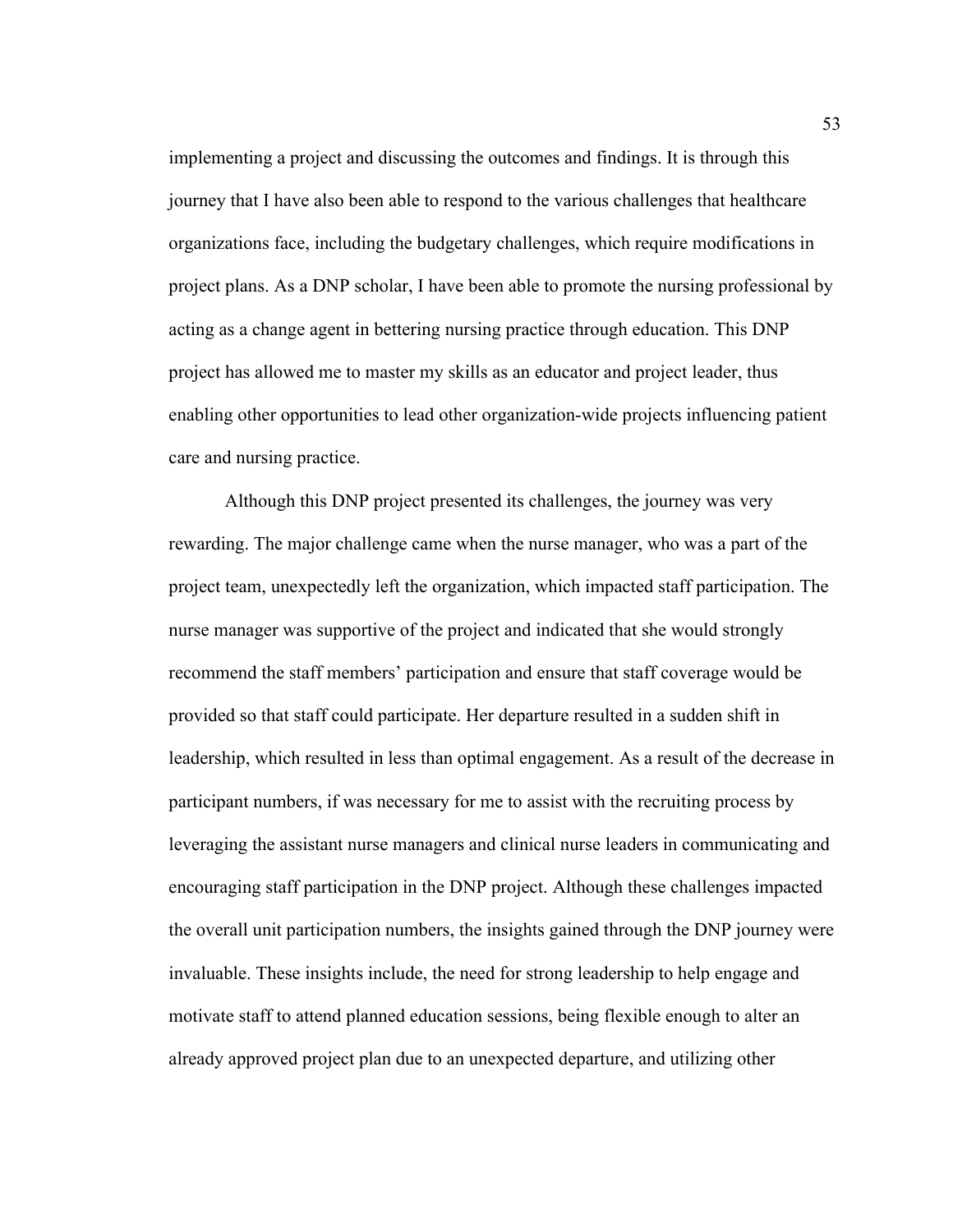resources to help fill in the gaps when one team member is not able to fulfill their obligations. With the completion of this project, I can now translate the project findings to positively impact nursing practice and actively lead and rally projects in collaboration with interdisciplinary team members for the purposes of improving patient and population health outcomes.

## **Summary**

The aim of this project was to assess staff members' knowledge regarding noise on a telemetry unit. The analysis of the pre-and posttest and the summative evaluation demonstrated staff members' need for heightened awareness of how noise can impact patients and how their actions associated with noise can influence patient outcomes. Literature has shown that a quiet, healing environment can allow for optimal patient outcomes. The evidence generated from this DNP project supports that literature and also highlight's that there is a need at the project site to educate staff on how high noise levels in hospital settings can negatively impact patients and patient outcomes, and how direct care staff can modify their behaviors to mitigate less than desired noise levels. The findings of this project demonstrated that education is an essential component of the approach in addressing noise and its impact on patient healing.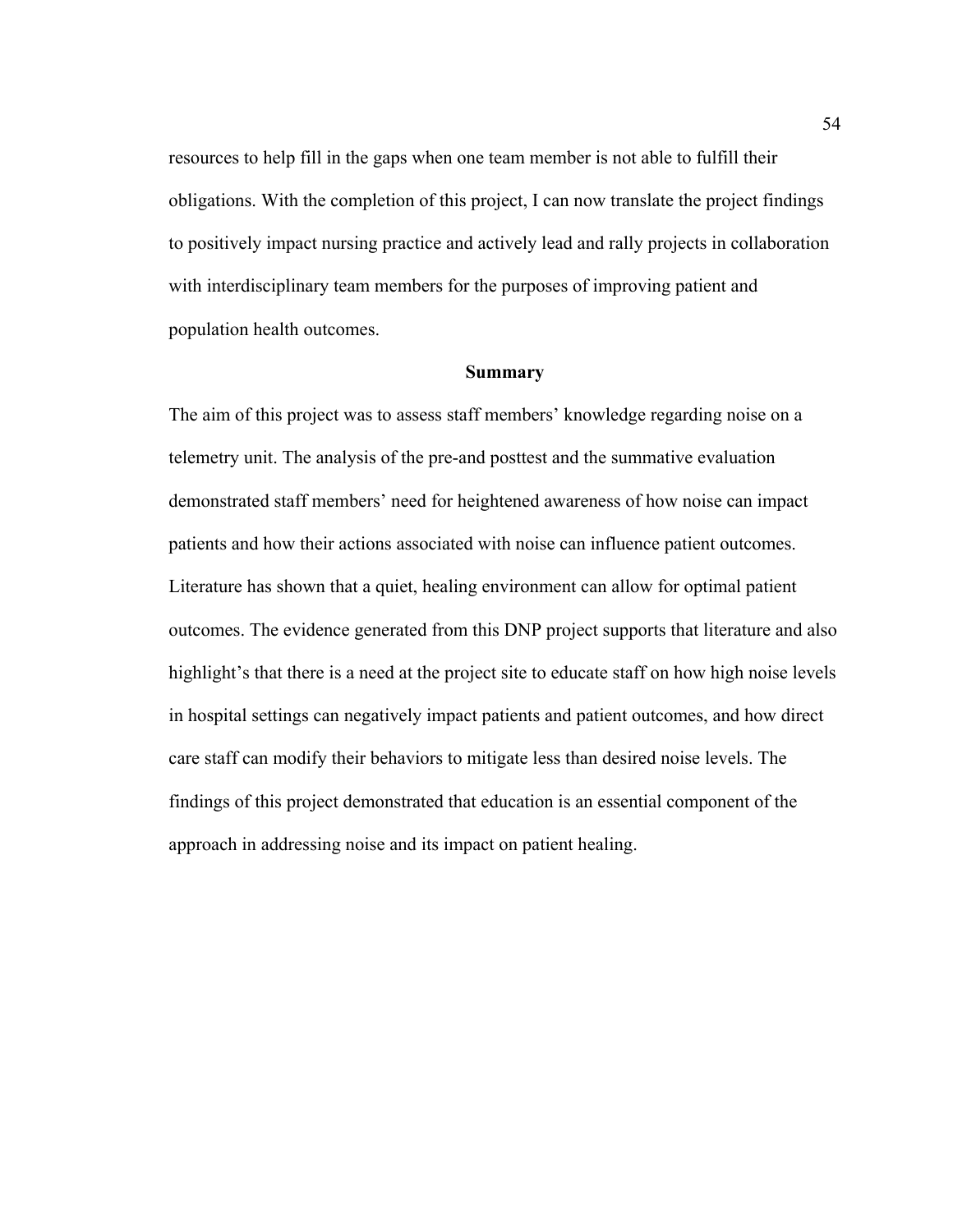#### References

- Adatia, S., Law, S., Haggerty, J. (2014). Room for improvement: Noise on a maternity ward. *BMC HEALTH SERVICES RESEARCH, 14*, 1-3 doi:10.1186/s12913-014- 0604-3
- Aliakbari, F., Parvin, N., Heidari, M., & Haghani, F. (2015). Learning theories application in nursing education. *Journal Of Education And Health Promotion, 42*. 2-2. doi:10.4103/2277-9531.151867
- Alway, A., Halm, M.A., Shilbanek, M., & Pierre, J.S. (2013). Do Earplugs and eye masks affect sleep and delirium outcomes in the critically ill? *American Journal Of Critical Care, 22*(4), 357-360. doi:10/4037/ajcc2013545
- Andrew, P., Meise, A.K., Gregg-Kearns, L., & Brooksbank, N. (2016). Implementing evidence-based strategies to reduce unit noise levels in order to increase patient healing and improve staff communication and patient satisfaction scores. *Oncology Nursing Forum, 43*(2), 47-47.
- Badyal, D.K., & Singh, T. (2017). Learning theories: The basics to learn in medical education. *International Journal Of Applied & Basic Medical Research, 7*(Suppl 1), S1-S3. doi:10.4103/ijabmr.IJABMR\_385\_17

Basner, M., Babisch, W., Davis, A., Brink, M., Clark, C., Jannsen, S., & Stansfeld, S. (2014). Auditory and non-auditory effects of noise on health. *LANCET, 383* (9925), 1325-1332. https://doi-org.ezp.waldenulibrary.org/10.1016/S0140- 6736(13)61613-X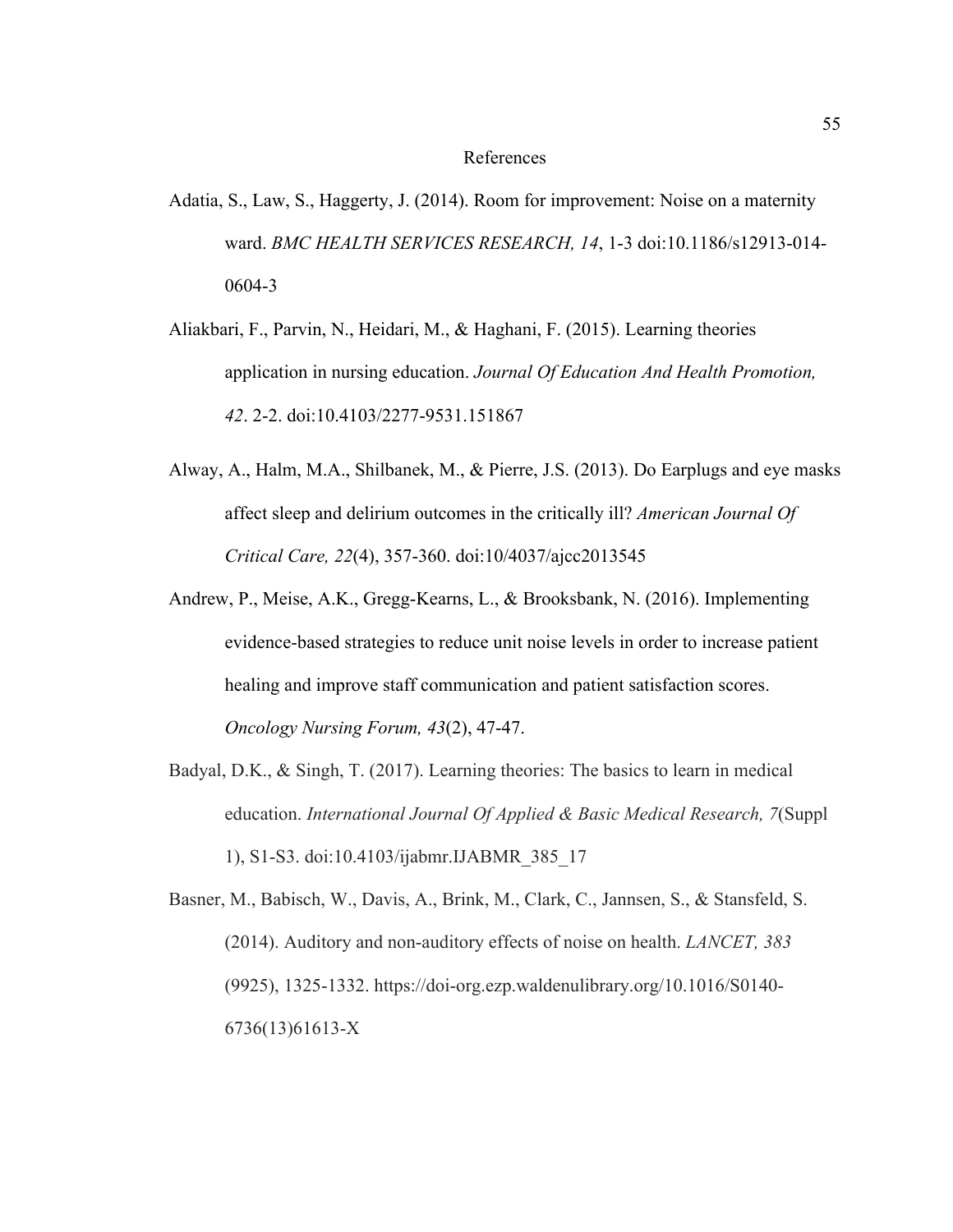- Berglund, B., Lindvall, T., Schwela, D., & World Health Organization (1999). *Occupational environmental health team: Guidelines for community noise*. Retrieved from: http://www.who.int/iris/handle/10665/66217
- Beauchamp, T. L., & Childress, J. F. (1994). *Principles of biomedical ethics* (4th ed.). New York, NY: Oxford University Press.
- Byrne, G. (2013). Noise abatement society. *Nursing Standard*, *28*(7), 32-32. doi:10.7748/ns2013.10.28.7.32.s36
- CMS.gov (2003). HCAHPS three-state pilot study analysis results. Retrieved from https://www.cms.gov/Medicare/Quality-Initiatives-Patient-Assessment-Instruments/HospitalQualityInits/downloads/Hospital3State\_Pilot\_Analysis\_Final 200512 .pdf
- CMS.gov (2017). HCAHPS: patients 'perspectives of care survey. Retrieved from https://www.cms.gov/Medicare/Quality-Initiatives-Patient-Assessment-Instruments/HospitalQualityInits/HospitalHCAHPS.html
- Collins, A., Vanderheide, R., & McKenna, L. (2014). Hearing, listening, action: Enhancing nursing practice through aural awareness education. *Contemporary Nurse: A Journal for the Australian Nursing Profession, 47*(1/2), 108-118. doi:10.5172/conu.2014.47.1-2.108
- Cunha, M., & Silva, N. (2015). Hospital noise and patient's wellbeing. *Procedia – Social and Behavioral Sciences*, *171*, 246-251. doi:10.1016/j.sbspro.2015.01.117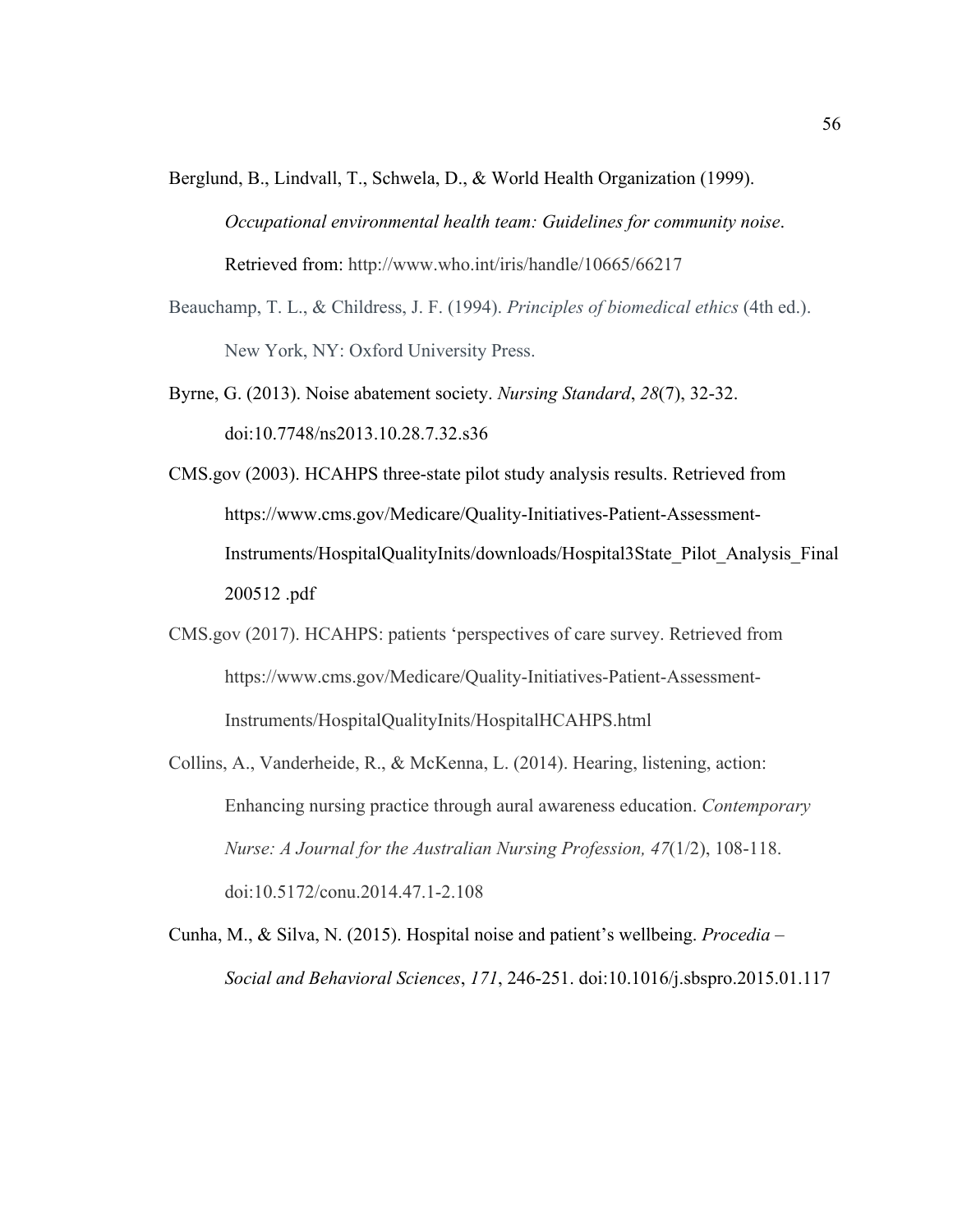- Darbyshire, J. L., & Young, J. D. (2013). An investigation of sound levels on intensive care units with reference to the WHO guidelines. *Critical Care, 17*(5), R187. Doi;10.1186/cc12870
- Delaney, L.J., Van Haren, F., & Lopex, V. (2015). Sleeping on a problem: the impact of sleep disturbance on intensive care patients – a clinical review. *Annals Of Intensive Care,* 5, 1-10. doi:10.1186/s13612-015-0043-2
- Ding, Q., Redeker, N. S., Pisani, M. A., Yaggi, H. K., & Knauret, M. P. (2017). Factors influencing patients' sleep in the intensive care unit: Perceptions of patients and clinical staff. *American Journal Of Critical Care, 26*(4), 278-286. doi:10.4037/ajcc201733
- Fillary, J., Chaplin, H., Jones, G., Thompson, A., Holme, A., & Wilson, P. (2015). Noise at night in hospital general wards: A mapping of the literature. *British Journal of Nursing, 24*(10), 536-540. doi:10.12968/bjon.2015.24.10.536
- Gholamreza, K., & Bahareh, I. (2015). Noise pollution in intensive care units: a systematic review article. *Reviews In Clinical Medicine, 2*(2), 58-64. Retrieved from:https://search-ebscohost com.ezp.waldenulibrary.org/login.aspx?direct=true&db=edsdoj&AN=edsoj.f010c d2c2f654d15b2faa3090de2aa0e&site=eds-live&scope=site
- Hammer, M. S., Swinburn, T. K., & Neitzel, R. L. (2014). Environmental noise pollution in the United States: Developing an effective public health response. *Environmental Health Perspectives, 122*(2), 115-119. doi:10.1289/ehp. 1307272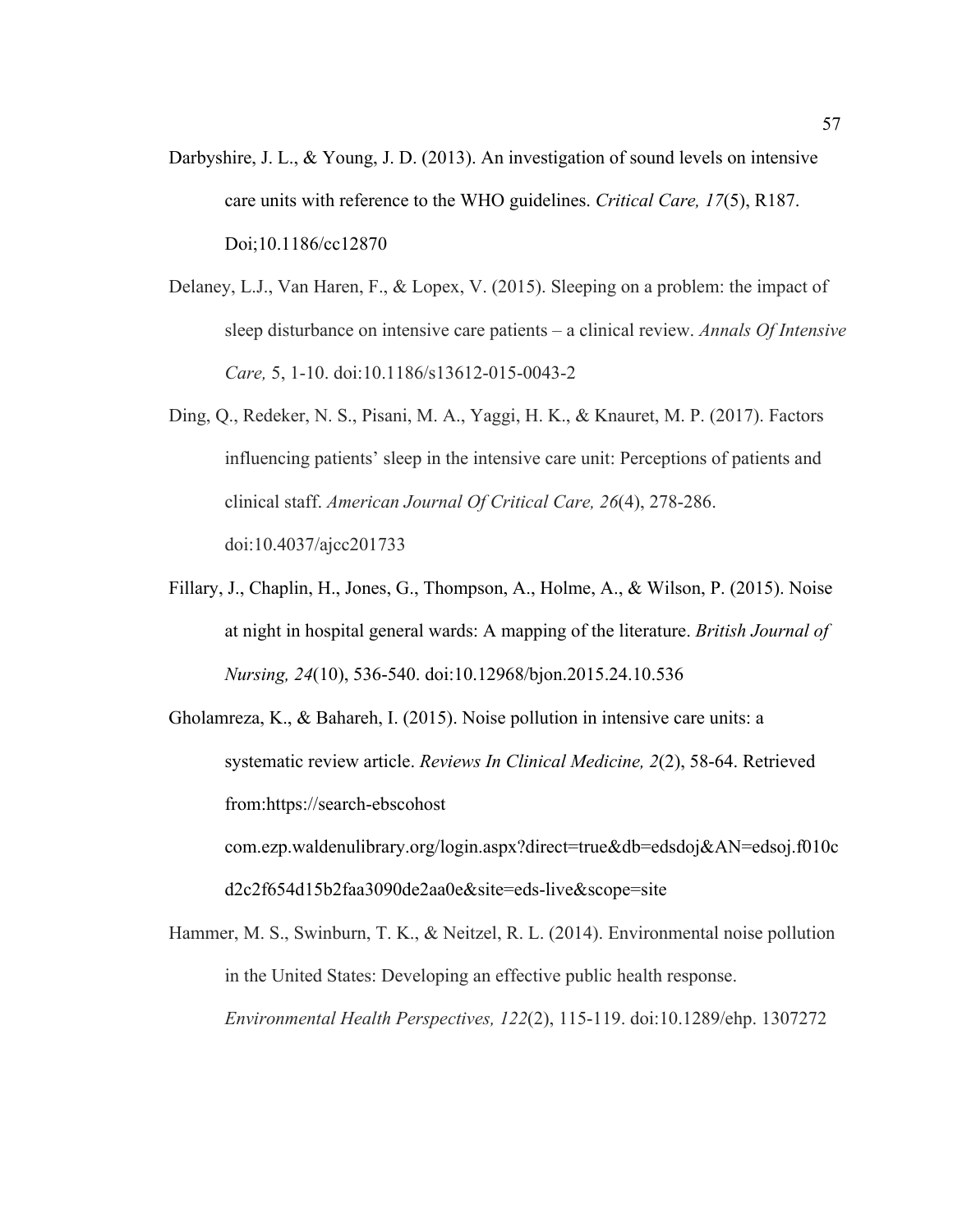- Hewart, C., & Fethney, L. (2016). Improving patients' sleep: Reducing light and noise levels on wards at night. Nursing Management (Harrow, London, England: 1994), 22(9), 18-23. doi:10.7748/nm.22.9.18.s27
- Hirotsu, C., Tufik, S., & Andersen, M. L. (2015). Interactions between sleep, stress and metabolism: From physiological to pathological conditions. *Sleep Science (Sao Paulo, Brazil), 8*(3), 143-152. doi:10.1016/j.slsci.2015.09.002
- Hu, R., & Jiang, X., Hegadoren, K.M., & Zhang, Y. (2015). Effects of earplugs and eye masks combined with relaxing musing on sleep, melatonin and cortisol levels in ICU patients: a randomized controlled trial. *Critical Care, 19*doi:10.1186/s13054-015- 0885-3
- Incekar, M.C. & Balci, S. (2017). The effect of training on noise reduction in neonatal intensive care units. *Journal For Specialists in Pediatric Nurse, 22*(3).
- The Joanna Briggs Institute Levels of Evidence and Grades of Recommendation Working Party\*. Support Document for the Joanna Briggs Institute Levels of Evidence and Grades of Recommendation. The Joanna Briggs Institute. 2014.
- Johansson, L., Knutsson, S., Bergbom, I., & Lindahl, B. (2016). Noise in the ICU patient room- Staff knowledge and clinical improvements. *Intensive & Cricial Care Nurse,* 351-9. doi. 10.1016/j.iccn.2016.02.00
- Kaur, H., Rohlik, G.M., Nemergut, M.E., & Tripathi, S. (2016). Comparison of staff and family perceptions of causes of noise pollution in the Pediatric Intensive Care Unit and suggested intervention strategies. *NOISE & HEALTH, 18*(81), 78-84. https://doi-org.ezp.waldenulibrary.org/10.4103/1463-1741.178480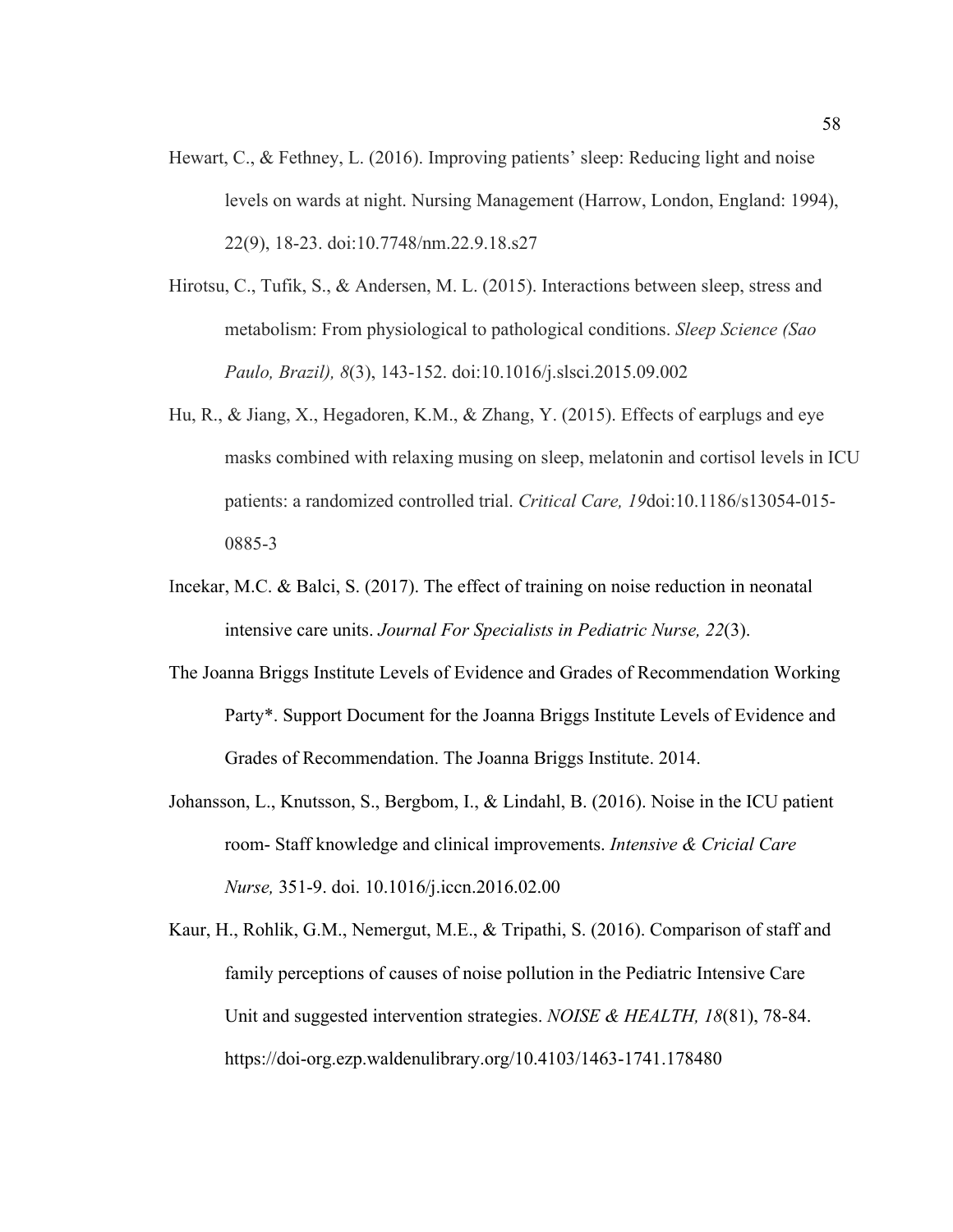- Kok, G., Gurabardhi, Z., Gottlieb, N. H., & Zijlstra, F. H. (2015). Influencing organizations to promote health: Applying stakeholder theory. *Health Education & Behavior*, *42*(1), 123. https://doi.org/10.3389/fpsyg.2018.01270
- Kokani, A., Oakley, B., & Penprase, B. (2014). Reducing hospital ICU noise: A behaviorbased approach. *Journal Of Healthcare Engineering, 5*(2), 229-246. doi:10.1260/20140-2295.5.2.229
- Kol, E., Demircan, A., Erdogan, A., Gencer, Z., & Eregin, H. (2015). The effectiveness of measures aimed at noise reduction in an Intensive Care Unit. *Workplace Health & Safety*, *63*(2). 539-545.
- Lannan, S.A. (2017). Nursing program evaluation for Nurse Educators. *Nurse Education Today, 55*17-19.
- Long, K.D.L. (2017). *Sleep disturbances (Intensive Care Units): Noise reduction and behavior modification*. Joanna Briggs Institute.
- MacAllister, L., Bellanti, D., & Sakallaris, B.R. (2016). Exploring inpatients' experiences of healing and healing spaces: A mixed methods study. *Journal Of Patient Experience, 3*(4), 119-130. https://doi-

org.ezp.waldenulibrary.org/10.117/2374373516676182

- McGough, N.H., Keane, T., Uppal, A., Dumalao, M., Rutherford, W., Kellog, K., & Fields, W. (2017). Noise reduction in progressive care units. Journal Of Nursing Care Quality, 33(2), 166-172. doi:10.1097/NCQ.0000000000000275
- Medicare.gov (2018). Survey of Patient's Experience: details. Retrieved from: https://www.medicare.gov/hospitalcompare/details.html?msrCd=prnt1grp1&ID=3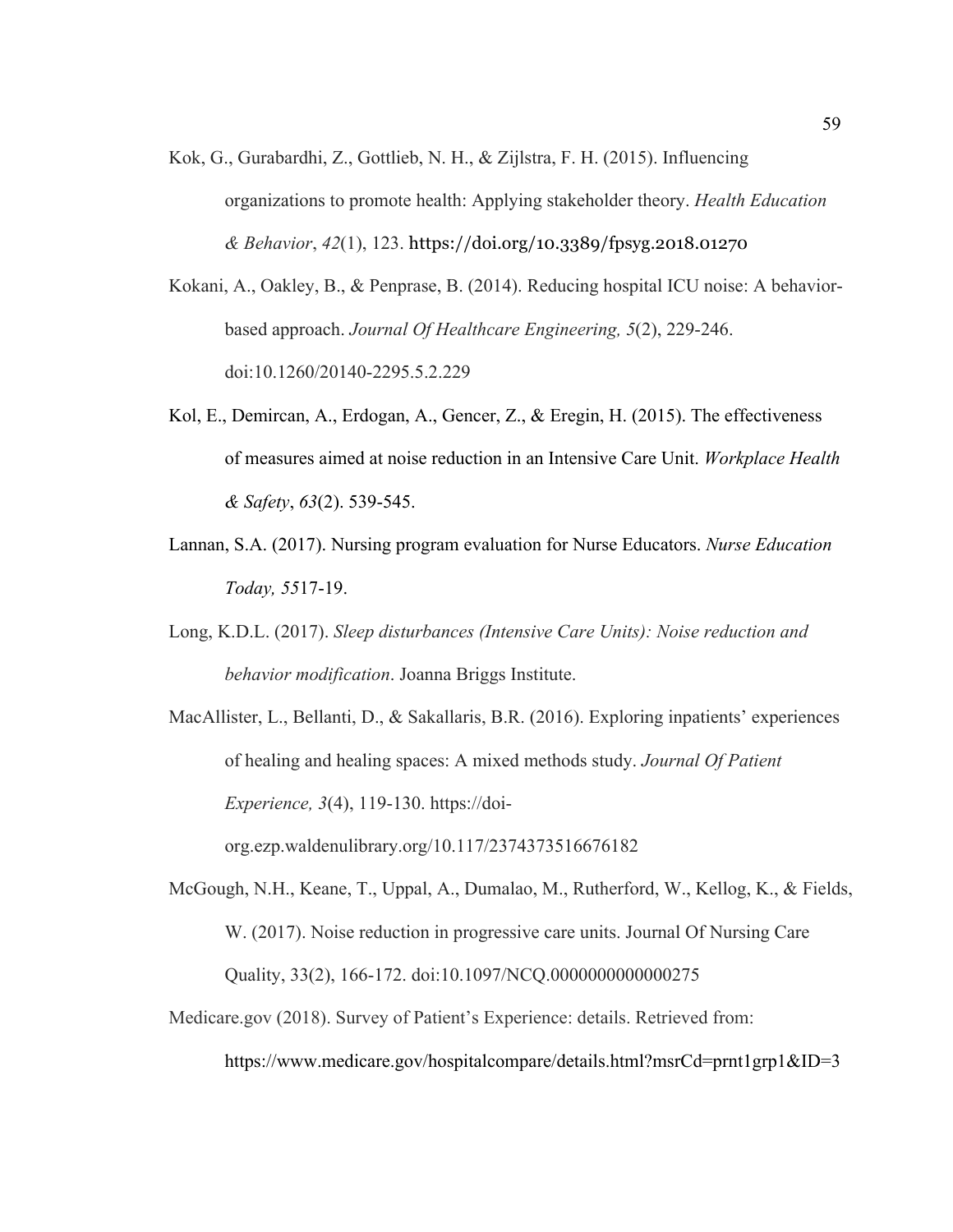13300, 310038,310070&stsltd=NJ

Nightingale, F. (1860). Notes on nursing.

Park, M.K., Yoo, J.H., Cho, B.W., Kim, K.T., Jeong, W., & Ha, M. (2014). Noise in hospital rooms and sleep disturbance in hospitalized medical patients. *Environmental Health And Toxicology*, *29*e2014006. doi:10.5620/eht.2014.29.e2014006

- Saleh, A., M., Al-Tawawil, N.G., Shabila, N.P., & Al-Hadithi, T.S. (2013). A qualitative assessment of small group teaching at Hawler College Of Medicine. Journal Of Clinical And Diagnostic Research: JCDR, 7(5), 883-887. https://doi-orgezp.waldenulibrary.org/10.7860/JCDR/2013/5455.2966
- Shahriari, M., Mohammadi, E., Abbaszadeh, A., & Bahrami, M. (2013). Nursing ethical values and definitions: A literature review. *Iranian Journal Of Nursing And Midwifery Research. 18*(1), 1-8.
- Simon, H.A. (1995). The information-processing theory of mind. The American Psychologist, 50(7), 509-508.
- Simmons, K.S., Park, M., Kohlrausch, A., van den Boogard, M., Pickkers, P., de Bruijn, W., & de Jagar, C. C. (2014). Noise pollution in the ICU: time to look into the mirror. *Critical Care (London, England), 18*(4), 493. doi: 10.1186/s13054-0140493-1

Tafelmeyer, J., Wicks, R., Brant, J., & Smith, L. (2017). Incorporating nurse input and evidence into a newly designed unit to improve patient and nursing outcomes. *Journal Of Nursing Administration*, *47*(12), 603-609. doi:10.1097/NNA.0000000000000554